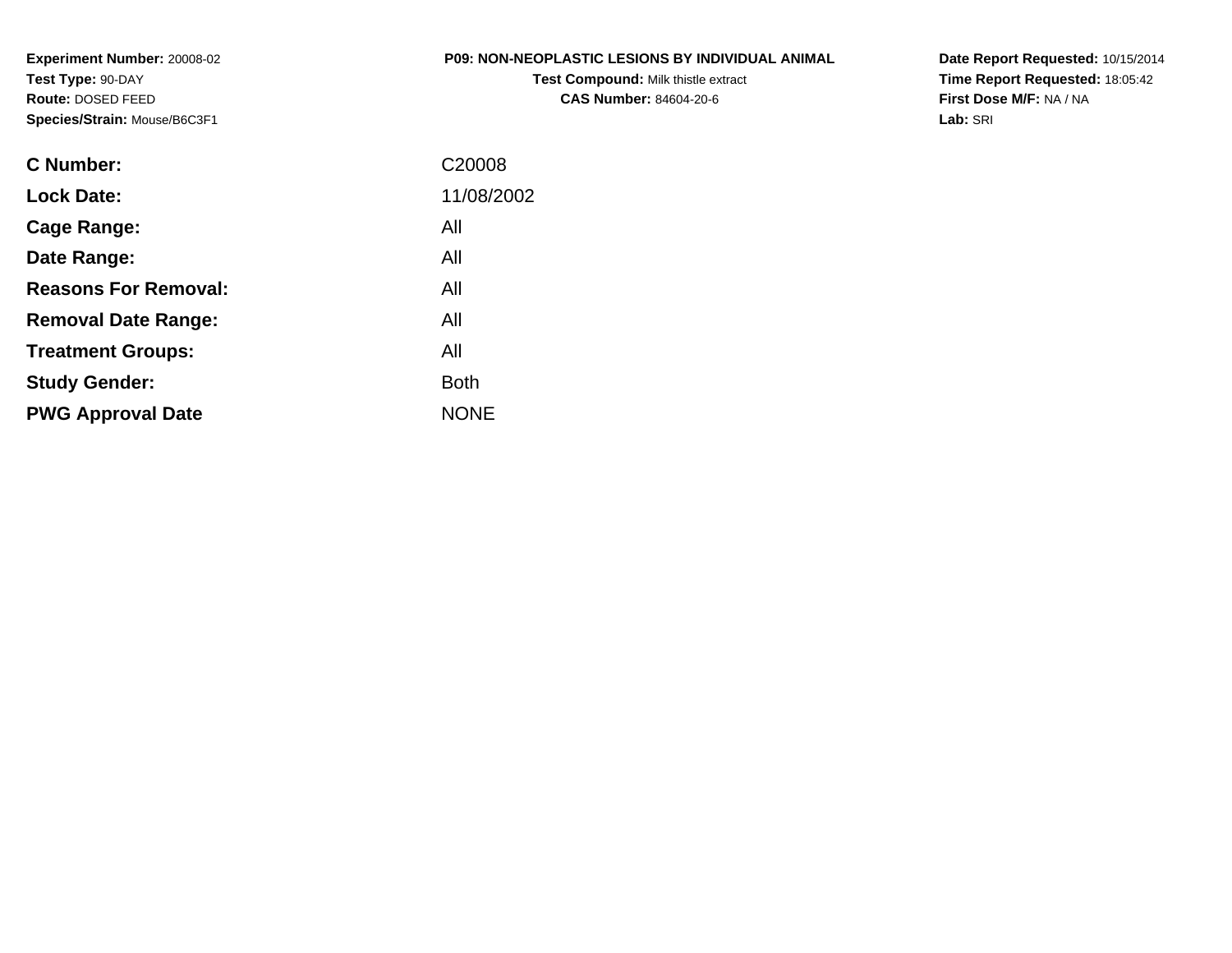#### **Test Type:** 90-DAY

**Route:** DOSED FEED

**Species/Strain:** Mouse/B6C3F1

#### **P09: NON-NEOPLASTIC LESIONS BY INDIVIDUAL ANIMAL**

**Test Compound:** Milk thistle extract

**CAS Number:** 84604-20-6

**Date Report Requested:** 10/15/2014**Time Report Requested:** 18:05:42**First Dose M/F:** NA / NA**Lab:** SRI

|                              | DAY ON TEST      | 0                             | 0                                                   | 0                                         | 0                                             | 0                                         | 0                                                          | 0                                                   | 0                                         | 0                                                | $\boldsymbol{\theta}$                            |                       |   |     |  |
|------------------------------|------------------|-------------------------------|-----------------------------------------------------|-------------------------------------------|-----------------------------------------------|-------------------------------------------|------------------------------------------------------------|-----------------------------------------------------|-------------------------------------------|--------------------------------------------------|--------------------------------------------------|-----------------------|---|-----|--|
| <b>B6C3F1 Mouse Male</b>     |                  | 0<br>9                        | 0<br>9                                              | 0<br>9                                    | 0<br>9                                        | 0<br>9                                    | 0<br>9                                                     | 0<br>9                                              | 0<br>9                                    | 0<br>9                                           | $\boldsymbol{\theta}$<br>9                       |                       |   |     |  |
| <b>PPM</b><br>0              |                  | $\overline{\mathbf{3}}$       | 3                                                   | 3                                         | 3                                             | $\overline{\mathbf{3}}$                   | $\mathfrak{z}$                                             | $\overline{\mathbf{3}}$                             | $\mathfrak{z}$                            | $\mathfrak{z}$                                   | $\boldsymbol{\beta}$                             |                       |   |     |  |
|                              | <b>ANIMAL ID</b> | $\pmb{0}$<br>0<br>0<br>0<br>1 | 0<br>$\Omega$<br>$\mathbf 0$<br>0<br>$\overline{2}$ | $\mathbf 0$<br>0<br>$\mathbf 0$<br>0<br>3 | $\mathbf 0$<br>$\Omega$<br>$\Omega$<br>0<br>4 | $\mathbf 0$<br>0<br>$\mathbf 0$<br>0<br>5 | $\mathbf 0$<br>$\Omega$<br>$\mathbf 0$<br>$\mathbf 0$<br>6 | $\mathbf 0$<br>0<br>$\mathbf 0$<br>$\mathbf 0$<br>7 | $\mathbf 0$<br>0<br>$\mathbf 0$<br>0<br>8 | $\mathbf 0$<br>$\Omega$<br>$\mathbf 0$<br>0<br>9 | $\Omega$<br>0<br>$\mathbf 0$<br>1<br>$\mathbf 0$ | <i><b>*TOTALS</b></i> |   |     |  |
| <b>Alimentary System</b>     |                  |                               |                                                     |                                           |                                               |                                           |                                                            |                                                     |                                           |                                                  |                                                  |                       |   |     |  |
| Esophagus                    |                  | +                             | +                                                   | +                                         |                                               |                                           | +                                                          | +                                                   | +                                         | +                                                | +                                                | 10                    |   |     |  |
| Gallbladder                  |                  | +                             | +                                                   | +                                         | +                                             | +                                         | +                                                          | +                                                   | +                                         | +                                                | +                                                | 10                    |   |     |  |
| Intestine Large, Cecum       |                  | $\ddot{}$                     | $\ddot{}$                                           | +                                         | $\ddot{}$                                     | +                                         | $\ddot{}$                                                  | $\ddot{}$                                           | $\ddot{}$                                 | +                                                | $\ddot{}$                                        | 10                    |   |     |  |
| Intestine Large, Colon       |                  | $\ddot{}$                     | $\pm$                                               | +                                         | $\ddot{}$                                     | +                                         | +                                                          | +                                                   | +                                         | +                                                | $\ddot{}$                                        | 10                    |   |     |  |
| Intestine Large, Rectum      |                  | $\ddot{}$                     | $\ddot{}$                                           | $\ddot{}$                                 | $\ddot{}$                                     | $\ddot{}$                                 | $\ddot{}$                                                  | $\ddot{}$                                           | $\ddot{}$                                 | $\ddot{}$                                        | $\ddot{}$                                        | 10                    |   |     |  |
| Intestine Small, Duodenum    |                  | +                             | +                                                   | +                                         | +                                             | +                                         | +                                                          | +                                                   | $\ddot{}$                                 | +                                                | +                                                | 10                    |   |     |  |
| Intestine Small, Ileum       |                  | $\ddot{}$                     | $\ddot{}$                                           | $\ddot{}$                                 | $\ddot{}$                                     | +                                         | $\ddot{}$                                                  | $\ddot{}$                                           | $\ddot{}$                                 | $\ddot{}$                                        | $\ddot{}$                                        | 10                    |   |     |  |
| Intestine Small, Jejunum     |                  | +                             | +                                                   | +                                         | $\ddot{}$                                     | +                                         | +                                                          | $\ddot{}$                                           | $\ddot{}$                                 | +                                                | $\ddot{}$                                        | 10                    |   |     |  |
| Liver                        |                  | $\ddot{}$                     |                                                     | $\ddot{}$                                 | $\ddot{}$                                     | $\ddot{}$                                 | $\ddot{}$                                                  | $\ddot{}$                                           | $\ddot{}$                                 | $\ddot{}$                                        | $\ddot{}$                                        | 10                    |   |     |  |
| Depletion Glycogen           |                  |                               |                                                     |                                           | $\overline{2}$                                |                                           | $\overline{2}$                                             |                                                     | $\overline{c}$                            |                                                  | 2                                                |                       | 4 | 2.0 |  |
| Inflammation, Chronic, Focal |                  | 1                             |                                                     |                                           | 1                                             |                                           |                                                            |                                                     | 1                                         |                                                  |                                                  |                       | 3 | 1.0 |  |
| Pancreas                     |                  | $\ddot{}$                     | ٠                                                   | +                                         | +                                             | +                                         | +                                                          | +                                                   | +                                         | +                                                | +                                                | 10                    |   |     |  |
| Salivary Glands              |                  | $\ddot{}$                     | $\ddot{}$                                           | +                                         | $+$                                           | $\ddot{}$                                 | $\ddot{}$                                                  | $\ddot{}$                                           | $\ddot{}$                                 | $\ddot{}$                                        | $\ddot{}$                                        | 10                    |   |     |  |
| Stomach, Forestomach         |                  | +                             | +                                                   | +                                         | +                                             | +                                         | +                                                          | +                                                   | +                                         | +                                                | +                                                | 10                    |   |     |  |
| Stomach, Glandular           |                  | $\ddot{}$                     |                                                     |                                           |                                               | Ŧ.                                        | Ŧ.                                                         |                                                     | $\ddot{}$                                 |                                                  | $\ddot{}$                                        | 10                    |   |     |  |
| <b>Cardiovascular System</b> |                  |                               |                                                     |                                           |                                               |                                           |                                                            |                                                     |                                           |                                                  |                                                  |                       |   |     |  |
| Heart                        |                  | +                             |                                                     |                                           |                                               |                                           | +                                                          |                                                     | +                                         | +                                                | +                                                | 10                    |   |     |  |
| <b>Endocrine System</b>      |                  |                               |                                                     |                                           |                                               |                                           |                                                            |                                                     |                                           |                                                  |                                                  |                       |   |     |  |
| <b>Adrenal Cortex</b>        |                  | +                             |                                                     |                                           |                                               |                                           |                                                            |                                                     |                                           |                                                  | +                                                | 10                    |   |     |  |
| Adrenal Medulla              |                  | +                             |                                                     |                                           |                                               | +                                         | +                                                          | +                                                   | +                                         | +                                                | +                                                | 10                    |   |     |  |

\* ..Total animals with tissue examined microscopically; Total animals with lesion and mean severity grade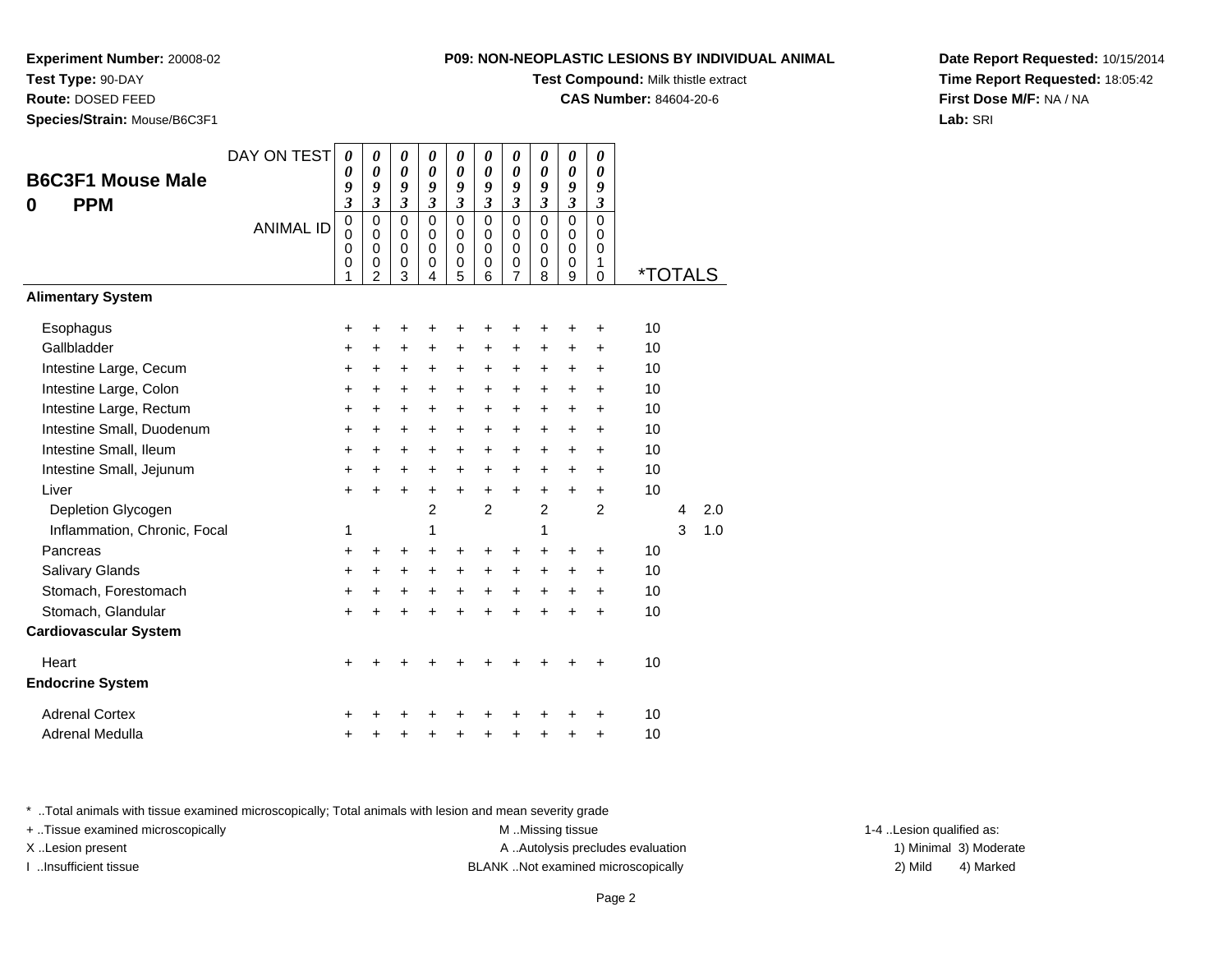### **Test Type:** 90-DAY

**Route:** DOSED FEED

**Species/Strain:** Mouse/B6C3F1

#### **P09: NON-NEOPLASTIC LESIONS BY INDIVIDUAL ANIMAL**

**Test Compound:** Milk thistle extract

**CAS Number:** 84604-20-6

**Date Report Requested:** 10/15/2014**Time Report Requested:** 18:05:43**First Dose M/F:** NA / NA**Lab:** SRI

| <b>B6C3F1 Mouse Male</b><br><b>PPM</b><br>0 | DAY ON TEST      | 0<br>0<br>9<br>$\overline{\mathbf{3}}$<br>0 | 0<br>$\boldsymbol{\theta}$<br>9<br>$\overline{\mathbf{3}}$<br>0 | $\boldsymbol{\theta}$<br>$\boldsymbol{\theta}$<br>9<br>$\overline{\mathbf{3}}$<br>$\mathbf 0$ | 0<br>$\boldsymbol{\theta}$<br>9<br>$\mathfrak{z}$<br>0 | $\boldsymbol{\theta}$<br>$\boldsymbol{\theta}$<br>9<br>$\mathfrak{z}$<br>$\pmb{0}$ | $\boldsymbol{\theta}$<br>$\boldsymbol{\theta}$<br>9<br>$\mathfrak{z}$<br>$\pmb{0}$ | $\boldsymbol{\theta}$<br>$\boldsymbol{\theta}$<br>9<br>$\overline{\mathbf{3}}$<br>$\mathbf 0$ | 0<br>$\boldsymbol{\theta}$<br>9<br>$\mathfrak{z}$<br>$\mathbf 0$ | 0<br>$\boldsymbol{\theta}$<br>9<br>$\overline{\mathbf{3}}$<br>$\mathbf 0$ | 0<br>0<br>9<br>$\boldsymbol{\mathfrak{z}}$<br>$\mathbf 0$ |                       |   |     |
|---------------------------------------------|------------------|---------------------------------------------|-----------------------------------------------------------------|-----------------------------------------------------------------------------------------------|--------------------------------------------------------|------------------------------------------------------------------------------------|------------------------------------------------------------------------------------|-----------------------------------------------------------------------------------------------|------------------------------------------------------------------|---------------------------------------------------------------------------|-----------------------------------------------------------|-----------------------|---|-----|
|                                             | <b>ANIMAL ID</b> | 0<br>0<br>0<br>1                            | $\mathbf 0$<br>0<br>0<br>$\overline{c}$                         | $\mathbf 0$<br>$\mathbf 0$<br>$\mathbf 0$<br>$\overline{3}$                                   | $\mathbf 0$<br>0<br>0<br>4                             | $\mathbf 0$<br>$\mathbf 0$<br>$\pmb{0}$<br>$\overline{5}$                          | 0<br>$\pmb{0}$<br>0<br>$\,6$                                                       | 0<br>$\mathbf 0$<br>$\boldsymbol{0}$<br>$\frac{5}{7}$                                         | 0<br>$\mathbf 0$<br>0<br>8                                       | $\pmb{0}$<br>$\pmb{0}$<br>$\mathbf 0$<br>$\overline{9}$                   | 0<br>0<br>1<br>$\mathbf 0$                                | <i><b>*TOTALS</b></i> |   |     |
| Parathyroid Gland                           |                  | $\ddot{}$                                   | $\ddot{}$                                                       | $\ddot{}$                                                                                     | $\ddot{}$                                              | $\ddot{}$                                                                          | $+$                                                                                | $\ddot{}$                                                                                     | $\ddot{}$                                                        | $+$                                                                       | $\ddot{}$                                                 | 10                    |   |     |
| Cyst                                        |                  |                                             | $\overline{c}$                                                  |                                                                                               |                                                        |                                                                                    |                                                                                    |                                                                                               |                                                                  |                                                                           |                                                           |                       | 1 | 2.0 |
| <b>Pituitary Gland</b>                      |                  | M                                           | $\ddot{}$                                                       | $\ddot{}$                                                                                     | +                                                      | +                                                                                  | +                                                                                  | $\ddot{}$                                                                                     | +                                                                | +                                                                         | +                                                         | 9                     |   |     |
| <b>Thyroid Gland</b>                        |                  | $\ddot{}$                                   | Ŧ.                                                              | $\ddot{}$                                                                                     | $\ddot{}$                                              | $\ddot{}$                                                                          |                                                                                    | $\ddot{}$                                                                                     |                                                                  | $\ddot{}$                                                                 | $\ddot{}$                                                 | 10                    |   |     |
| <b>General Body System</b>                  |                  |                                             |                                                                 |                                                                                               |                                                        |                                                                                    |                                                                                    |                                                                                               |                                                                  |                                                                           |                                                           |                       |   |     |
| <b>NONE</b>                                 |                  |                                             |                                                                 |                                                                                               |                                                        |                                                                                    |                                                                                    |                                                                                               |                                                                  |                                                                           |                                                           |                       |   |     |
| <b>Genital System</b>                       |                  |                                             |                                                                 |                                                                                               |                                                        |                                                                                    |                                                                                    |                                                                                               |                                                                  |                                                                           |                                                           |                       |   |     |
| Epididymis                                  |                  | +                                           | +                                                               | +                                                                                             | +                                                      | +                                                                                  | +                                                                                  | +                                                                                             | +                                                                | +                                                                         | +                                                         | 10                    |   |     |
| <b>Preputial Gland</b>                      |                  | +                                           | $\ddot{}$                                                       | $\ddot{}$                                                                                     | $\ddot{}$                                              | $\ddot{}$                                                                          | $\ddot{}$                                                                          | $\ddot{}$                                                                                     | +                                                                | +                                                                         | $\ddot{}$                                                 | 10                    |   |     |
| Prostate                                    |                  | $\ddot{}$                                   | +                                                               | $\ddot{}$                                                                                     | $\ddot{}$                                              | $\ddot{}$                                                                          | +                                                                                  | $\ddot{}$                                                                                     | +                                                                | +                                                                         | +                                                         | 10                    |   |     |
| <b>Seminal Vesicle</b>                      |                  | $\ddot{}$                                   | +                                                               | $\ddot{}$                                                                                     | $\ddot{}$                                              | $\ddot{}$                                                                          | $+$                                                                                | $\ddot{}$                                                                                     | $\ddot{}$                                                        | $\ddot{}$                                                                 | $\ddot{}$                                                 | 10                    |   |     |
| <b>Testes</b>                               |                  | +                                           | $\ddot{}$                                                       | $\ddot{}$                                                                                     | $\ddot{}$                                              | $\ddot{}$                                                                          | $\ddot{}$                                                                          | $\ddot{}$                                                                                     | $\ddot{}$                                                        | $\ddot{}$                                                                 | $\ddot{}$                                                 | 10                    |   |     |
| <b>Hematopoietic System</b>                 |                  |                                             |                                                                 |                                                                                               |                                                        |                                                                                    |                                                                                    |                                                                                               |                                                                  |                                                                           |                                                           |                       |   |     |
| <b>Bone Marrow</b>                          |                  | +                                           | +                                                               | +                                                                                             | +                                                      | +                                                                                  |                                                                                    | +                                                                                             |                                                                  | +                                                                         | +                                                         | 10                    |   |     |
| Lymph Node, Mandibular                      |                  | +                                           | +                                                               | +                                                                                             | +                                                      | +                                                                                  | +                                                                                  | +                                                                                             | +                                                                | +                                                                         | +                                                         | 10                    |   |     |
| Lymph Node, Mesenteric                      |                  | +                                           | +                                                               | +                                                                                             | +                                                      | +                                                                                  | +                                                                                  | +                                                                                             | +                                                                | +                                                                         | +                                                         | 10                    |   |     |
| Spleen                                      |                  | +                                           | $\ddot{}$                                                       | +                                                                                             | +                                                      | $\ddot{}$                                                                          | $\ddot{}$                                                                          | $\ddot{}$                                                                                     | $\ddot{}$                                                        | $\ddot{}$                                                                 | $\ddot{}$                                                 | 10                    |   |     |
| Thymus                                      |                  | $\ddot{}$                                   | +                                                               | +                                                                                             | +                                                      | $\ddot{}$                                                                          | $\ddot{}$                                                                          | $\ddot{}$                                                                                     | $\ddot{}$                                                        | $\ddot{}$                                                                 | $\ddot{}$                                                 | 10                    |   |     |
| <b>Integumentary System</b>                 |                  |                                             |                                                                 |                                                                                               |                                                        |                                                                                    |                                                                                    |                                                                                               |                                                                  |                                                                           |                                                           |                       |   |     |
| <b>Mammary Gland</b>                        |                  | M                                           | M                                                               | M                                                                                             | м                                                      | M                                                                                  | М                                                                                  | М                                                                                             | M                                                                | M                                                                         | M                                                         | $\pmb{0}$             |   |     |
| Skin                                        |                  | +                                           | +                                                               | +                                                                                             | +                                                      | +                                                                                  | +                                                                                  | +                                                                                             | +                                                                | +                                                                         | +                                                         | 10                    |   |     |

\* ..Total animals with tissue examined microscopically; Total animals with lesion and mean severity grade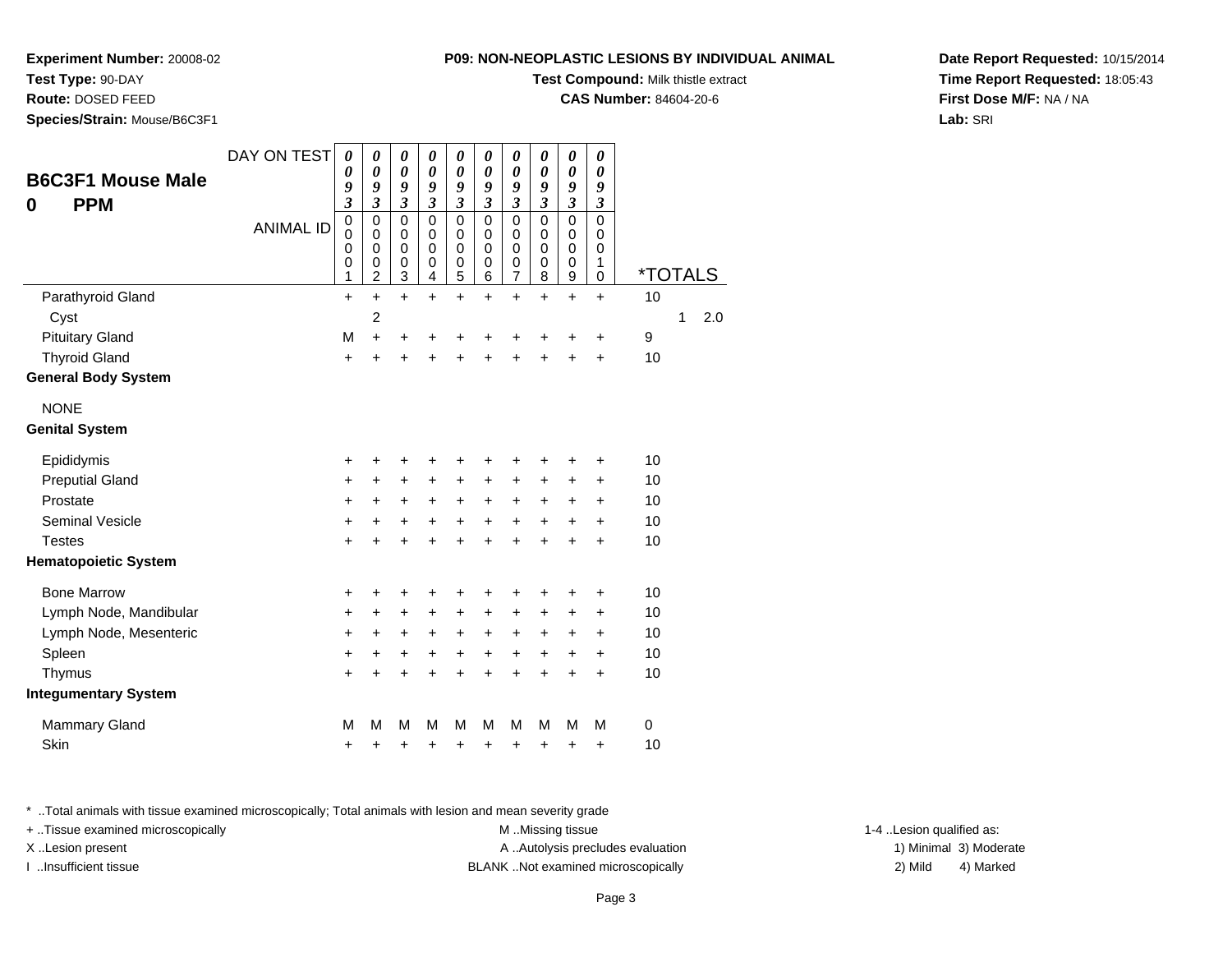#### **Test Type:** 90-DAY

**Route:** DOSED FEED

**Species/Strain:** Mouse/B6C3F1

#### **P09: NON-NEOPLASTIC LESIONS BY INDIVIDUAL ANIMAL**

**Test Compound:** Milk thistle extract

**CAS Number:** 84604-20-6

**Date Report Requested:** 10/15/2014**Time Report Requested:** 18:05:43**First Dose M/F:** NA / NA**Lab:** SRI

| <b>B6C3F1 Mouse Male</b>                 | DAY ON TEST      | $\boldsymbol{\theta}$<br>0<br>9                                       | $\boldsymbol{\theta}$<br>0<br>9                                                   | 0<br>0<br>9                                                 | 0<br>0<br>9                                                                  | 0<br>0<br>9                                                                  | 0<br>0<br>9                                                                     | 0<br>$\boldsymbol{\theta}$<br>9                             | 0<br>0<br>9                                       | 0<br>0<br>9                                                 | 0<br>$\boldsymbol{\theta}$<br>9                                       |                       |   |     |
|------------------------------------------|------------------|-----------------------------------------------------------------------|-----------------------------------------------------------------------------------|-------------------------------------------------------------|------------------------------------------------------------------------------|------------------------------------------------------------------------------|---------------------------------------------------------------------------------|-------------------------------------------------------------|---------------------------------------------------|-------------------------------------------------------------|-----------------------------------------------------------------------|-----------------------|---|-----|
| <b>PPM</b><br>0                          | <b>ANIMAL ID</b> | $\mathfrak{z}$<br>$\mathbf 0$<br>$\mathbf 0$<br>$\mathbf 0$<br>0<br>1 | $\overline{\mathbf{3}}$<br>0<br>$\mathbf 0$<br>$\mathbf 0$<br>0<br>$\overline{2}$ | $\mathfrak{z}$<br>$\mathbf 0$<br>0<br>$\mathbf 0$<br>0<br>3 | $\mathfrak{z}$<br>$\mathbf 0$<br>$\mathbf 0$<br>$\Omega$<br>$\mathbf 0$<br>4 | $\overline{\mathbf{3}}$<br>$\mathbf 0$<br>0<br>$\mathbf 0$<br>$\pmb{0}$<br>5 | $\mathfrak{z}$<br>$\mathbf 0$<br>$\mathbf 0$<br>$\mathbf 0$<br>$\mathbf 0$<br>6 | $\mathfrak{z}$<br>$\mathbf 0$<br>0<br>0<br>$\mathbf 0$<br>7 | $\mathfrak{z}$<br>$\mathbf 0$<br>0<br>0<br>0<br>8 | $\mathfrak{z}$<br>$\mathbf 0$<br>0<br>$\mathbf 0$<br>0<br>9 | $\mathfrak{z}$<br>$\mathbf 0$<br>0<br>$\mathbf 0$<br>1<br>$\mathbf 0$ | <i><b>*TOTALS</b></i> |   |     |
| Skin                                     |                  | $\ddot{}$                                                             | $\ddot{}$                                                                         | $\ddot{}$                                                   | $\ddot{}$                                                                    | $\ddot{}$                                                                    | $\ddot{}$                                                                       | $\ddot{}$                                                   | $\ddot{}$                                         | $\ddot{}$                                                   | $\ddot{}$                                                             | 10                    |   |     |
| <b>Musculoskeletal System</b>            |                  |                                                                       |                                                                                   |                                                             |                                                                              |                                                                              |                                                                                 |                                                             |                                                   |                                                             |                                                                       |                       |   |     |
| Bone                                     |                  | ٠                                                                     |                                                                                   |                                                             |                                                                              |                                                                              |                                                                                 |                                                             |                                                   |                                                             | ٠                                                                     | 10                    |   |     |
| <b>Nervous System</b>                    |                  |                                                                       |                                                                                   |                                                             |                                                                              |                                                                              |                                                                                 |                                                             |                                                   |                                                             |                                                                       |                       |   |     |
| <b>Brain</b>                             |                  | +                                                                     |                                                                                   |                                                             |                                                                              |                                                                              |                                                                                 |                                                             |                                                   |                                                             |                                                                       | 10                    |   |     |
| <b>Respiratory System</b>                |                  |                                                                       |                                                                                   |                                                             |                                                                              |                                                                              |                                                                                 |                                                             |                                                   |                                                             |                                                                       |                       |   |     |
| Lung                                     |                  | ٠                                                                     |                                                                                   |                                                             |                                                                              |                                                                              |                                                                                 |                                                             | +                                                 |                                                             |                                                                       | 10                    |   |     |
| Hemorrhage, Focal                        |                  |                                                                       |                                                                                   |                                                             |                                                                              |                                                                              |                                                                                 |                                                             | $\overline{c}$                                    |                                                             |                                                                       |                       | 1 | 2.0 |
| Infiltration Cellular, Lymphocyte, Focal |                  | 1                                                                     |                                                                                   |                                                             |                                                                              |                                                                              |                                                                                 |                                                             |                                                   |                                                             |                                                                       |                       | 1 | 1.0 |
| <b>Nose</b>                              |                  | $\ddot{}$                                                             |                                                                                   |                                                             |                                                                              |                                                                              |                                                                                 |                                                             |                                                   |                                                             | +                                                                     | 10                    |   |     |
| Trachea                                  |                  | $\ddot{}$                                                             |                                                                                   |                                                             |                                                                              |                                                                              |                                                                                 |                                                             |                                                   |                                                             | +                                                                     | 10                    |   |     |
| <b>Special Senses System</b>             |                  |                                                                       |                                                                                   |                                                             |                                                                              |                                                                              |                                                                                 |                                                             |                                                   |                                                             |                                                                       |                       |   |     |
| Eye                                      |                  | +                                                                     |                                                                                   |                                                             |                                                                              | +                                                                            | ٠                                                                               | +                                                           | +                                                 |                                                             | +                                                                     | 10                    |   |     |
| <b>Harderian Gland</b>                   |                  | $\ddot{}$                                                             |                                                                                   |                                                             |                                                                              | +                                                                            |                                                                                 |                                                             |                                                   |                                                             | $\ddot{}$                                                             | 10                    |   |     |
| <b>Urinary System</b>                    |                  |                                                                       |                                                                                   |                                                             |                                                                              |                                                                              |                                                                                 |                                                             |                                                   |                                                             |                                                                       |                       |   |     |
| Kidney                                   |                  | +                                                                     |                                                                                   |                                                             |                                                                              |                                                                              |                                                                                 |                                                             |                                                   |                                                             | +                                                                     | 10                    |   |     |
| Infiltration Cellular, Lymphocyte, Focal |                  |                                                                       |                                                                                   |                                                             |                                                                              |                                                                              |                                                                                 | 1                                                           |                                                   |                                                             |                                                                       |                       | 1 | 1.0 |
| <b>Urinary Bladder</b>                   |                  |                                                                       |                                                                                   |                                                             |                                                                              |                                                                              |                                                                                 |                                                             |                                                   |                                                             | +                                                                     | 10                    |   |     |

\* ..Total animals with tissue examined microscopically; Total animals with lesion and mean severity grade

+ ..Tissue examined microscopically examined microscopically examined as:  $M$  ..Missing tissue 1-4 ..Lesion qualified as: X..Lesion present **A ..Autolysis precludes evaluation** A ..Autolysis precludes evaluation 1) Minimal 3) Moderate

I ..Insufficient tissue BLANK ..Not examined microscopically 2) Mild 4) Marked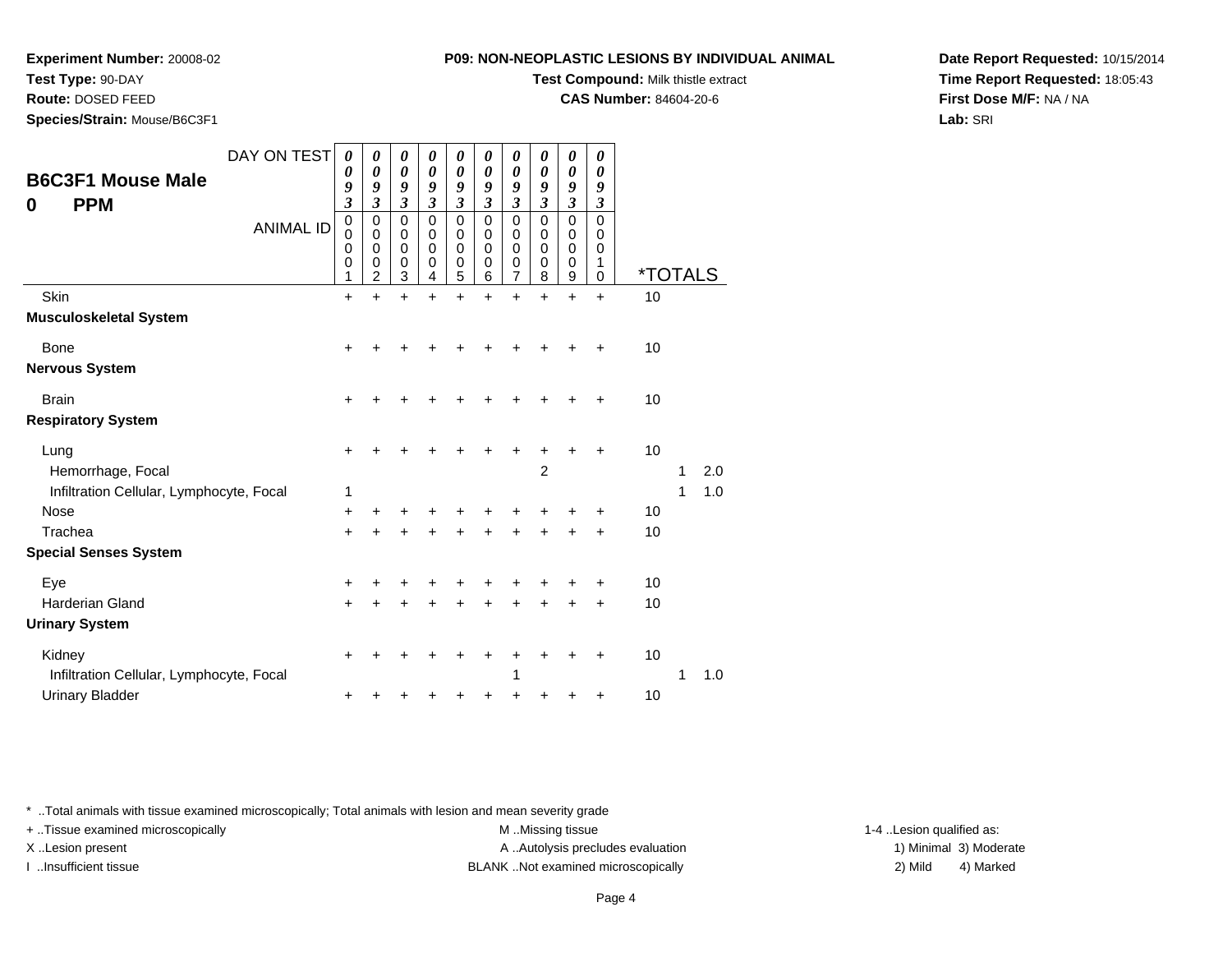**Experiment Number:** 20008-02**Test Type:** 90-DAY

## **Route:** DOSED FEED

**Species/Strain:** Mouse/B6C3F1

#### **P09: NON-NEOPLASTIC LESIONS BY INDIVIDUAL ANIMAL**

**Test Compound:** Milk thistle extract

**CAS Number:** 84604-20-6

**Date Report Requested:** 10/15/2014**Time Report Requested:** 18:05:43**First Dose M/F:** NA / NA**Lab:** SRI

| <b>B6C3F1 Mouse Male</b><br><b>PPM</b><br>3125       | DAY ON TEST      | $\boldsymbol{\theta}$<br>0<br>9<br>$\boldsymbol{\beta}$ | $\pmb{\theta}$<br>$\pmb{\theta}$<br>9<br>$\boldsymbol{\mathfrak{z}}$       | $\boldsymbol{\theta}$<br>$\pmb{\theta}$<br>$\boldsymbol{g}$<br>$\boldsymbol{\beta}$ | $\boldsymbol{\theta}$<br>$\boldsymbol{\theta}$<br>$\boldsymbol{g}$<br>$\boldsymbol{\beta}$ | $\boldsymbol{\theta}$<br>$\pmb{\theta}$<br>$\boldsymbol{g}$<br>$\boldsymbol{\beta}$ | $\boldsymbol{\theta}$<br>$\pmb{\theta}$<br>$\boldsymbol{g}$<br>$\mathfrak{z}$ | 0<br>$\pmb{\theta}$<br>9<br>$\mathfrak{z}$                 | $\pmb{\theta}$<br>$\pmb{\theta}$<br>9<br>$\boldsymbol{\beta}$ | $\boldsymbol{\theta}$<br>$\pmb{\theta}$<br>$\boldsymbol{g}$<br>$\boldsymbol{\beta}$ | $\boldsymbol{\theta}$<br>$\boldsymbol{\theta}$<br>$\boldsymbol{g}$<br>$\boldsymbol{\beta}$ |                       |
|------------------------------------------------------|------------------|---------------------------------------------------------|----------------------------------------------------------------------------|-------------------------------------------------------------------------------------|--------------------------------------------------------------------------------------------|-------------------------------------------------------------------------------------|-------------------------------------------------------------------------------|------------------------------------------------------------|---------------------------------------------------------------|-------------------------------------------------------------------------------------|--------------------------------------------------------------------------------------------|-----------------------|
|                                                      | <b>ANIMAL ID</b> | $\pmb{0}$<br>$\mathbf 0$<br>0<br>1<br>1                 | $\mathsf 0$<br>$\mathbf 0$<br>$\mbox{O}$<br>$\mathbf{1}$<br>$\overline{2}$ | $\mathsf 0$<br>$\mathbf 0$<br>$\pmb{0}$<br>1<br>3                                   | $\overline{0}$<br>$\pmb{0}$<br>$\pmb{0}$<br>1<br>4                                         | $\overline{0}$<br>$\pmb{0}$<br>$\mathbf 0$<br>$\mathbf{1}$<br>5                     | $\pmb{0}$<br>$\,0\,$<br>$\mathbf 0$<br>$\mathbf{1}$<br>6                      | $\pmb{0}$<br>$\pmb{0}$<br>$\pmb{0}$<br>1<br>$\overline{7}$ | $\mathsf 0$<br>$\mathbf 0$<br>$\pmb{0}$<br>1<br>8             | $\overline{0}$<br>$\,0\,$<br>$\mathbf 0$<br>1<br>9                                  | $\mathsf{O}\xspace$<br>0<br>$\mathbf 0$<br>$\overline{2}$<br>$\mathbf 0$                   | <i><b>*TOTALS</b></i> |
| <b>Alimentary System</b>                             |                  |                                                         |                                                                            |                                                                                     |                                                                                            |                                                                                     |                                                                               |                                                            |                                                               |                                                                                     |                                                                                            |                       |
| Stomach, Forestomach<br><b>Cardiovascular System</b> |                  | +                                                       |                                                                            |                                                                                     |                                                                                            | +                                                                                   |                                                                               | +                                                          |                                                               |                                                                                     | $\ddot{}$                                                                                  | 10                    |
| <b>NONE</b><br><b>Endocrine System</b>               |                  |                                                         |                                                                            |                                                                                     |                                                                                            |                                                                                     |                                                                               |                                                            |                                                               |                                                                                     |                                                                                            |                       |
| <b>NONE</b><br><b>General Body System</b>            |                  |                                                         |                                                                            |                                                                                     |                                                                                            |                                                                                     |                                                                               |                                                            |                                                               |                                                                                     |                                                                                            |                       |
| <b>NONE</b><br><b>Genital System</b>                 |                  |                                                         |                                                                            |                                                                                     |                                                                                            |                                                                                     |                                                                               |                                                            |                                                               |                                                                                     |                                                                                            |                       |
| <b>NONE</b><br><b>Hematopoietic System</b>           |                  |                                                         |                                                                            |                                                                                     |                                                                                            |                                                                                     |                                                                               |                                                            |                                                               |                                                                                     |                                                                                            |                       |
| <b>NONE</b><br><b>Integumentary System</b>           |                  |                                                         |                                                                            |                                                                                     |                                                                                            |                                                                                     |                                                                               |                                                            |                                                               |                                                                                     |                                                                                            |                       |
| <b>NONE</b><br><b>Musculoskeletal System</b>         |                  |                                                         |                                                                            |                                                                                     |                                                                                            |                                                                                     |                                                                               |                                                            |                                                               |                                                                                     |                                                                                            |                       |
| <b>NONE</b><br><b>Nervous System</b>                 |                  |                                                         |                                                                            |                                                                                     |                                                                                            |                                                                                     |                                                                               |                                                            |                                                               |                                                                                     |                                                                                            |                       |
| <b>NONE</b>                                          |                  |                                                         |                                                                            |                                                                                     |                                                                                            |                                                                                     |                                                                               |                                                            |                                                               |                                                                                     |                                                                                            |                       |
|                                                      |                  |                                                         |                                                                            |                                                                                     |                                                                                            |                                                                                     |                                                                               |                                                            |                                                               |                                                                                     |                                                                                            |                       |

\* ..Total animals with tissue examined microscopically; Total animals with lesion and mean severity grade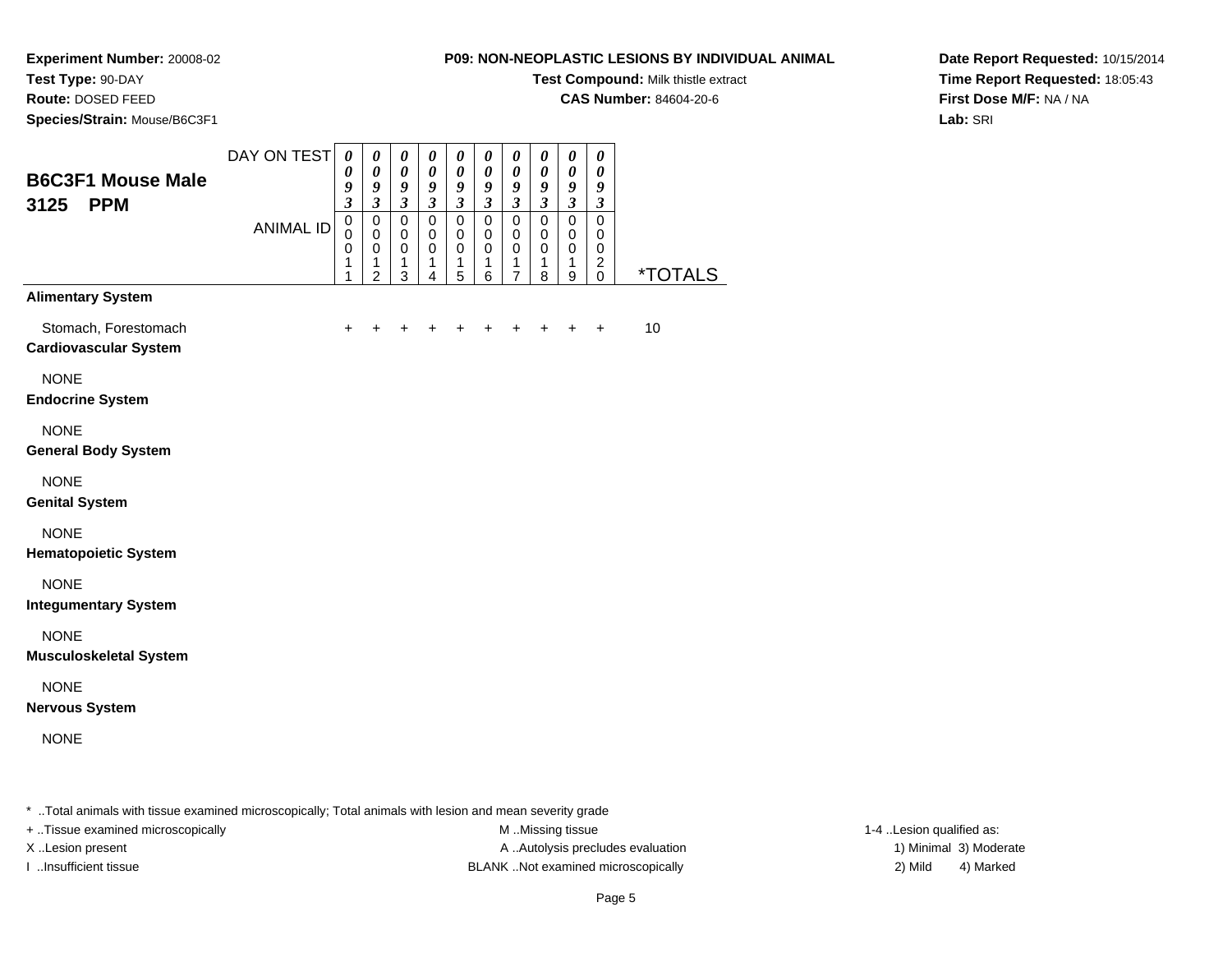## **Test Type:** 90-DAY

**Route:** DOSED FEED

**Species/Strain:** Mouse/B6C3F1

#### **P09: NON-NEOPLASTIC LESIONS BY INDIVIDUAL ANIMAL**

**Test Compound:** Milk thistle extract

**CAS Number:** 84604-20-6

**Date Report Requested:** 10/15/2014**Time Report Requested:** 18:05:43**First Dose M/F:** NA / NA**Lab:** SRI

|                                                | DAY ON TEST | 0                                     |        | $\boldsymbol{\theta}$ | U | U                          | U                          | U                          | $\boldsymbol{\theta}$ | $\boldsymbol{\theta}$ | 0 |       |
|------------------------------------------------|-------------|---------------------------------------|--------|-----------------------|---|----------------------------|----------------------------|----------------------------|-----------------------|-----------------------|---|-------|
| <b>B6C3F1 Mouse Male</b><br><b>PPM</b><br>3125 |             | $\boldsymbol{\theta}$<br>Q<br>◠<br>.1 |        | 0<br>o<br>◠           | 0 | $\boldsymbol{\theta}$<br>O | $\boldsymbol{\theta}$<br>o | $\boldsymbol{\theta}$<br>q | 0<br>Q                | 0<br>Q                | 0 |       |
|                                                | ANIMAL ID   | U<br>U                                | O<br>U | U<br>0                |   |                            |                            | U<br>0<br>0                | 0<br>0                | 0<br>0<br>0           | ◠ | ∗−    |
|                                                |             |                                       | ົ      | ◠                     |   | 5                          | ĥ                          |                            | я                     | 9                     |   | OTALS |

**Respiratory System**

NONE

**Special Senses System**

NONE

#### **Urinary System**

NONE

\* ..Total animals with tissue examined microscopically; Total animals with lesion and mean severity grade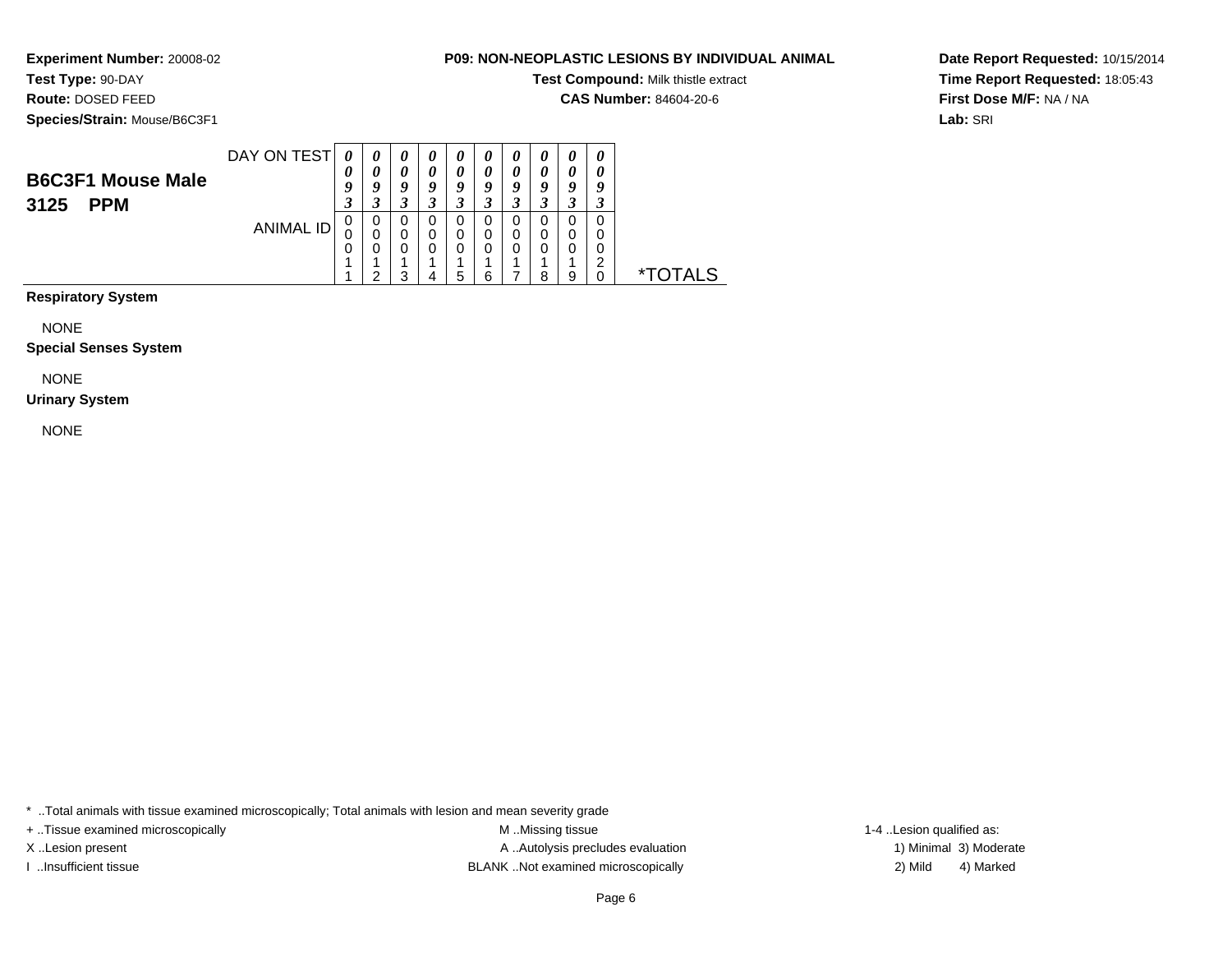**Experiment Number:** 20008-02**Test Type:** 90-DAY

### **Route:** DOSED FEED

**Species/Strain:** Mouse/B6C3F1

#### **P09: NON-NEOPLASTIC LESIONS BY INDIVIDUAL ANIMAL**

**Test Compound:** Milk thistle extract

**CAS Number:** 84604-20-6

**Date Report Requested:** 10/15/2014**Time Report Requested:** 18:05:43**First Dose M/F:** NA / NA**Lab:** SRI

| <b>B6C3F1 Mouse Male</b><br><b>PPM</b><br>6250       | DAY ON TEST      | 0<br>$\pmb{\theta}$<br>9<br>$\overline{\mathbf{3}}$      | $\boldsymbol{\theta}$<br>$\pmb{\theta}$<br>$\boldsymbol{g}$<br>$\mathfrak{z}$ | $\boldsymbol{\theta}$<br>$\pmb{\theta}$<br>$\boldsymbol{g}$<br>$\overline{\mathbf{3}}$ | $\boldsymbol{\theta}$<br>$\pmb{\theta}$<br>$\boldsymbol{g}$<br>$\mathfrak{z}$ | 0<br>$\pmb{\theta}$<br>$\boldsymbol{g}$<br>$\mathfrak{z}$ | $\pmb{\theta}$<br>$\pmb{\theta}$<br>$\boldsymbol{g}$<br>$\mathfrak{z}$ | $\pmb{\theta}$<br>$\pmb{\theta}$<br>$\boldsymbol{g}$<br>$\mathbf{3}$ | $\boldsymbol{\theta}$<br>$\pmb{\theta}$<br>9<br>$\overline{\mathbf{3}}$ | 0<br>$\pmb{\theta}$<br>9<br>$\overline{\mathbf{3}}$ | $\boldsymbol{\theta}$<br>$\pmb{\theta}$<br>$\boldsymbol{g}$<br>$\boldsymbol{\mathfrak{z}}$ |                       |
|------------------------------------------------------|------------------|----------------------------------------------------------|-------------------------------------------------------------------------------|----------------------------------------------------------------------------------------|-------------------------------------------------------------------------------|-----------------------------------------------------------|------------------------------------------------------------------------|----------------------------------------------------------------------|-------------------------------------------------------------------------|-----------------------------------------------------|--------------------------------------------------------------------------------------------|-----------------------|
|                                                      | <b>ANIMAL ID</b> | $\mathbf 0$<br>$\pmb{0}$<br>$\mathbf 0$<br>$\frac{2}{1}$ | $\pmb{0}$<br>$\mathbf 0$<br>$\pmb{0}$<br>$\frac{2}{2}$                        | $\overline{0}$<br>$\pmb{0}$<br>$\pmb{0}$<br>$\frac{2}{3}$                              | $\pmb{0}$<br>0<br>$\mathbf 0$<br>$\frac{2}{4}$                                | $\mathsf 0$<br>$\pmb{0}$<br>$\mathbf 0$<br>$\frac{2}{5}$  | $\pmb{0}$<br>$\pmb{0}$<br>$\pmb{0}$<br>$^2$ 6                          | $\mathbf 0$<br>0<br>$\mathbf 0$<br>$\frac{2}{7}$                     | $\pmb{0}$<br>0<br>$\pmb{0}$<br>$\frac{2}{8}$                            | 0<br>0<br>$\mathsf 0$<br>$\frac{2}{9}$              | $\pmb{0}$<br>0<br>$\pmb{0}$<br>3<br>$\pmb{0}$                                              | <i><b>*TOTALS</b></i> |
| <b>Alimentary System</b>                             |                  |                                                          |                                                                               |                                                                                        |                                                                               |                                                           |                                                                        |                                                                      |                                                                         |                                                     |                                                                                            |                       |
| Stomach, Forestomach<br><b>Cardiovascular System</b> |                  | $\ddot{}$                                                |                                                                               |                                                                                        | +                                                                             | +                                                         | +                                                                      |                                                                      | +                                                                       | $\ddot{}$                                           | $\ddot{}$                                                                                  | 10                    |
| <b>NONE</b><br><b>Endocrine System</b>               |                  |                                                          |                                                                               |                                                                                        |                                                                               |                                                           |                                                                        |                                                                      |                                                                         |                                                     |                                                                                            |                       |
| <b>NONE</b><br><b>General Body System</b>            |                  |                                                          |                                                                               |                                                                                        |                                                                               |                                                           |                                                                        |                                                                      |                                                                         |                                                     |                                                                                            |                       |
| <b>NONE</b><br><b>Genital System</b>                 |                  |                                                          |                                                                               |                                                                                        |                                                                               |                                                           |                                                                        |                                                                      |                                                                         |                                                     |                                                                                            |                       |
| <b>NONE</b><br><b>Hematopoietic System</b>           |                  |                                                          |                                                                               |                                                                                        |                                                                               |                                                           |                                                                        |                                                                      |                                                                         |                                                     |                                                                                            |                       |
| <b>NONE</b><br><b>Integumentary System</b>           |                  |                                                          |                                                                               |                                                                                        |                                                                               |                                                           |                                                                        |                                                                      |                                                                         |                                                     |                                                                                            |                       |
| <b>NONE</b><br><b>Musculoskeletal System</b>         |                  |                                                          |                                                                               |                                                                                        |                                                                               |                                                           |                                                                        |                                                                      |                                                                         |                                                     |                                                                                            |                       |
| <b>NONE</b><br><b>Nervous System</b>                 |                  |                                                          |                                                                               |                                                                                        |                                                                               |                                                           |                                                                        |                                                                      |                                                                         |                                                     |                                                                                            |                       |
| <b>NONE</b>                                          |                  |                                                          |                                                                               |                                                                                        |                                                                               |                                                           |                                                                        |                                                                      |                                                                         |                                                     |                                                                                            |                       |
|                                                      |                  |                                                          |                                                                               |                                                                                        |                                                                               |                                                           |                                                                        |                                                                      |                                                                         |                                                     |                                                                                            |                       |

\* ..Total animals with tissue examined microscopically; Total animals with lesion and mean severity grade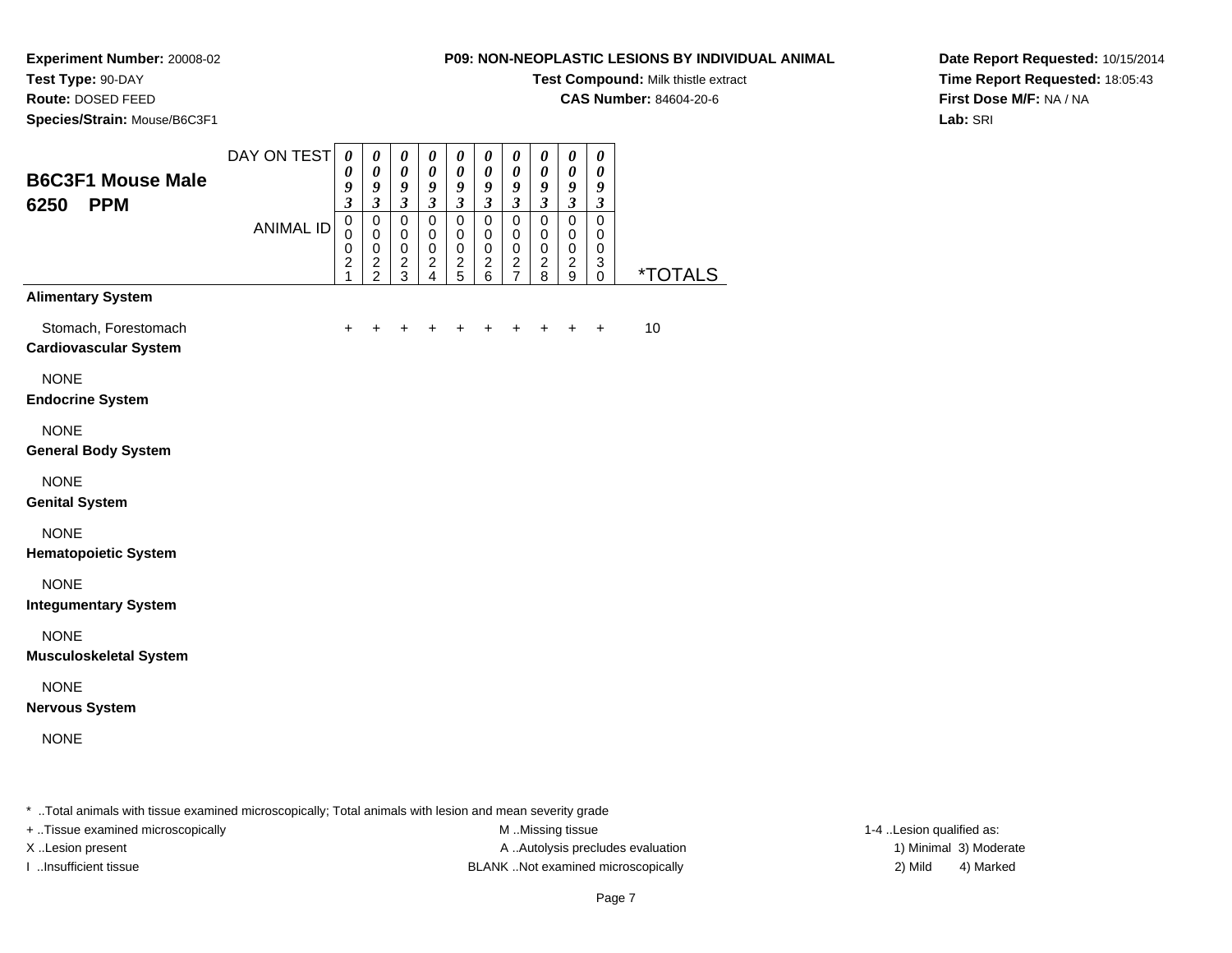## **Test Type:** 90-DAY

**Route:** DOSED FEED

**Species/Strain:** Mouse/B6C3F1

#### **P09: NON-NEOPLASTIC LESIONS BY INDIVIDUAL ANIMAL**

**Test Compound:** Milk thistle extract

**CAS Number:** 84604-20-6

**Date Report Requested:** 10/15/2014**Time Report Requested:** 18:05:43**First Dose M/F:** NA / NA**Lab:** SRI

| <b>B6C3F1 Mouse Male</b> | DAY ON TEST | U<br>O | O | $\boldsymbol{\theta}$<br>Q | U | $\boldsymbol{\theta}$<br>0<br>o<br>◠ |   | $\boldsymbol{v}$<br>$\boldsymbol{\theta}$<br>o | $\boldsymbol{\theta}$<br>$\boldsymbol{\theta}$ | $\boldsymbol{\theta}$<br>0<br>a | $\boldsymbol{\theta}$<br>a |      |
|--------------------------|-------------|--------|---|----------------------------|---|--------------------------------------|---|------------------------------------------------|------------------------------------------------|---------------------------------|----------------------------|------|
| <b>PPM</b><br>6250       |             | Ĵ      |   | J                          |   | J                                    |   | J                                              |                                                | з                               | .1                         |      |
|                          | ANIMAL ID   | 0      | υ | υ                          |   | 0                                    |   |                                                |                                                |                                 | 0                          |      |
|                          |             | U      |   | 0                          |   | 0                                    |   |                                                |                                                | 0                               |                            |      |
|                          |             | 0      |   | 0                          |   | 0                                    |   |                                                |                                                | 0                               | 0                          |      |
|                          |             | າ<br>∠ | ◠ | っ<br>ے                     | ົ | 2                                    |   | ົ<br>∠                                         | ⌒                                              | 2                               | ?<br>J                     | *.   |
|                          |             |        | ◠ | ◠                          |   | 5                                    | R |                                                | я                                              | Q                               |                            | ALS. |

**Respiratory System**

NONE

#### **Special Senses System**

NONE

#### **Urinary System**

NONE

\* ..Total animals with tissue examined microscopically; Total animals with lesion and mean severity grade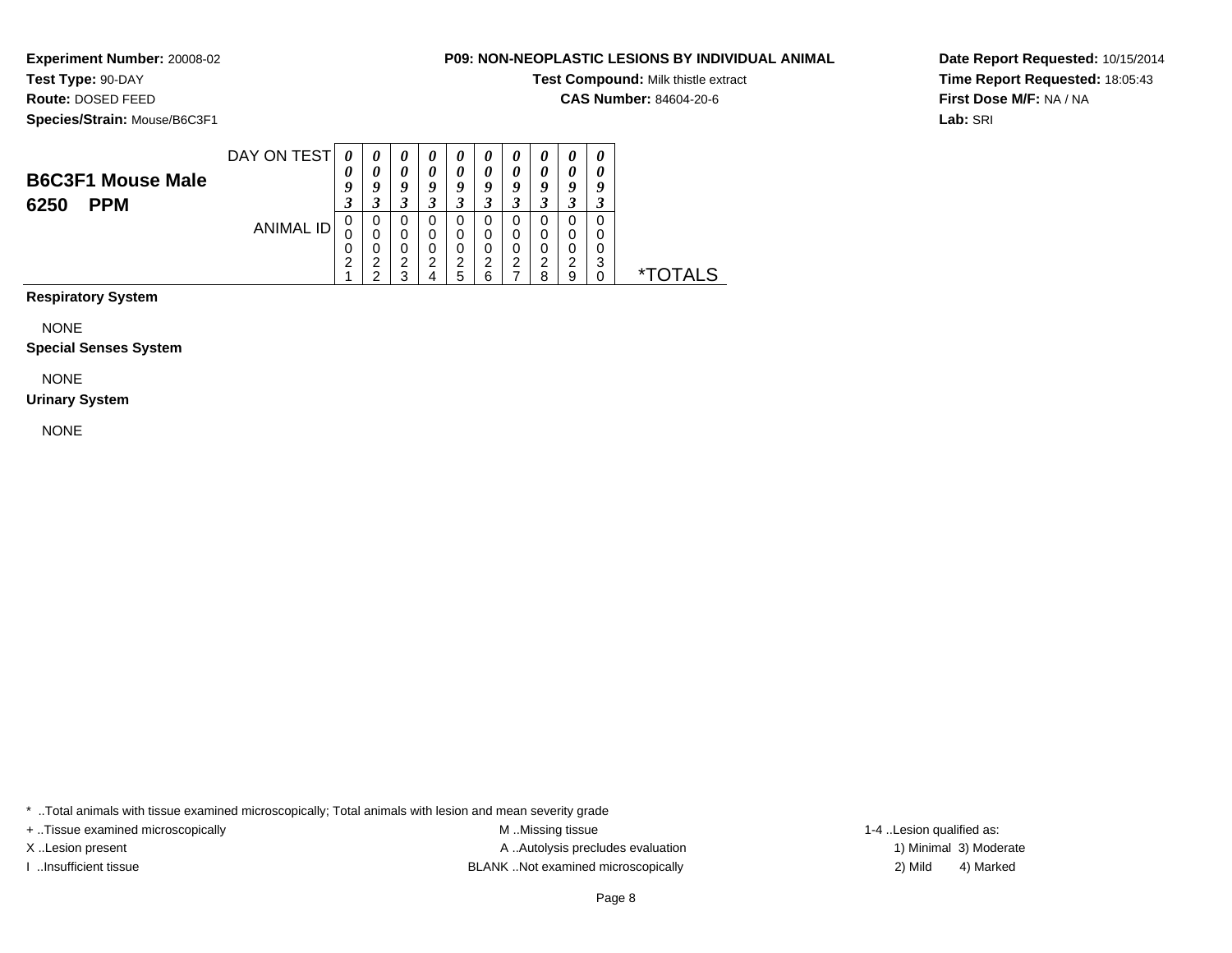# **Test Type:** 90-DAY

**Route:** DOSED FEED

**Species/Strain:** Mouse/B6C3F1

#### **P09: NON-NEOPLASTIC LESIONS BY INDIVIDUAL ANIMAL**

**Test Compound:** Milk thistle extract

**CAS Number:** 84604-20-6

**Date Report Requested:** 10/15/2014**Time Report Requested:** 18:05:43**First Dose M/F:** NA / NA**Lab:** SRI

| <b>B6C3F1 Mouse Male</b><br>12500 PPM                                      | DAY ON TEST      | 0<br>$\boldsymbol{\theta}$<br>9<br>$\mathfrak{z}$   | $\boldsymbol{\theta}$<br>$\boldsymbol{\theta}$<br>9<br>$\overline{\mathbf{3}}$ | 0<br>$\boldsymbol{\theta}$<br>9<br>$\mathfrak{z}$        | 0<br>$\boldsymbol{\theta}$<br>$\boldsymbol{g}$<br>$\mathfrak{z}$ | 0<br>$\boldsymbol{\theta}$<br>$\boldsymbol{g}$<br>$\mathfrak{z}$ | 0<br>$\boldsymbol{\theta}$<br>$\boldsymbol{g}$<br>$\mathfrak{z}$                         | 0<br>$\boldsymbol{\theta}$<br>$\boldsymbol{g}$<br>$\mathfrak{z}$ | $\boldsymbol{\theta}$<br>$\boldsymbol{\theta}$<br>$\boldsymbol{g}$<br>$\boldsymbol{\beta}$ | 0<br>0<br>$\boldsymbol{g}$<br>$\mathfrak{z}$           | 0<br>$\pmb{\theta}$<br>9<br>$\boldsymbol{\mathfrak{z}}$ |                       |
|----------------------------------------------------------------------------|------------------|-----------------------------------------------------|--------------------------------------------------------------------------------|----------------------------------------------------------|------------------------------------------------------------------|------------------------------------------------------------------|------------------------------------------------------------------------------------------|------------------------------------------------------------------|--------------------------------------------------------------------------------------------|--------------------------------------------------------|---------------------------------------------------------|-----------------------|
|                                                                            | <b>ANIMAL ID</b> | $\mathbf 0$<br>$\mathbf 0$<br>$\mathbf 0$<br>3<br>1 | $\pmb{0}$<br>$\mathbf 0$<br>$\mathbf 0$<br>$\frac{3}{2}$                       | $\mathbf 0$<br>$\pmb{0}$<br>$\mathbf 0$<br>$\frac{3}{3}$ | $\mathsf 0$<br>$\mathbf 0$<br>$\mathbf 0$<br>$\frac{3}{4}$       | $\mathbf 0$<br>$\mathbf 0$<br>$\pmb{0}$<br>$\frac{3}{5}$         | $\mathsf 0$<br>$\mathbf 0$<br>$\mathbf 0$<br>$\ensuremath{\mathsf{3}}$<br>$6\phantom{a}$ | $\mathbf 0$<br>$\mathbf 0$<br>$\pmb{0}$<br>$\frac{3}{7}$         | $\mathsf 0$<br>$\pmb{0}$<br>$\mathsf 0$<br>$\frac{3}{8}$                                   | $\pmb{0}$<br>$\pmb{0}$<br>$\mathsf 0$<br>$\frac{3}{9}$ | $\mathbf 0$<br>0<br>0<br>4<br>$\mathbf 0$               | <i><b>*TOTALS</b></i> |
| <b>Alimentary System</b>                                                   |                  |                                                     |                                                                                |                                                          |                                                                  |                                                                  |                                                                                          |                                                                  |                                                                                            |                                                        |                                                         |                       |
| Stomach, Forestomach<br>Stomach, Glandular<br><b>Cardiovascular System</b> |                  | $\ddot{}$<br>$+$                                    | +<br>$\ddot{+}$                                                                | $\ddot{}$<br>$\ddot{+}$                                  | +<br>$\ddot{+}$                                                  | +<br>$\ddot{+}$                                                  | $\ddot{}$<br>$+$                                                                         | +<br>$\ddot{}$                                                   | $\ddot{}$<br>$+$                                                                           | $\ddot{}$<br>$+$                                       | $\ddot{}$<br>$+$                                        | 10<br>10              |
| <b>NONE</b><br><b>Endocrine System</b>                                     |                  |                                                     |                                                                                |                                                          |                                                                  |                                                                  |                                                                                          |                                                                  |                                                                                            |                                                        |                                                         |                       |
| <b>NONE</b><br><b>General Body System</b>                                  |                  |                                                     |                                                                                |                                                          |                                                                  |                                                                  |                                                                                          |                                                                  |                                                                                            |                                                        |                                                         |                       |
| <b>NONE</b><br><b>Genital System</b>                                       |                  |                                                     |                                                                                |                                                          |                                                                  |                                                                  |                                                                                          |                                                                  |                                                                                            |                                                        |                                                         |                       |
| <b>NONE</b><br><b>Hematopoietic System</b>                                 |                  |                                                     |                                                                                |                                                          |                                                                  |                                                                  |                                                                                          |                                                                  |                                                                                            |                                                        |                                                         |                       |
| <b>NONE</b><br><b>Integumentary System</b>                                 |                  |                                                     |                                                                                |                                                          |                                                                  |                                                                  |                                                                                          |                                                                  |                                                                                            |                                                        |                                                         |                       |
| <b>NONE</b><br><b>Musculoskeletal System</b>                               |                  |                                                     |                                                                                |                                                          |                                                                  |                                                                  |                                                                                          |                                                                  |                                                                                            |                                                        |                                                         |                       |
| <b>NONE</b><br><b>Nervous System</b>                                       |                  |                                                     |                                                                                |                                                          |                                                                  |                                                                  |                                                                                          |                                                                  |                                                                                            |                                                        |                                                         |                       |
|                                                                            |                  |                                                     |                                                                                |                                                          |                                                                  |                                                                  |                                                                                          |                                                                  |                                                                                            |                                                        |                                                         |                       |

\* ..Total animals with tissue examined microscopically; Total animals with lesion and mean severity grade

+ ..Tissue examined microscopically examined microscopically examined as:  $M$  ..Missing tissue 1-4 ..Lesion qualified as:

X..Lesion present **A ..Autolysis precludes evaluation** A ..Autolysis precludes evaluation 1) Minimal 3) Moderate I ..Insufficient tissue BLANK ..Not examined microscopically 2) Mild 4) Marked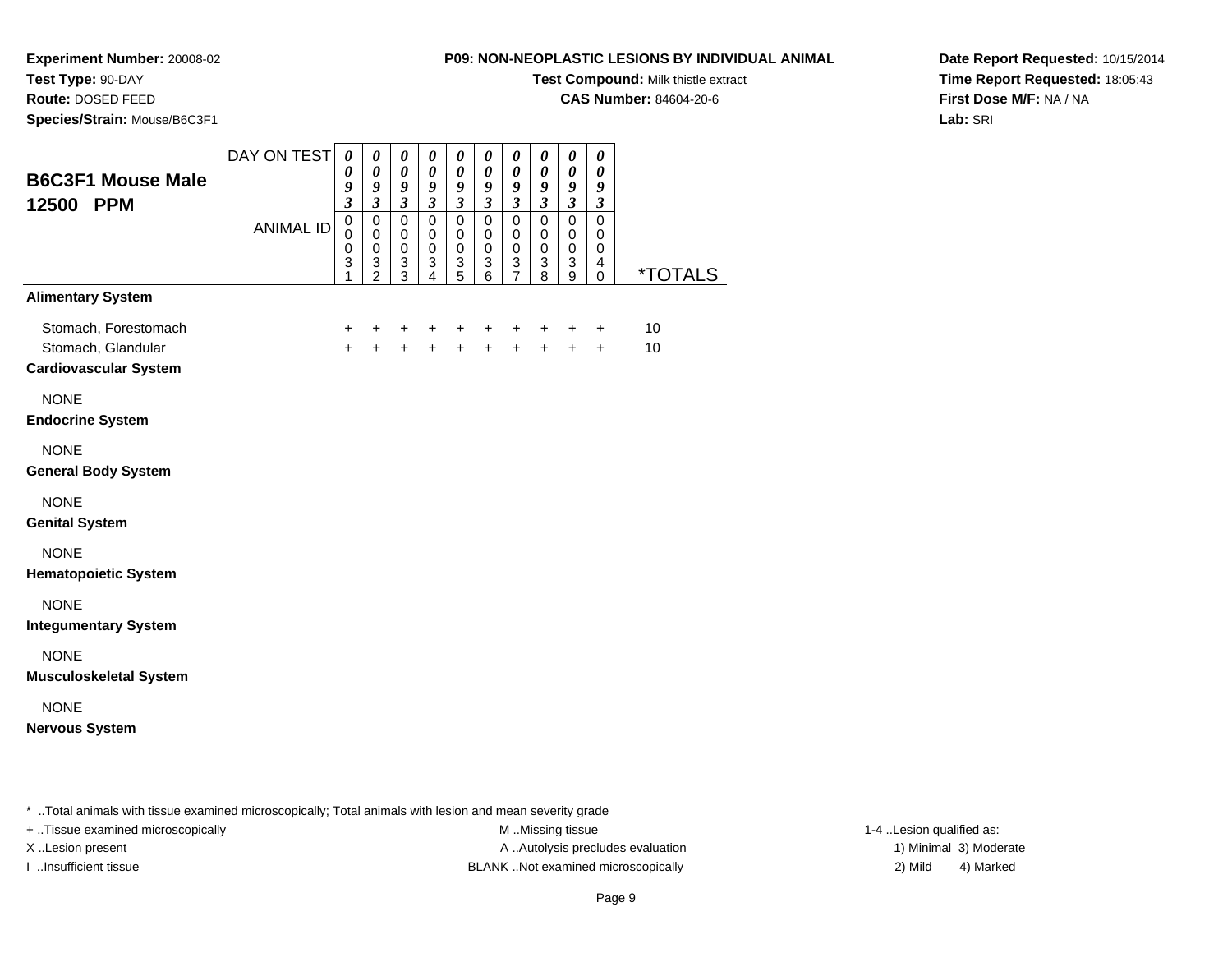## **Test Type:** 90-DAY

**Route:** DOSED FEED

**Species/Strain:** Mouse/B6C3F1

### **P09: NON-NEOPLASTIC LESIONS BY INDIVIDUAL ANIMAL**

**Test Compound:** Milk thistle extract

**CAS Number:** 84604-20-6

**Date Report Requested:** 10/15/2014**Time Report Requested:** 18:05:43**First Dose M/F:** NA / NA**Lab:** SRI

| <b>B6C3F1 Mouse Male</b><br>12500<br><b>PPM</b> | DAY ON TEST<br><b>ANIMAL ID</b> | $\boldsymbol{\theta}$<br>0<br>9<br>3<br>0<br>0<br>0<br>3 | 0<br>0<br>9<br>3<br>0<br>$\mathbf 0$<br>0<br>3 | $\boldsymbol{\theta}$<br>$\boldsymbol{\theta}$<br>9<br>3<br>0<br>$\mathbf 0$<br>$\mathbf 0$<br>3 | 0<br>0<br>9<br>3<br>0<br>0<br>0<br>3 | 0<br>$\boldsymbol{\theta}$<br>9<br>3<br>0<br>0<br>$\mathbf 0$<br>3 | 0<br>0<br>9<br>3<br>0<br>0<br>0<br>3 | $\boldsymbol{\theta}$<br>$\boldsymbol{\theta}$<br>9<br>3<br>$\mathbf 0$<br>$\mathbf 0$<br>$\mathbf 0$<br>3 | 0<br>0<br>9<br>3<br>0<br>0<br>0<br>3 | $\boldsymbol{\theta}$<br>$\boldsymbol{\theta}$<br>9<br>$\mathfrak{z}$<br>$\mathbf 0$<br>$\mathbf 0$<br>$\mathbf 0$<br>3 | 0<br>0<br>9<br>3<br>$\Omega$<br>0<br>0<br>4 |                       |
|-------------------------------------------------|---------------------------------|----------------------------------------------------------|------------------------------------------------|--------------------------------------------------------------------------------------------------|--------------------------------------|--------------------------------------------------------------------|--------------------------------------|------------------------------------------------------------------------------------------------------------|--------------------------------------|-------------------------------------------------------------------------------------------------------------------------|---------------------------------------------|-----------------------|
| <b>NONE</b>                                     |                                 |                                                          | 2                                              | 3                                                                                                | 4                                    | 5                                                                  | 6                                    | 7                                                                                                          | 8                                    | 9                                                                                                                       | 0                                           | <i><b>*TOTALS</b></i> |
| <b>Respiratory System</b>                       |                                 |                                                          |                                                |                                                                                                  |                                      |                                                                    |                                      |                                                                                                            |                                      |                                                                                                                         |                                             |                       |
| <b>NONE</b><br><b>Special Senses System</b>     |                                 |                                                          |                                                |                                                                                                  |                                      |                                                                    |                                      |                                                                                                            |                                      |                                                                                                                         |                                             |                       |
| <b>NONE</b><br><b>Urinary System</b>            |                                 |                                                          |                                                |                                                                                                  |                                      |                                                                    |                                      |                                                                                                            |                                      |                                                                                                                         |                                             |                       |
|                                                 |                                 |                                                          |                                                |                                                                                                  |                                      |                                                                    |                                      |                                                                                                            |                                      |                                                                                                                         |                                             |                       |

| Kidney                                   |  |  |  |  | + + + + + + + + + + |  |               |
|------------------------------------------|--|--|--|--|---------------------|--|---------------|
| Infiltration Cellular, Lymphocyte, Focal |  |  |  |  |                     |  | $1 \quad 1.0$ |

\* ..Total animals with tissue examined microscopically; Total animals with lesion and mean severity grade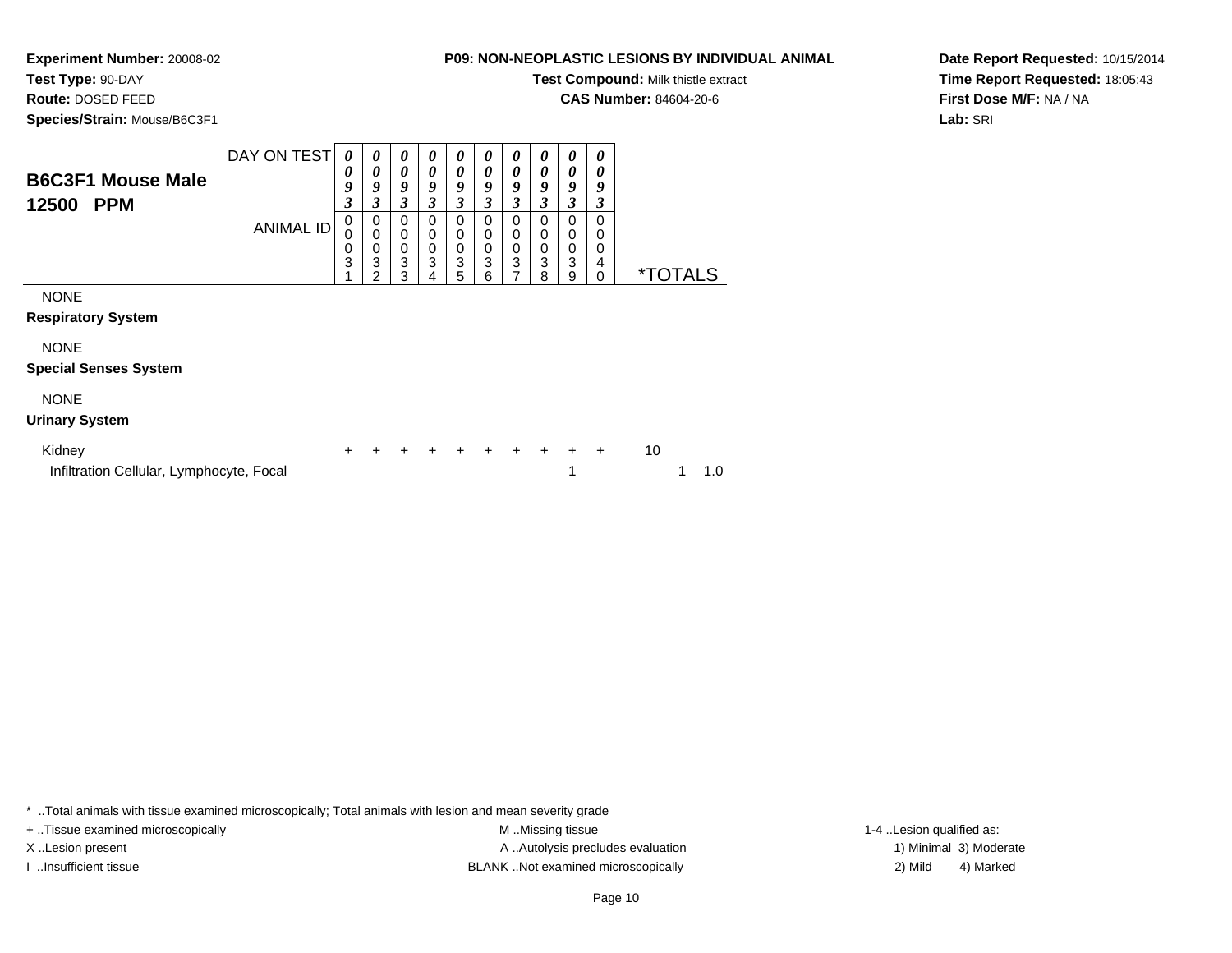### **Test Type:** 90-DAY

**Route:** DOSED FEED

**Species/Strain:** Mouse/B6C3F1

#### **P09: NON-NEOPLASTIC LESIONS BY INDIVIDUAL ANIMAL**

**Test Compound:** Milk thistle extract

**CAS Number:** 84604-20-6

**Date Report Requested:** 10/15/2014**Time Report Requested:** 18:05:43**First Dose M/F:** NA / NA**Lab:** SRI

| DAY ON TEST                  | 0                       | 0                          | 0                           | 0                          | 0                           | 0                           | 0                          | $\boldsymbol{\theta}$      | $\boldsymbol{\theta}$                     | 0                           |                       |   |     |
|------------------------------|-------------------------|----------------------------|-----------------------------|----------------------------|-----------------------------|-----------------------------|----------------------------|----------------------------|-------------------------------------------|-----------------------------|-----------------------|---|-----|
| <b>B6C3F1 Mouse Male</b>     | 0<br>9                  | $\boldsymbol{\theta}$<br>9 | $\boldsymbol{\theta}$<br>9  | $\boldsymbol{\theta}$<br>9 | $\boldsymbol{\theta}$<br>9  | $\pmb{\theta}$<br>9         | $\boldsymbol{\theta}$<br>9 | $\boldsymbol{\theta}$<br>9 | $\boldsymbol{\theta}$<br>$\boldsymbol{g}$ | 0<br>9                      |                       |   |     |
| 25000<br><b>PPM</b>          | $\overline{\mathbf{3}}$ | $\overline{\mathbf{3}}$    | $\boldsymbol{\mathfrak{z}}$ | $\boldsymbol{\beta}$       | $\boldsymbol{\mathfrak{z}}$ | $\boldsymbol{\mathfrak{z}}$ | $\overline{\mathbf{3}}$    | $\boldsymbol{\beta}$       | $\boldsymbol{\mathfrak{z}}$               | $\boldsymbol{\mathfrak{z}}$ |                       |   |     |
| <b>ANIMAL ID</b>             | $\pmb{0}$<br>0          | $\mathbf 0$<br>0           | $\mathbf 0$<br>0            | $\mathbf 0$<br>$\mathbf 0$ | $\mathbf 0$<br>0            | $\pmb{0}$<br>$\,0\,$        | $\mathbf 0$<br>0           | $\mathbf 0$<br>0           | $\mathbf 0$<br>0                          | $\mathbf 0$<br>0            |                       |   |     |
|                              | 0<br>4                  | $\mathbf 0$<br>4           | $\mathbf 0$<br>4            | $\mathbf 0$<br>4           | $\mathbf 0$<br>4            | $\pmb{0}$<br>4              | $\mathbf 0$<br>4           | $\pmb{0}$<br>4             | $\pmb{0}$<br>4                            | 0<br>5                      |                       |   |     |
|                              | 1                       | 2                          | 3                           | 4                          | 5                           | 6                           | $\overline{7}$             | 8                          | 9                                         | 0                           | <i><b>*TOTALS</b></i> |   |     |
| <b>Alimentary System</b>     |                         |                            |                             |                            |                             |                             |                            |                            |                                           |                             |                       |   |     |
| Stomach, Forestomach         | $\ddot{}$               | +                          | +                           | ٠                          | +                           | +                           | +                          | +                          | +                                         | ÷                           | 10                    |   |     |
| Hyperplasia, Squamous, Focal |                         | $\overline{c}$             |                             |                            |                             | 1                           |                            |                            |                                           |                             |                       | 2 | 1.5 |
| Ulcer                        |                         | 1                          |                             |                            |                             |                             |                            |                            |                                           |                             |                       | 1 | 1.0 |
| Stomach, Glandular           | $+$                     | +                          |                             |                            |                             |                             |                            |                            |                                           | ÷                           | 10                    |   |     |
| <b>Cardiovascular System</b> |                         |                            |                             |                            |                             |                             |                            |                            |                                           |                             |                       |   |     |
| <b>NONE</b>                  |                         |                            |                             |                            |                             |                             |                            |                            |                                           |                             |                       |   |     |
| <b>Endocrine System</b>      |                         |                            |                             |                            |                             |                             |                            |                            |                                           |                             |                       |   |     |
| <b>NONE</b>                  |                         |                            |                             |                            |                             |                             |                            |                            |                                           |                             |                       |   |     |
| <b>General Body System</b>   |                         |                            |                             |                            |                             |                             |                            |                            |                                           |                             |                       |   |     |
| <b>NONE</b>                  |                         |                            |                             |                            |                             |                             |                            |                            |                                           |                             |                       |   |     |
| <b>Genital System</b>        |                         |                            |                             |                            |                             |                             |                            |                            |                                           |                             |                       |   |     |
| <b>Testes</b>                |                         |                            |                             | +                          |                             |                             |                            |                            |                                           |                             | 1                     |   |     |
| Atrophy                      |                         |                            |                             | 3                          |                             |                             |                            |                            |                                           |                             |                       | 1 | 3.0 |
| <b>Hematopoietic System</b>  |                         |                            |                             |                            |                             |                             |                            |                            |                                           |                             |                       |   |     |
| <b>NONE</b>                  |                         |                            |                             |                            |                             |                             |                            |                            |                                           |                             |                       |   |     |
| <b>Integumentary System</b>  |                         |                            |                             |                            |                             |                             |                            |                            |                                           |                             |                       |   |     |
| <b>NONE</b>                  |                         |                            |                             |                            |                             |                             |                            |                            |                                           |                             |                       |   |     |

\* ..Total animals with tissue examined microscopically; Total animals with lesion and mean severity grade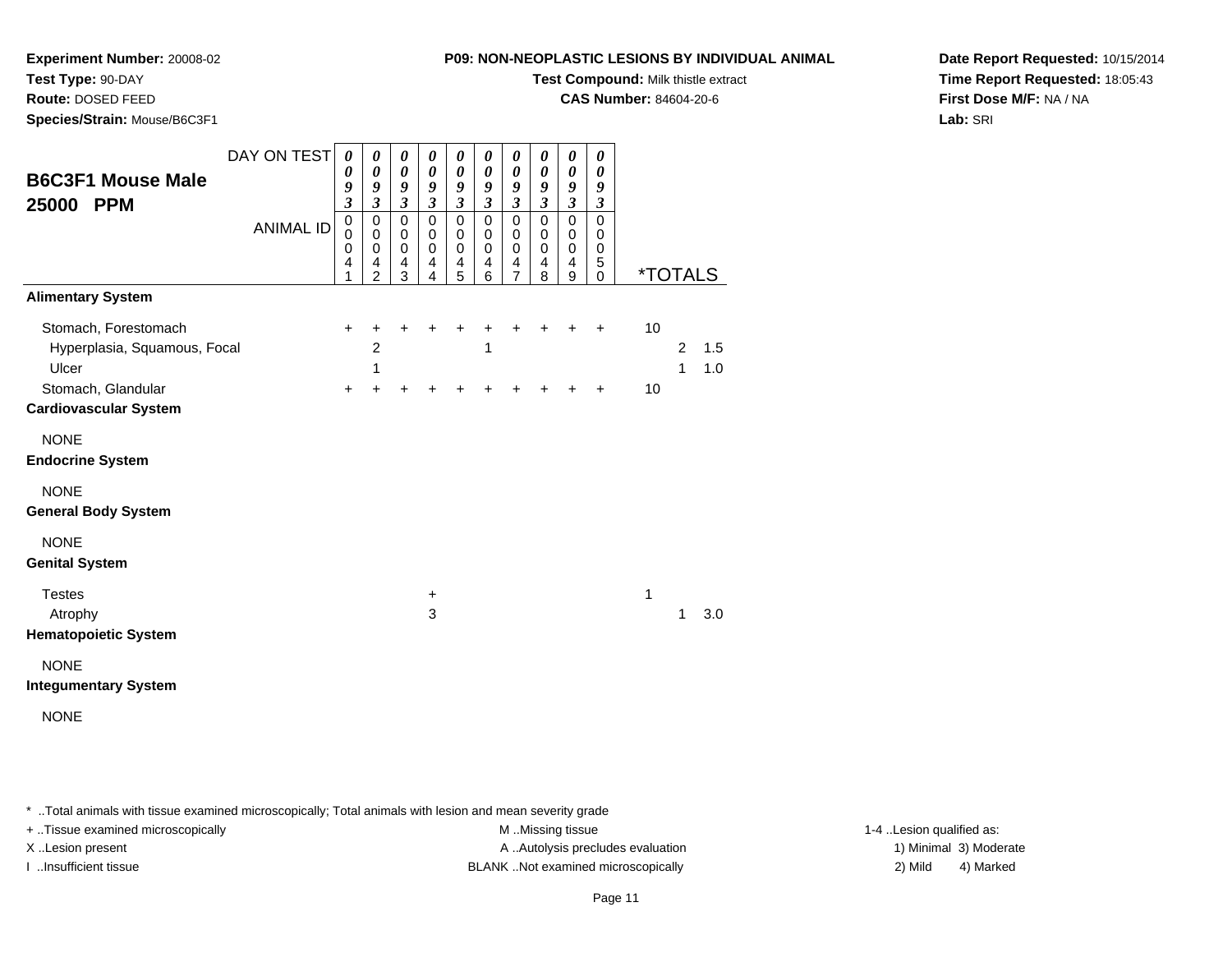# **Test Type:** 90-DAY

**Route:** DOSED FEED

**Species/Strain:** Mouse/B6C3F1

#### **P09: NON-NEOPLASTIC LESIONS BY INDIVIDUAL ANIMAL**

**Test Compound:** Milk thistle extract

**CAS Number:** 84604-20-6

**Date Report Requested:** 10/15/2014**Time Report Requested:** 18:05:43**First Dose M/F:** NA / NA**Lab:** SRI

|                                             | DAY ON TEST      | 0<br>0           | $\boldsymbol{\theta}$<br>0                   | 0<br>0                          | 0<br>0                | 0<br>0                       | 0<br>$\boldsymbol{\theta}$      | 0<br>0                                    | 0<br>0                                    | 0<br>0                                                       | $\boldsymbol{\theta}$<br>0 |                       |  |
|---------------------------------------------|------------------|------------------|----------------------------------------------|---------------------------------|-----------------------|------------------------------|---------------------------------|-------------------------------------------|-------------------------------------------|--------------------------------------------------------------|----------------------------|-----------------------|--|
| <b>B6C3F1 Mouse Male</b><br>25000 PPM       |                  | 9<br>3           | 9<br>$\overline{\mathbf{3}}$                 | 9<br>3                          | 9<br>$\mathfrak{z}$   | 9<br>3                       | 9<br>$\mathfrak{z}$             | 9<br>$\mathfrak{z}$                       | 9<br>$\overline{\mathbf{3}}$              | 9<br>3                                                       | 9<br>3                     |                       |  |
|                                             | <b>ANIMAL ID</b> | 0<br>0<br>0<br>4 | 0<br>$\mathbf 0$<br>0<br>4<br>$\overline{2}$ | 0<br>$\mathbf 0$<br>0<br>4<br>3 | 0<br>0<br>0<br>4<br>4 | 0<br>0<br>$\Omega$<br>4<br>5 | 0<br>0<br>$\mathbf 0$<br>4<br>6 | 0<br>$\mathbf 0$<br>$\mathbf 0$<br>4<br>7 | 0<br>$\mathbf 0$<br>$\mathbf 0$<br>4<br>8 | $\,0\,$<br>$\mathbf 0$<br>$\mathbf 0$<br>$\overline{4}$<br>9 | 0<br>0<br>0<br>5<br>0      | <i><b>*TOTALS</b></i> |  |
| Musculoskeletal System                      |                  |                  |                                              |                                 |                       |                              |                                 |                                           |                                           |                                                              |                            |                       |  |
| <b>NONE</b><br>Nervous System               |                  |                  |                                              |                                 |                       |                              |                                 |                                           |                                           |                                                              |                            |                       |  |
| <b>NONE</b><br><b>Respiratory System</b>    |                  |                  |                                              |                                 |                       |                              |                                 |                                           |                                           |                                                              |                            |                       |  |
| <b>NONE</b><br><b>Special Senses System</b> |                  |                  |                                              |                                 |                       |                              |                                 |                                           |                                           |                                                              |                            |                       |  |
| <b>NONE</b><br><b>Urinary System</b>        |                  |                  |                                              |                                 |                       |                              |                                 |                                           |                                           |                                                              |                            |                       |  |
| Kidney                                      |                  |                  |                                              |                                 |                       |                              |                                 |                                           |                                           |                                                              | +                          | 10                    |  |

\* ..Total animals with tissue examined microscopically; Total animals with lesion and mean severity grade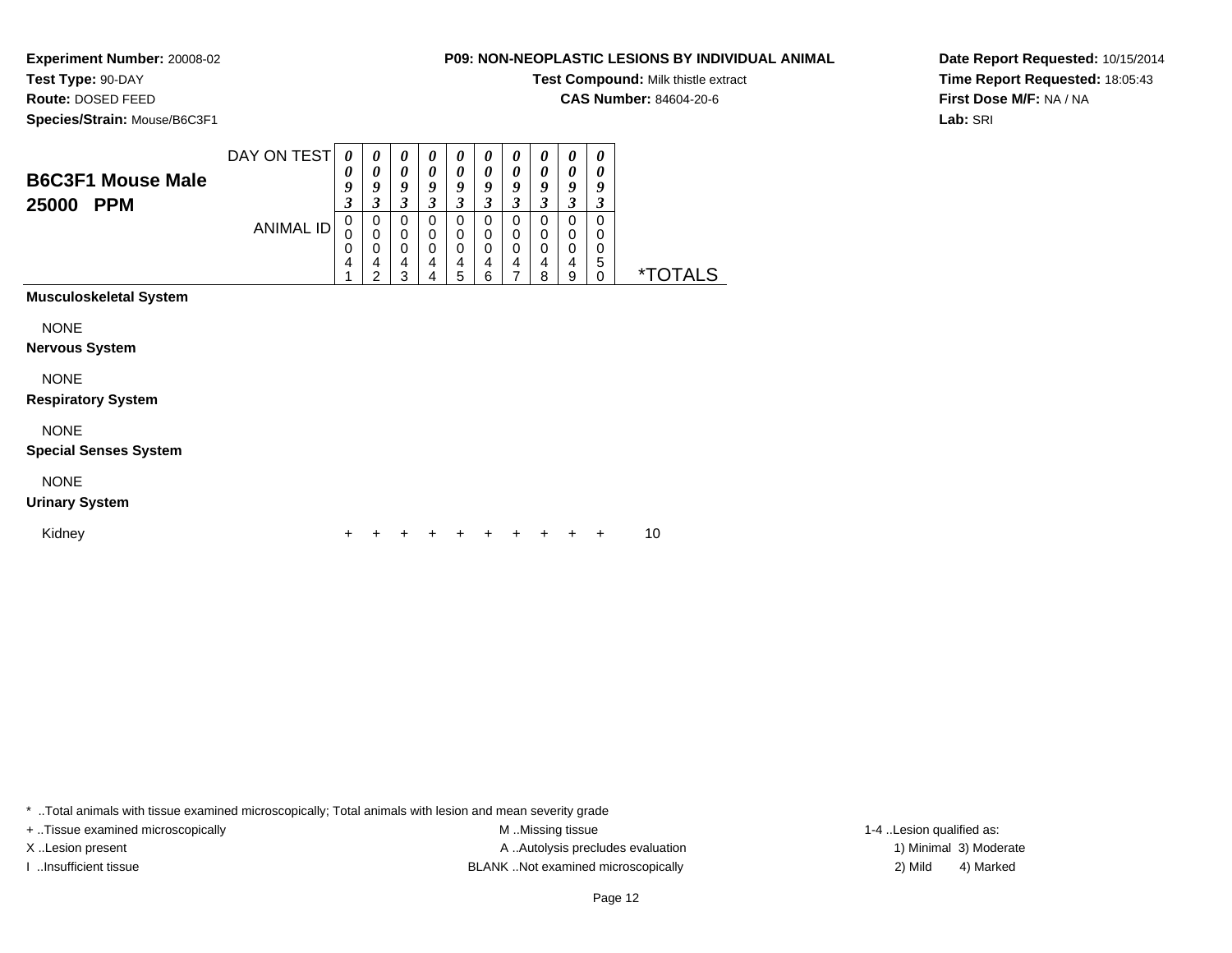## **Test Type:** 90-DAY

**Route:** DOSED FEED

**Species/Strain:** Mouse/B6C3F1

#### **P09: NON-NEOPLASTIC LESIONS BY INDIVIDUAL ANIMAL**

**Test Compound:** Milk thistle extract

**CAS Number:** 84604-20-6

**Date Report Requested:** 10/15/2014**Time Report Requested:** 18:05:43**First Dose M/F:** NA / NA**Lab:** SRI

|                              | DAY ON TEST      | 0                     | 0                                  | 0                                      | 0                            | 0                                         | 0                                      | 0                               | 0                               | 0                                         | 0                                                |                       |   |     |
|------------------------------|------------------|-----------------------|------------------------------------|----------------------------------------|------------------------------|-------------------------------------------|----------------------------------------|---------------------------------|---------------------------------|-------------------------------------------|--------------------------------------------------|-----------------------|---|-----|
| <b>B6C3F1 Mouse Male</b>     |                  | 0<br>9                | 0<br>9                             | $\boldsymbol{\theta}$<br>9             | $\boldsymbol{\theta}$<br>9   | $\boldsymbol{\theta}$<br>9                | 0<br>9                                 | 0<br>9                          | $\boldsymbol{\theta}$<br>9      | $\boldsymbol{\theta}$<br>$\boldsymbol{g}$ | $\boldsymbol{\theta}$<br>9                       |                       |   |     |
| <b>PPM</b><br>50000          |                  | 3                     | 3                                  | $\overline{\mathbf{3}}$                | $\overline{\mathbf{3}}$      | $\mathfrak{z}$                            | $\mathfrak{z}$                         | $\overline{\mathbf{3}}$         | $\mathfrak{z}$                  | $\mathfrak{z}$                            | $\boldsymbol{\mathfrak{z}}$                      |                       |   |     |
|                              | <b>ANIMAL ID</b> | 0<br>0<br>0<br>5<br>1 | 0<br>0<br>0<br>5<br>$\overline{2}$ | $\Omega$<br>0<br>$\mathbf 0$<br>5<br>3 | $\Omega$<br>0<br>0<br>5<br>4 | $\mathbf 0$<br>0<br>$\mathbf 0$<br>5<br>5 | $\mathbf 0$<br>0<br>$\Omega$<br>5<br>6 | $\mathbf 0$<br>0<br>0<br>5<br>7 | $\mathbf 0$<br>0<br>0<br>5<br>8 | $\mathbf 0$<br>0<br>$\mathbf 0$<br>5<br>9 | $\Omega$<br>0<br>$\mathbf 0$<br>6<br>$\mathbf 0$ | <i><b>*TOTALS</b></i> |   |     |
| <b>Alimentary System</b>     |                  |                       |                                    |                                        |                              |                                           |                                        |                                 |                                 |                                           |                                                  |                       |   |     |
| Esophagus                    |                  | +                     | +                                  | +                                      | +                            |                                           |                                        | +                               | +                               | +                                         | +                                                | 10                    |   |     |
| Gallbladder                  |                  | $\ddot{}$             | +                                  | $\ddot{}$                              | M                            | $\ddot{}$                                 | $\ddot{}$                              | +                               | $\ddot{}$                       | $\pm$                                     | $\ddot{}$                                        | 9                     |   |     |
| Intestine Large, Cecum       |                  | $\pm$                 | ٠                                  | +                                      | +                            | $\ddot{}$                                 | $\ddot{}$                              | +                               | +                               | +                                         | ÷                                                | 10                    |   |     |
| Intestine Large, Colon       |                  | $\ddot{}$             | $\ddot{}$                          | $\ddot{}$                              | $\ddot{}$                    | $\ddot{}$                                 | $\ddot{}$                              | +                               | $\ddot{}$                       | $\ddot{}$                                 | $\ddot{}$                                        | 10                    |   |     |
| Intestine Large, Rectum      |                  | +                     | +                                  | $\ddot{}$                              | $\ddot{}$                    | $\ddot{}$                                 | $\ddot{}$                              | $\ddot{}$                       | $\ddot{}$                       | +                                         | $\ddot{}$                                        | 10                    |   |     |
| Intestine Small, Duodenum    |                  | $\ddot{}$             | $\ddot{}$                          | +                                      | $\ddot{}$                    | $\ddot{}$                                 | $\ddot{}$                              | M                               | $\ddot{}$                       | $\ddot{}$                                 | $\ddot{}$                                        | 9                     |   |     |
| Intestine Small, Ileum       |                  | +                     | $\pm$                              | +                                      | +                            | $\ddot{}$                                 | $\ddot{}$                              | $\ddot{}$                       | $\ddot{}$                       | $\pm$                                     | $\ddot{}$                                        | 10                    |   |     |
| Intestine Small, Jejunum     |                  | +                     | +                                  | +                                      | +                            | $\ddot{}$                                 | $\ddot{}$                              | +                               | $\ddot{}$                       | +                                         | $\ddot{}$                                        | 10                    |   |     |
| Liver                        |                  | $\ddot{}$             | +                                  | $\ddot{}$                              | $\ddot{}$                    | $\ddot{}$                                 | $\ddot{}$                              | $\ddot{}$                       | $\ddot{}$                       | $\ddot{}$                                 | $\ddot{}$                                        | 10                    |   |     |
| Depletion Glycogen           |                  |                       |                                    |                                        | $\overline{2}$               | $\overline{2}$                            | $\overline{2}$                         | $\overline{2}$                  | $\overline{2}$                  | $\overline{2}$                            |                                                  |                       | 6 | 2.0 |
| Inflammation, Chronic, Focal |                  | 1                     | 1                                  |                                        |                              | 1                                         |                                        |                                 |                                 |                                           |                                                  |                       | 3 | 1.0 |
| Pancreas                     |                  | +                     | +                                  | +                                      | +                            | $\ddot{}$                                 | +                                      | +                               | +                               | +                                         | +                                                | 10                    |   |     |
| Salivary Glands              |                  | $\ddot{}$             | $\ddot{}$                          | +                                      | $\ddot{}$                    | $+$                                       | $\ddot{}$                              | $\ddot{}$                       | $\ddot{}$                       | $\ddot{}$                                 | $\ddot{}$                                        | 10                    |   |     |
| Stomach, Forestomach         |                  | $\ddot{}$             | $\ddot{}$                          | $\ddot{}$                              | $\ddot{}$                    | $\ddot{}$                                 | $\ddot{}$                              | $\ddot{}$                       | $\ddot{}$                       | ÷                                         | $\ddot{}$                                        | 10                    |   |     |
| Erosion, Focal               |                  |                       | 1                                  |                                        |                              |                                           |                                        |                                 |                                 |                                           |                                                  |                       | 1 | 1.0 |
| Hyperplasia, Squamous, Focal |                  |                       | 2                                  |                                        |                              |                                           |                                        |                                 |                                 |                                           |                                                  |                       | 1 | 2.0 |
| Stomach, Glandular           |                  | $\pm$                 |                                    |                                        |                              |                                           |                                        |                                 |                                 |                                           | ÷                                                | 10                    |   |     |
| Cyst                         |                  |                       |                                    |                                        |                              |                                           |                                        | 1                               |                                 |                                           |                                                  |                       | 1 | 1.0 |
| <b>Cardiovascular System</b> |                  |                       |                                    |                                        |                              |                                           |                                        |                                 |                                 |                                           |                                                  |                       |   |     |
| Heart                        |                  | +                     |                                    |                                        |                              |                                           |                                        |                                 | ٠                               | +                                         | +                                                | 10                    |   |     |

\* ..Total animals with tissue examined microscopically; Total animals with lesion and mean severity grade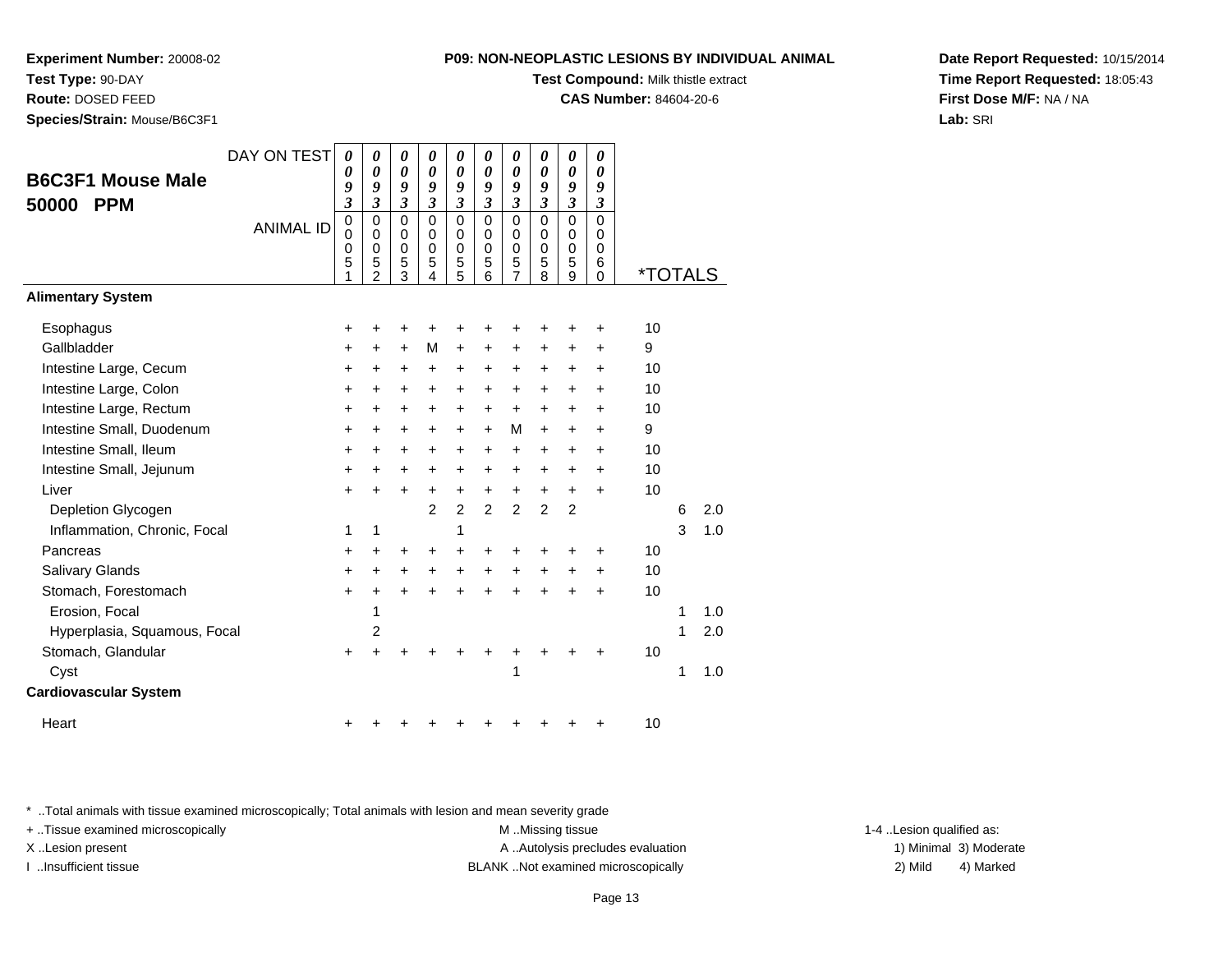**P09: NON-NEOPLASTIC LESIONS BY INDIVIDUAL** 

**Test Compound:** Milk thistle extract**CAS Number:** 84604-20-6

**Experiment Number:** 20008-02

**Test Type:** 90-DAY

**Route:** DOSED FEED

**Species/Strain:** Mouse/B6C3F1

| . ANIMAL | Date Report Requested: 10/15/2014      |
|----------|----------------------------------------|
|          | <b>Time Report Requested: 18:05:43</b> |
|          | First Dose M/F: NA / NA                |

**Lab:** SRI

| <b>B6C3F1 Mouse Male</b><br>50000<br><b>PPM</b> | DAY ON TEST      | 0<br>0<br>9<br>$\overline{\mathbf{3}}$    | 0<br>0<br>9<br>$\overline{\mathbf{3}}$                           | 0<br>$\boldsymbol{\theta}$<br>9<br>$\overline{\mathbf{3}}$ | 0<br>$\boldsymbol{\theta}$<br>9<br>$\overline{\mathbf{3}}$ | 0<br>$\boldsymbol{\theta}$<br>9<br>$\overline{\mathbf{3}}$ | 0<br>$\boldsymbol{\theta}$<br>9<br>$\overline{\mathbf{3}}$ | 0<br>$\boldsymbol{\theta}$<br>9<br>$\overline{\mathbf{3}}$ | 0<br>$\boldsymbol{\theta}$<br>9<br>$\mathfrak{z}$ | 0<br>$\boldsymbol{\theta}$<br>9<br>$\mathfrak{z}$ | 0<br>$\boldsymbol{\theta}$<br>9<br>$\mathfrak{z}$ |                       |     |
|-------------------------------------------------|------------------|-------------------------------------------|------------------------------------------------------------------|------------------------------------------------------------|------------------------------------------------------------|------------------------------------------------------------|------------------------------------------------------------|------------------------------------------------------------|---------------------------------------------------|---------------------------------------------------|---------------------------------------------------|-----------------------|-----|
|                                                 | <b>ANIMAL ID</b> | $\mathbf 0$<br>$\mathbf 0$<br>0<br>5<br>1 | $\mathbf 0$<br>$\mathbf 0$<br>$\mathbf 0$<br>5<br>$\overline{2}$ | $\mathbf 0$<br>$\mathbf 0$<br>0<br>5<br>3                  | $\mathbf 0$<br>$\pmb{0}$<br>$\mathbf 0$<br>5<br>4          | $\mathbf 0$<br>$\mathbf 0$<br>0<br>5<br>5                  | $\mathbf 0$<br>$\pmb{0}$<br>$\mathbf 0$<br>5<br>6          | $\mathsf 0$<br>$\mathbf 0$<br>0<br>5<br>$\overline{7}$     | $\mathbf 0$<br>$\pmb{0}$<br>$\mathbf 0$<br>5<br>8 | $\overline{0}$<br>$\mathbf 0$<br>0<br>5<br>9      | $\mathbf 0$<br>0<br>0<br>6<br>0                   | <i><b>*TOTALS</b></i> |     |
| <b>Endocrine System</b>                         |                  |                                           |                                                                  |                                                            |                                                            |                                                            |                                                            |                                                            |                                                   |                                                   |                                                   |                       |     |
| <b>Adrenal Cortex</b>                           |                  | +                                         | +                                                                | +                                                          | +                                                          | +                                                          | +                                                          | +                                                          | +                                                 | +                                                 | +                                                 | 10                    |     |
| Adrenal Medulla                                 |                  | +                                         | $\ddot{}$                                                        | +                                                          | +                                                          | +                                                          | +                                                          | +                                                          | +                                                 | +                                                 | +                                                 | 10                    |     |
| Parathyroid Gland                               |                  | +                                         | +                                                                | +                                                          | +                                                          | +                                                          | +                                                          | +                                                          | +                                                 | +                                                 | +                                                 | 10                    |     |
| <b>Pituitary Gland</b>                          |                  | $\ddot{}$                                 | $\ddot{}$                                                        | +                                                          | +                                                          | $\ddot{}$                                                  | $\ddot{}$                                                  | $\ddot{}$                                                  | $\ddot{}$                                         | $\ddot{}$                                         | +                                                 | 10                    |     |
| <b>Thyroid Gland</b>                            |                  | $\ddot{}$                                 | $\ddot{}$                                                        | $\ddot{}$                                                  | $\ddot{}$                                                  | $\ddot{}$                                                  | $\ddot{}$                                                  | $\ddot{}$                                                  | $\ddot{}$                                         | $\ddot{}$                                         | $\ddot{}$                                         | 10                    |     |
| Ectopic Thymus                                  |                  |                                           |                                                                  |                                                            |                                                            |                                                            |                                                            | 1                                                          |                                                   |                                                   |                                                   | 1                     | 1.0 |
| <b>General Body System</b>                      |                  |                                           |                                                                  |                                                            |                                                            |                                                            |                                                            |                                                            |                                                   |                                                   |                                                   |                       |     |
| <b>NONE</b>                                     |                  |                                           |                                                                  |                                                            |                                                            |                                                            |                                                            |                                                            |                                                   |                                                   |                                                   |                       |     |
| <b>Genital System</b>                           |                  |                                           |                                                                  |                                                            |                                                            |                                                            |                                                            |                                                            |                                                   |                                                   |                                                   |                       |     |
| Epididymis                                      |                  | +                                         | +                                                                | +                                                          | +                                                          | +                                                          | +                                                          | +                                                          | +                                                 | +                                                 | ٠                                                 | 10                    |     |
| <b>Preputial Gland</b>                          |                  | $\ddot{}$                                 | $\ddot{}$                                                        | $\ddot{}$                                                  | +                                                          | $\ddot{}$                                                  | +                                                          | $\ddot{}$                                                  | +                                                 | +                                                 | $\ddot{}$                                         | 10                    |     |
| Prostate                                        |                  | +                                         | $\ddot{}$                                                        | $\ddot{}$                                                  | +                                                          | +                                                          | $\ddot{}$                                                  | +                                                          | $\ddot{}$                                         | +                                                 | $\ddot{}$                                         | 10                    |     |
| <b>Seminal Vesicle</b>                          |                  | $\ddot{}$                                 | $\ddot{}$                                                        | $\ddot{}$                                                  | $\ddot{}$                                                  | $\ddot{}$                                                  | $\ddot{}$                                                  | $\ddot{}$                                                  | $\ddot{}$                                         | $\ddot{}$                                         | $\ddot{}$                                         | 10                    |     |
| <b>Testes</b>                                   |                  | +                                         | +                                                                | +                                                          | +                                                          | +                                                          | +                                                          | +                                                          | $\ddot{}$                                         | +                                                 | +                                                 | 10                    |     |
| <b>Hematopoietic System</b>                     |                  |                                           |                                                                  |                                                            |                                                            |                                                            |                                                            |                                                            |                                                   |                                                   |                                                   |                       |     |
| <b>Bone Marrow</b>                              |                  | +                                         | +                                                                | +                                                          | +                                                          | +                                                          | +                                                          | +                                                          | +                                                 | +                                                 | +                                                 | 10                    |     |
| Lymph Node, Mandibular                          |                  | +                                         | $\ddot{}$                                                        | +                                                          | +                                                          | +                                                          | +                                                          | +                                                          | +                                                 | +                                                 | +                                                 | 10                    |     |
| Lymph Node, Mesenteric                          |                  | M                                         | +                                                                | +                                                          | +                                                          | +                                                          | +                                                          | +                                                          | +                                                 | +                                                 | +                                                 | 9                     |     |
| Spleen                                          |                  | +                                         | +                                                                | +                                                          | +                                                          | $\ddot{}$                                                  | +                                                          | $\ddot{}$                                                  | +                                                 | +                                                 | $\ddot{}$                                         | 10                    |     |
| Thymus                                          |                  | +                                         | +                                                                | +                                                          | +                                                          | +                                                          | $\ddot{}$                                                  | $\ddot{}$                                                  | $\ddot{}$                                         | $\ddot{}$                                         | $\ddot{}$                                         | 10                    |     |

\* ..Total animals with tissue examined microscopically; Total animals with lesion and mean severity grade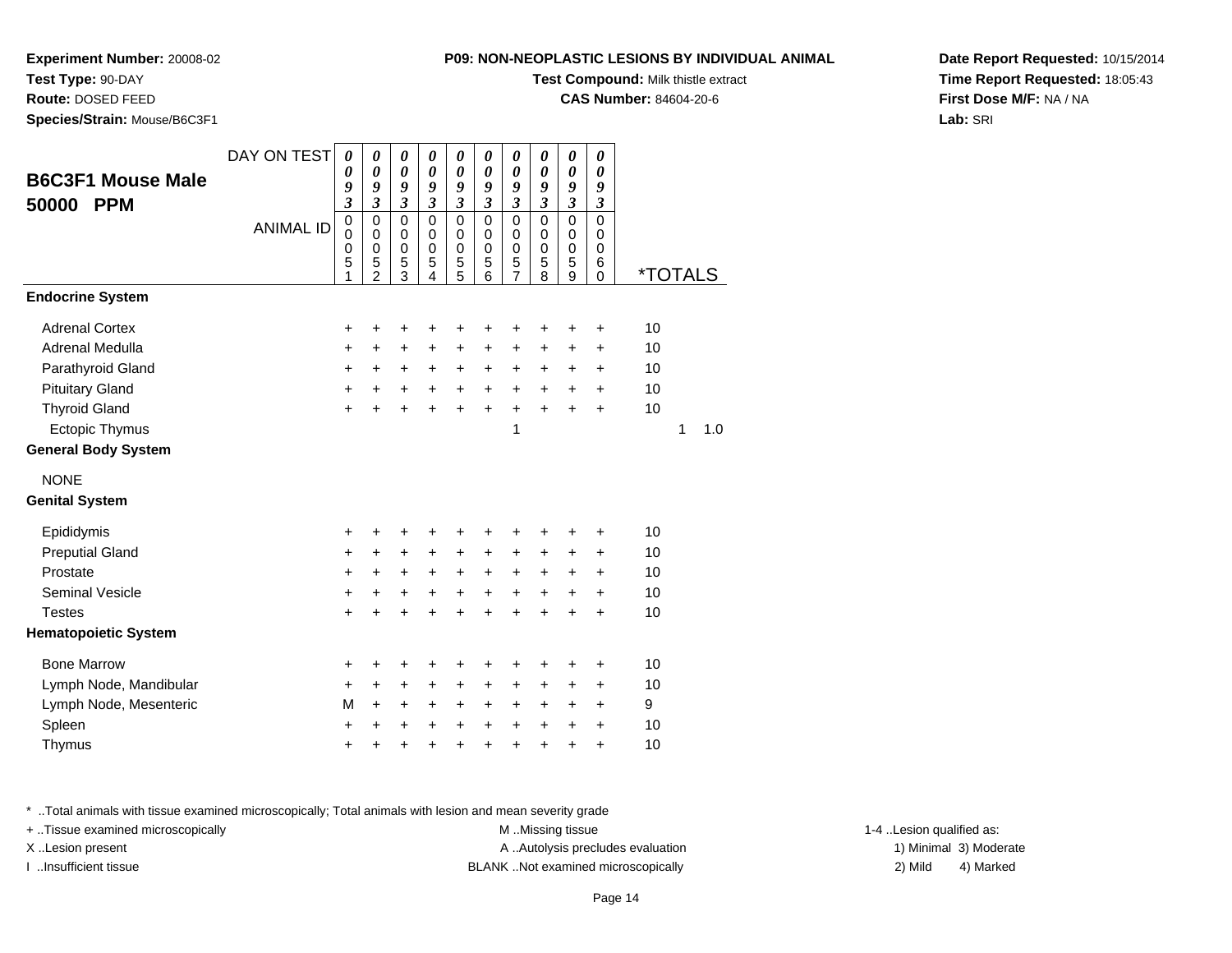### **Test Type:** 90-DAY

**Route:** DOSED FEED

**Species/Strain:** Mouse/B6C3F1

#### **P09: NON-NEOPLASTIC LESIONS BY INDIVIDUAL ANIMAL**

**Test Compound:** Milk thistle extract

**CAS Number:** 84604-20-6

**Date Report Requested:** 10/15/2014**Time Report Requested:** 18:05:43**First Dose M/F:** NA / NA**Lab:** SRI

| <b>B6C3F1 Mouse Male</b><br>50000<br><b>PPM</b>                                        | DAY ON TEST<br><b>ANIMAL ID</b> | $\boldsymbol{\theta}$<br>0<br>9<br>$\boldsymbol{\beta}$<br>$\mathbf 0$<br>0<br>0<br>5<br>1 | 0<br>0<br>9<br>3<br>$\mathbf 0$<br>$\Omega$<br>$\boldsymbol{0}$<br>5<br>$\overline{2}$ | 0<br>$\boldsymbol{\theta}$<br>9<br>3<br>$\mathbf 0$<br>0<br>$\begin{array}{c} 0 \\ 5 \\ 3 \end{array}$ | 0<br>0<br>9<br>3<br>$\mathbf 0$<br>0<br>0<br>5<br>4 | 0<br>0<br>9<br>3<br>0<br>0<br>0<br>5<br>5 | 0<br>0<br>9<br>3<br>$\mathbf 0$<br>0<br>0<br>5<br>6 | 0<br>0<br>9<br>3<br>$\mathbf 0$<br>0<br>0<br>5<br>7 | 0<br>$\boldsymbol{\theta}$<br>9<br>$\mathfrak{z}$<br>$\mathbf 0$<br>$\Omega$<br>0<br>5<br>8 | 0<br>0<br>9<br>$\boldsymbol{\beta}$<br>$\mathbf 0$<br>0<br>$\mathbf 0$<br>5<br>9 | 0<br>0<br>9<br>3<br>$\mathbf 0$<br>0<br>0<br>6<br>0 | <i><b>*TOTALS</b></i> |   |     |
|----------------------------------------------------------------------------------------|---------------------------------|--------------------------------------------------------------------------------------------|----------------------------------------------------------------------------------------|--------------------------------------------------------------------------------------------------------|-----------------------------------------------------|-------------------------------------------|-----------------------------------------------------|-----------------------------------------------------|---------------------------------------------------------------------------------------------|----------------------------------------------------------------------------------|-----------------------------------------------------|-----------------------|---|-----|
| Thymus<br><b>Integumentary System</b>                                                  |                                 | $\ddot{}$                                                                                  | $\ddot{}$                                                                              | $+$                                                                                                    | $\ddot{}$                                           | $\ddot{}$                                 | ÷                                                   | $\ddot{}$                                           | $\ddot{}$                                                                                   | $\ddot{}$                                                                        | $\ddot{}$                                           | 10                    |   |     |
| <b>Mammary Gland</b><br><b>Skin</b><br><b>Musculoskeletal System</b>                   |                                 | М<br>+                                                                                     | M<br>+                                                                                 | M<br>+                                                                                                 | M<br>+                                              | M<br>+                                    | M<br>+                                              | M<br>+                                              | M<br>$\ddot{}$                                                                              | M<br>+                                                                           | М<br>+                                              | 0<br>10               |   |     |
| Bone<br><b>Nervous System</b>                                                          |                                 | +                                                                                          |                                                                                        |                                                                                                        |                                                     |                                           |                                                     |                                                     |                                                                                             |                                                                                  |                                                     | 10                    |   |     |
| <b>Brain</b><br><b>Respiratory System</b>                                              |                                 | $\ddot{}$                                                                                  | +                                                                                      | +                                                                                                      |                                                     | +                                         |                                                     | +                                                   |                                                                                             |                                                                                  | +                                                   | 10                    |   |     |
| Lung<br>Nose<br>Trachea                                                                |                                 | +<br>$\ddot{}$<br>$\ddot{}$                                                                | $\ddot{}$<br>$\ddot{}$                                                                 | +<br>$\ddot{}$<br>$\ddot{}$                                                                            | $\ddot{}$                                           | $\ddot{}$<br>$\ddot{}$                    | $\ddot{}$                                           | +<br>$\ddot{}$                                      | $\ddot{}$<br>$\ddot{}$                                                                      | $\ddot{}$<br>$\ddot{}$                                                           | ٠<br>+<br>$\ddot{}$                                 | 10<br>10<br>10        |   |     |
| <b>Special Senses System</b><br>Eye<br><b>Harderian Gland</b><br><b>Urinary System</b> |                                 | +<br>$\ddot{}$                                                                             | +<br>+                                                                                 | +<br>+                                                                                                 | +                                                   | +<br>+                                    | +                                                   | +<br>+                                              | ٠                                                                                           | ٠                                                                                | +<br>$\ddot{}$                                      | 10<br>10              |   |     |
| Kidney<br>Renal Tubule, Regeneration, Focal<br><b>Urinary Bladder</b>                  |                                 | +<br>1<br>$\ddot{}$                                                                        | +<br>+                                                                                 | ٠<br>+                                                                                                 | ٠<br>+                                              | ٠<br>+                                    | ٠<br>1<br>+                                         | +<br>+                                              | +<br>+                                                                                      | ٠<br>+                                                                           | $\pm$<br>+                                          | 10<br>10              | 2 | 1.0 |

\* ..Total animals with tissue examined microscopically; Total animals with lesion and mean severity grade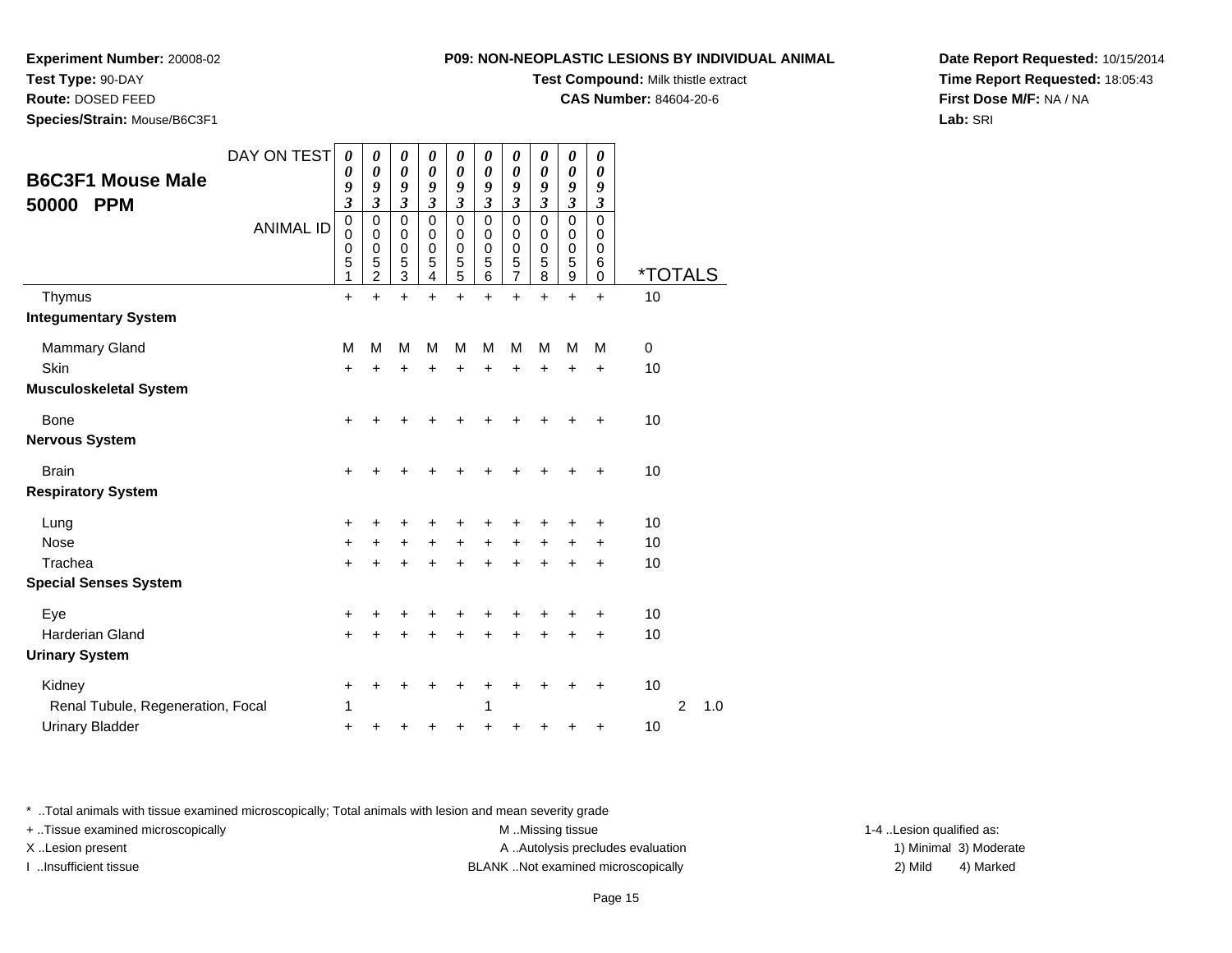**Experiment Number:** 20008-02**Test Type:** 90-DAY **Route:** DOSED FEED**Species/Strain:** Mouse/B6C3F1

#### **P09: NON-NEOPLASTIC LESIONS BY INDIVIDUAL ANIMAL**

**Test Compound:** Milk thistle extract**CAS Number:** 84604-20-6

\*\*\*END OF MALE DATA\*\*\*

**Date Report Requested:** 10/15/2014**Time Report Requested:** 18:05:43**First Dose M/F:** NA / NA**Lab:** SRI

\* ..Total animals with tissue examined microscopically; Total animals with lesion and mean severity grade

+ ..Tissue examined microscopically examined microscopically examined as:  $M$  ..Missing tissue 1-4 ..Lesion qualified as:

X..Lesion present **A ..Autolysis precludes evaluation** A ..Autolysis precludes evaluation 1) Minimal 3) Moderate I ..Insufficient tissue BLANK ..Not examined microscopically 2) Mild 4) Marked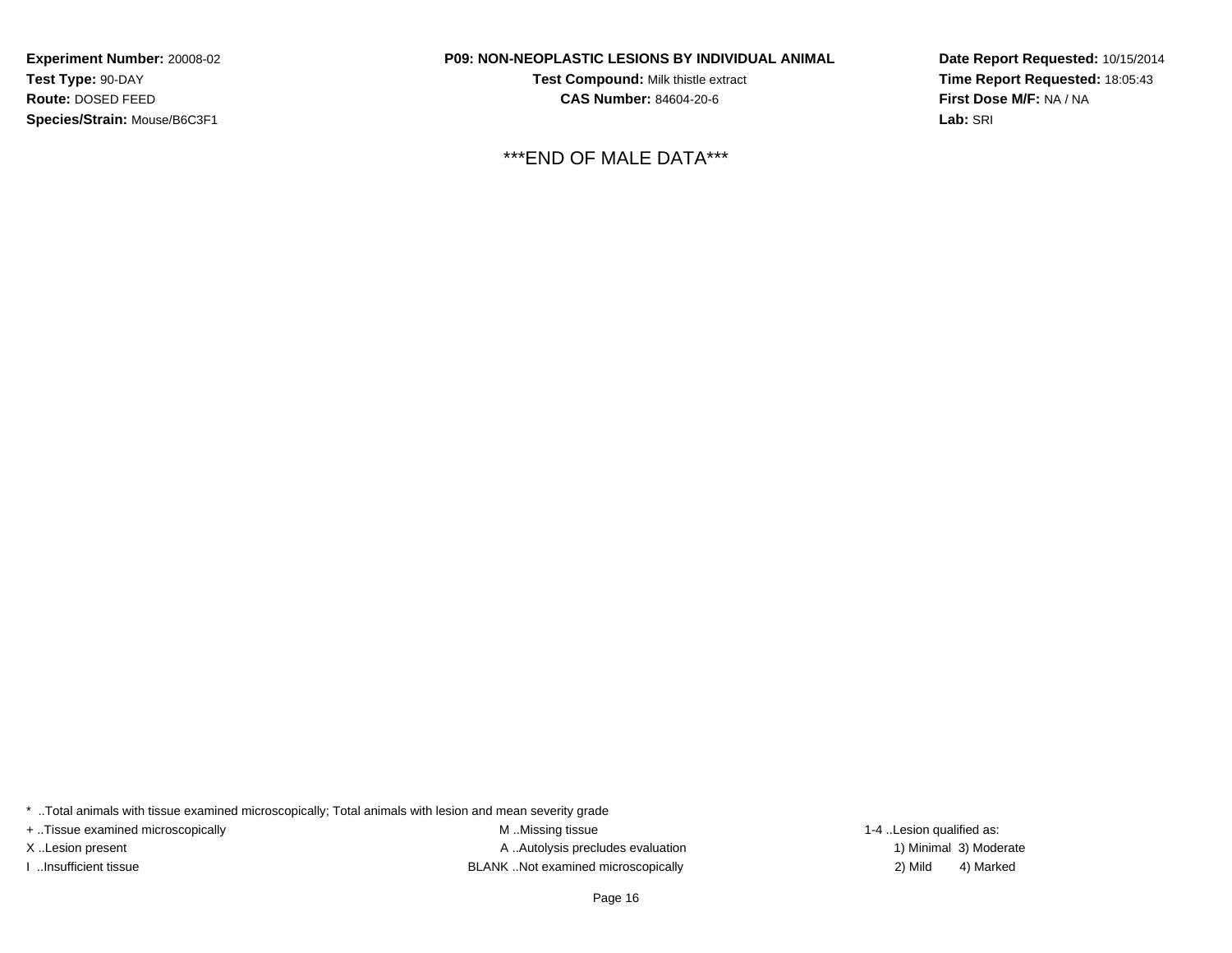#### **Test Type:** 90-DAY

**Route:** DOSED FEED

**Species/Strain:** Mouse/B6C3F1

#### **P09: NON-NEOPLASTIC LESIONS BY INDIVIDUAL ANIMAL**

**Test Compound:** Milk thistle extract

**CAS Number:** 84604-20-6

**Date Report Requested:** 10/15/2014**Time Report Requested:** 18:05:43**First Dose M/F:** NA / NA**Lab:** SRI

|                                  | DAY ON TEST      | 0                               | 0                                                             | 0                                             | 0                                             | 0                                         | 0                                             | 0                                         | $\boldsymbol{\theta}$                     | 0                                         | 0                                  |                       |   |     |
|----------------------------------|------------------|---------------------------------|---------------------------------------------------------------|-----------------------------------------------|-----------------------------------------------|-------------------------------------------|-----------------------------------------------|-------------------------------------------|-------------------------------------------|-------------------------------------------|------------------------------------|-----------------------|---|-----|
| <b>B6C3F1 Mouse Female</b>       |                  | 0<br>9                          | 0<br>9                                                        | $\boldsymbol{\theta}$<br>9                    | $\boldsymbol{\theta}$<br>9                    | 0<br>9                                    | $\boldsymbol{\theta}$<br>9                    | 0<br>9                                    | 0<br>9                                    | 0<br>9                                    | 0<br>9                             |                       |   |     |
| <b>PPM</b><br>0                  |                  | 3                               | 3                                                             | 3                                             | 3                                             | 3                                         | 3                                             | $\mathfrak{z}$                            | $\mathfrak{z}$                            | $\mathfrak{z}$                            | 3                                  |                       |   |     |
|                                  | <b>ANIMAL ID</b> | $\mathbf 0$<br>0<br>0<br>6<br>1 | $\mathbf 0$<br>$\Omega$<br>$\mathbf 0$<br>6<br>$\overline{2}$ | $\Omega$<br>$\Omega$<br>$\mathbf 0$<br>6<br>3 | $\mathbf 0$<br>$\Omega$<br>$\Omega$<br>6<br>4 | $\mathbf 0$<br>0<br>$\mathbf 0$<br>6<br>5 | $\mathbf 0$<br>$\Omega$<br>$\Omega$<br>6<br>6 | $\mathbf 0$<br>0<br>$\mathbf 0$<br>6<br>7 | $\mathbf 0$<br>0<br>$\mathbf 0$<br>6<br>8 | $\mathbf 0$<br>0<br>$\mathbf 0$<br>6<br>9 | 0<br>0<br>0<br>$\overline{7}$<br>0 | <i><b>*TOTALS</b></i> |   |     |
| <b>Alimentary System</b>         |                  |                                 |                                                               |                                               |                                               |                                           |                                               |                                           |                                           |                                           |                                    |                       |   |     |
| Esophagus                        |                  | +                               | +                                                             | +                                             |                                               |                                           |                                               | +                                         | +                                         | +                                         | +                                  | 10                    |   |     |
| Gallbladder                      |                  | +                               | +                                                             | +                                             | +                                             | +                                         | +                                             | +                                         | +                                         | +                                         | +                                  | 10                    |   |     |
| Intestine Large, Cecum           |                  | $\ddot{}$                       | +                                                             | +                                             | $\ddot{}$                                     | $\ddot{}$                                 | +                                             | +                                         | +                                         | $\pm$                                     | +                                  | 10                    |   |     |
| Intestine Large, Colon           |                  | $\ddot{}$                       | $\pm$                                                         | +                                             | $\ddot{}$                                     | $\pm$                                     | +                                             | +                                         | +                                         | $\ddot{}$                                 | +                                  | 10                    |   |     |
| Intestine Large, Rectum          |                  | $\ddot{}$                       | $\ddot{}$                                                     | +                                             | $\ddot{}$                                     | $\ddot{}$                                 | $\ddot{}$                                     | $\ddot{}$                                 | $\ddot{}$                                 | $\ddot{}$                                 | $\ddot{}$                          | 10                    |   |     |
| Intestine Small, Duodenum        |                  | +                               | +                                                             | +                                             | +                                             | +                                         | +                                             | +                                         | +                                         | +                                         | +                                  | 10                    |   |     |
| Intestine Small, Ileum           |                  | $\ddot{}$                       | $\ddot{}$                                                     | $\ddot{}$                                     | $\ddot{}$                                     | $\ddot{}$                                 | $\ddot{}$                                     | $\ddot{}$                                 | $\ddot{}$                                 | +                                         | $\ddot{}$                          | 10                    |   |     |
| Intestine Small, Jejunum         |                  | +                               | +                                                             | +                                             | $\ddot{}$                                     | $\ddot{}$                                 | $\ddot{}$                                     | $\ddot{}$                                 | $\ddot{}$                                 | +                                         | +                                  | 10                    |   |     |
| Liver                            |                  | $\ddot{}$                       |                                                               | $\ddot{}$                                     |                                               | $\ddot{}$                                 | $\ddot{}$                                     | $\ddot{}$                                 | $\ddot{}$                                 | $\ddot{}$                                 | $\ddot{}$                          | 10                    |   |     |
| Depletion Glycogen               |                  |                                 |                                                               |                                               |                                               |                                           |                                               |                                           |                                           | $\overline{c}$                            |                                    |                       | 1 | 2.0 |
| Inflammation, Chronic, Focal     |                  | 1                               |                                                               |                                               |                                               | 1                                         |                                               | 1                                         |                                           |                                           |                                    |                       | 3 | 1.0 |
| Pancreas                         |                  | +                               | +                                                             | +                                             | +                                             | +                                         | +                                             | +                                         | +                                         | +                                         | +                                  | 10                    |   |     |
| Salivary Glands                  |                  | +                               | +                                                             | +                                             | $\ddot{}$                                     | +                                         | $\ddot{}$                                     | +                                         | $\ddot{}$                                 | +                                         | $\ddot{}$                          | 10                    |   |     |
| Stomach, Forestomach             |                  | $\ddot{}$                       | +                                                             | +                                             | $\ddot{}$                                     | $\ddot{}$                                 | $\ddot{}$                                     | +                                         | +                                         | +                                         | +                                  | 10                    |   |     |
| Stomach, Glandular               |                  | $\ddot{}$                       |                                                               | $\ddot{}$                                     |                                               |                                           |                                               |                                           |                                           |                                           | $\ddot{}$                          | 10                    |   |     |
| Cyst                             |                  |                                 |                                                               |                                               | 1                                             |                                           |                                               |                                           |                                           |                                           |                                    |                       | 1 | 1.0 |
| <b>Cardiovascular System</b>     |                  |                                 |                                                               |                                               |                                               |                                           |                                               |                                           |                                           |                                           |                                    |                       |   |     |
| Heart<br><b>Endocrine System</b> |                  |                                 |                                                               |                                               |                                               |                                           |                                               |                                           |                                           |                                           |                                    | 10                    |   |     |
| <b>Adrenal Cortex</b>            |                  |                                 |                                                               |                                               |                                               |                                           |                                               |                                           |                                           |                                           | +                                  | 10                    |   |     |

\* ..Total animals with tissue examined microscopically; Total animals with lesion and mean severity grade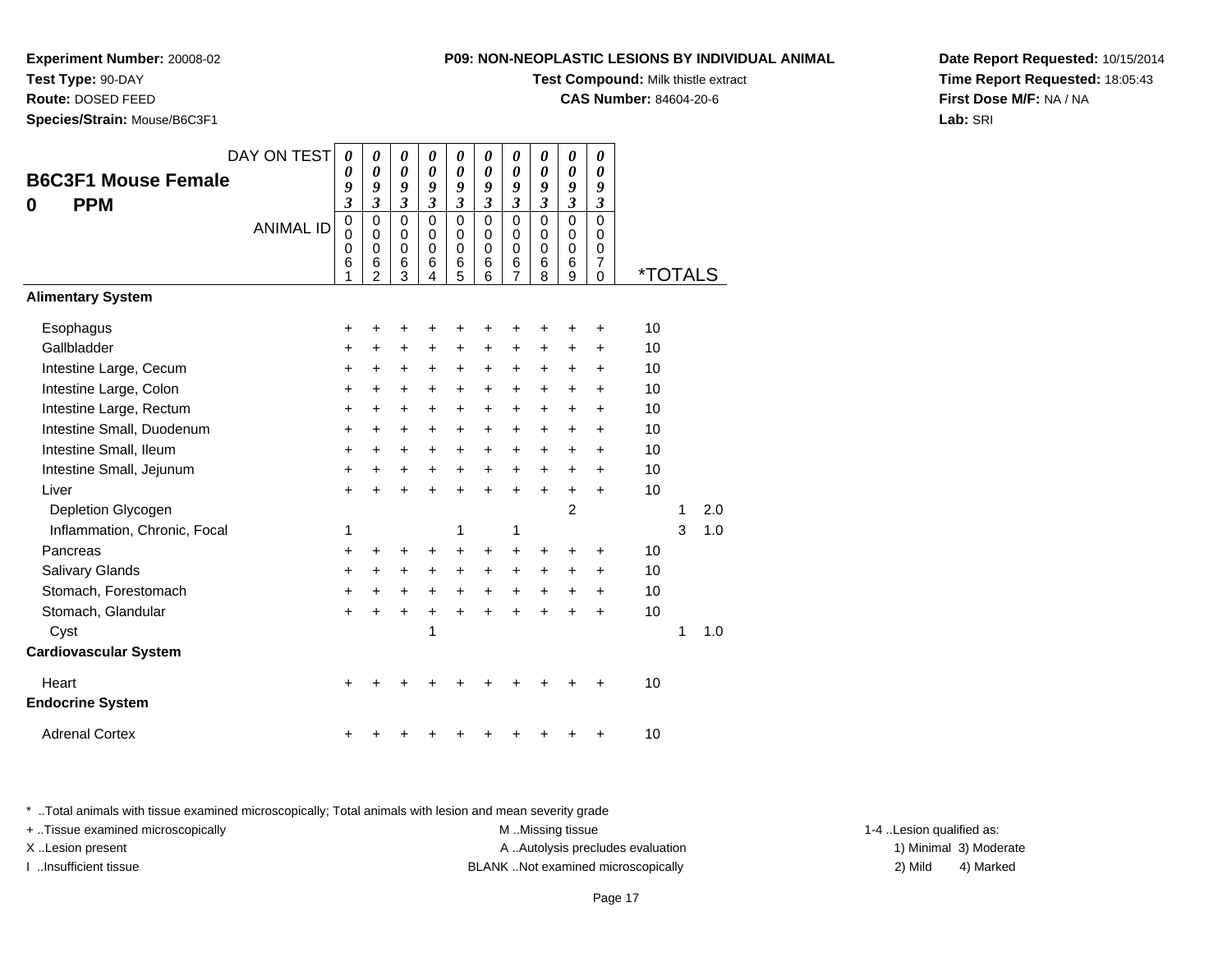### **Test Type:** 90-DAY

**Route:** DOSED FEED

**Species/Strain:** Mouse/B6C3F1

#### **P09: NON-NEOPLASTIC LESIONS BY INDIVIDUAL ANIMAL**

**Test Compound:** Milk thistle extract

**CAS Number:** 84604-20-6

**Date Report Requested:** 10/15/2014**Time Report Requested:** 18:05:43**First Dose M/F:** NA / NA**Lab:** SRI

| DAY ON TEST                     | $\boldsymbol{\theta}$                     | 0                                                      | $\boldsymbol{\theta}$           | 0                                         | 0                                      | 0                                         | 0                                                   | 0                                         | 0                                                   | $\boldsymbol{\theta}$                                  |                       |   |     |
|---------------------------------|-------------------------------------------|--------------------------------------------------------|---------------------------------|-------------------------------------------|----------------------------------------|-------------------------------------------|-----------------------------------------------------|-------------------------------------------|-----------------------------------------------------|--------------------------------------------------------|-----------------------|---|-----|
| <b>B6C3F1 Mouse Female</b>      | 0<br>9                                    | 0<br>9                                                 | 0<br>9                          | 0<br>9                                    | 0<br>9                                 | $\boldsymbol{\theta}$<br>9                | 0<br>9                                              | 0<br>9                                    | 0<br>9                                              | $\boldsymbol{\theta}$<br>9                             |                       |   |     |
| <b>PPM</b><br>0                 | $\boldsymbol{\beta}$                      | 3                                                      | $\mathfrak{z}$                  | 3                                         | $\overline{\mathbf{3}}$                | $\mathfrak{z}$                            | $\boldsymbol{\beta}$                                | $\mathfrak{z}$                            | 3                                                   | $\boldsymbol{\beta}$                                   |                       |   |     |
| <b>ANIMAL ID</b>                | $\mathbf 0$<br>$\mathbf 0$<br>0<br>6<br>1 | $\mathbf 0$<br>0<br>$\mathbf 0$<br>6<br>$\mathfrak{p}$ | $\mathbf 0$<br>0<br>0<br>6<br>3 | $\mathbf 0$<br>0<br>$\mathbf 0$<br>6<br>4 | $\Omega$<br>$\mathbf 0$<br>0<br>6<br>5 | $\mathbf 0$<br>0<br>$\mathbf 0$<br>6<br>6 | $\mathbf 0$<br>$\mathbf 0$<br>$\mathbf 0$<br>6<br>7 | $\mathbf 0$<br>0<br>$\mathbf 0$<br>6<br>8 | $\mathbf 0$<br>$\mathbf 0$<br>$\mathbf 0$<br>6<br>9 | $\mathbf 0$<br>0<br>$\mathbf 0$<br>$\overline{7}$<br>0 | <i><b>*TOTALS</b></i> |   |     |
| Vacuolization Cytoplasmic       |                                           |                                                        |                                 |                                           | 1                                      |                                           | 1                                                   |                                           | 1                                                   |                                                        |                       | 3 | 1.0 |
| Adrenal Medulla                 | +                                         | +                                                      | ٠                               | ٠                                         | +                                      | ٠                                         | +                                                   | $\ddot{}$                                 | +                                                   | +                                                      | 10                    |   |     |
| Parathyroid Gland               | +                                         | +                                                      | +                               | +                                         | $\ddot{}$                              | +                                         | $\ddot{}$                                           | $\ddot{}$                                 | $\ddot{}$                                           | +                                                      | 10                    |   |     |
| <b>Pituitary Gland</b>          | +                                         | $\ddot{}$                                              | +                               | +                                         | +                                      | +                                         | +                                                   | +                                         | +                                                   | +                                                      | 10                    |   |     |
| <b>Thyroid Gland</b>            | $\ddot{}$                                 | $\ddot{}$                                              | $\ddot{}$                       | ÷                                         | $\ddot{}$                              | $\ddot{}$                                 | $\ddot{}$                                           | ÷                                         |                                                     | ÷                                                      | 10                    |   |     |
| Ectopic Thymus                  | $\overline{2}$                            |                                                        |                                 |                                           |                                        |                                           |                                                     |                                           |                                                     |                                                        |                       | 1 | 2.0 |
| <b>General Body System</b>      |                                           |                                                        |                                 |                                           |                                        |                                           |                                                     |                                           |                                                     |                                                        |                       |   |     |
| <b>NONE</b>                     |                                           |                                                        |                                 |                                           |                                        |                                           |                                                     |                                           |                                                     |                                                        |                       |   |     |
| <b>Genital System</b>           |                                           |                                                        |                                 |                                           |                                        |                                           |                                                     |                                           |                                                     |                                                        |                       |   |     |
| <b>Clitoral Gland</b>           | +                                         |                                                        |                                 |                                           |                                        |                                           |                                                     |                                           |                                                     | +                                                      | 10                    |   |     |
| Ovary                           | +                                         | +                                                      | +                               | +                                         | +                                      | $\ddot{}$                                 | $\ddot{}$                                           | $\ddot{}$                                 | +                                                   | +                                                      | 10                    |   |     |
| <b>Uterus</b>                   | $\ddot{}$                                 |                                                        | +                               |                                           | $\ddot{}$                              |                                           | $\ddot{}$                                           | ÷                                         | +                                                   | +                                                      | 10                    |   |     |
| <b>Hematopoietic System</b>     |                                           |                                                        |                                 |                                           |                                        |                                           |                                                     |                                           |                                                     |                                                        |                       |   |     |
| <b>Bone Marrow</b>              | +                                         |                                                        | +                               |                                           |                                        |                                           |                                                     |                                           |                                                     | +                                                      | 10                    |   |     |
| Lymph Node, Mandibular          | +                                         | $\ddot{}$                                              | +                               | $\ddot{}$                                 | +                                      | $\ddot{}$                                 | +                                                   | +                                         | +                                                   | +                                                      | 10                    |   |     |
| Lymph Node, Mesenteric          | $\ddot{}$                                 | $\ddot{}$                                              | $\ddot{}$                       | ÷                                         | $\ddot{}$                              | $\ddot{}$                                 | $\ddot{}$                                           | $\ddot{}$                                 | $\ddot{}$                                           | +                                                      | 10                    |   |     |
| Degeneration, Lymphoid, Diffuse |                                           |                                                        |                                 |                                           |                                        |                                           |                                                     |                                           |                                                     | 1                                                      |                       | 1 | 1.0 |
| Spleen                          | +                                         |                                                        | +                               |                                           | +                                      | +                                         |                                                     | ٠                                         | ٠                                                   | $\pm$                                                  | 10                    |   |     |
| Thymus                          | $\pm$                                     | +                                                      | +                               | +                                         | +                                      | +                                         | $\ddot{}$                                           | $\ddot{}$                                 | $\ddot{}$                                           | +                                                      | 10                    |   |     |
| Degeneration, Lymphoid, Diffuse |                                           |                                                        |                                 |                                           |                                        |                                           |                                                     |                                           |                                                     | 1                                                      |                       | 1 | 1.0 |

**Integumentary System**

\* ..Total animals with tissue examined microscopically; Total animals with lesion and mean severity grade

+ ..Tissue examined microscopically examined microscopically examined as:  $M$  ..Missing tissue 1-4 ..Lesion qualified as: X..Lesion present **A ..Autolysis precludes evaluation** A ..Autolysis precludes evaluation 1) Minimal 3) Moderate

I ..Insufficient tissue BLANK ..Not examined microscopically 2) Mild 4) Marked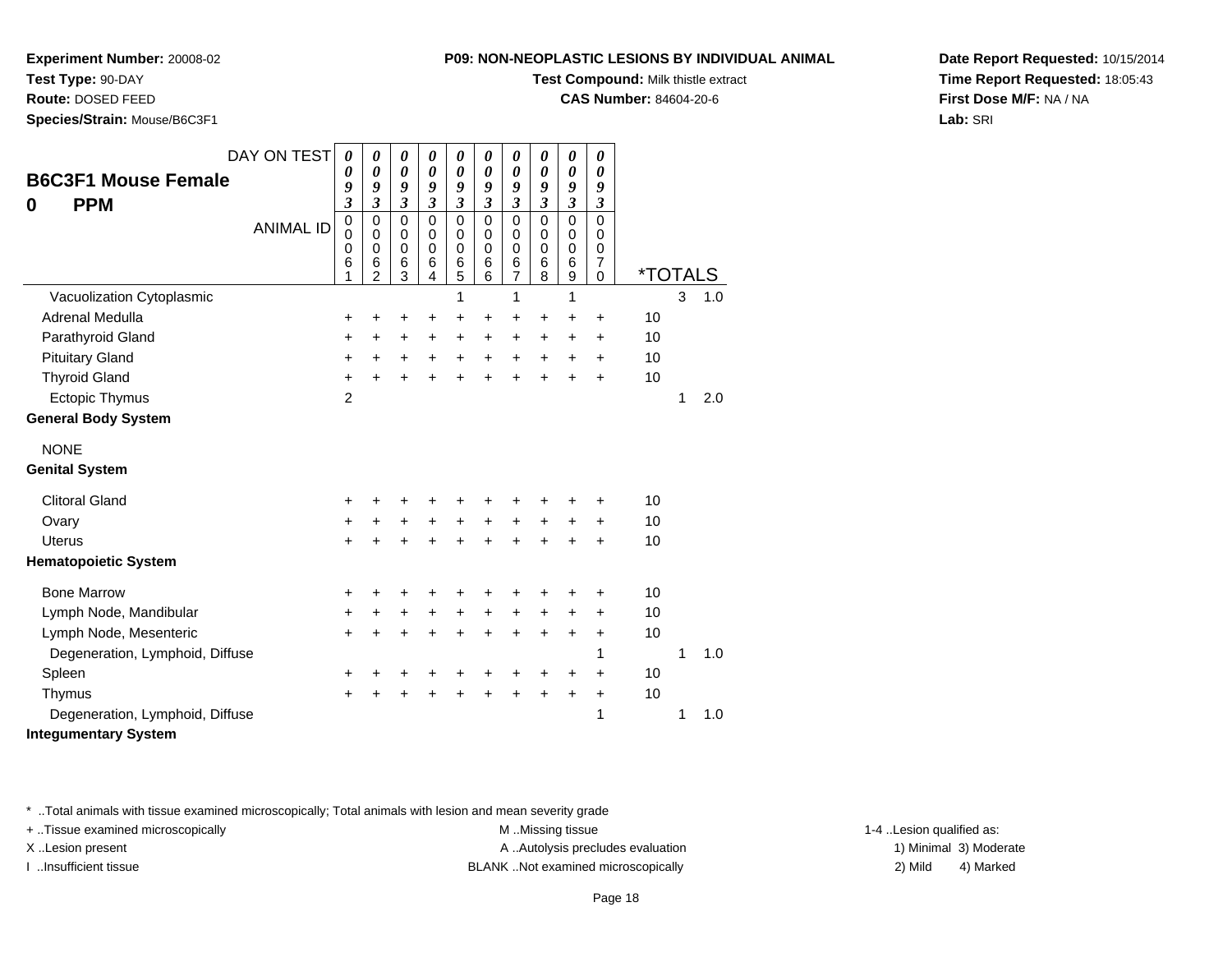#### **Test Type:** 90-DAY

**Route:** DOSED FEED

**Species/Strain:** Mouse/B6C3F1

#### **P09: NON-NEOPLASTIC LESIONS BY INDIVIDUAL ANIMAL**

**Test Compound:** Milk thistle extract

**CAS Number:** 84604-20-6

**Date Report Requested:** 10/15/2014**Time Report Requested:** 18:05:43**First Dose M/F:** NA / NA**Lab:** SRI

| <b>B6C3F1 Mouse Female</b><br><b>PPM</b><br>0 | DAY ON TEST<br><b>ANIMAL ID</b> | 0<br>0<br>9<br>$\mathfrak{z}$<br>$\mathbf 0$<br>$\mathbf 0$<br>0<br>$\,6$<br>1 | 0<br>$\boldsymbol{\theta}$<br>9<br>$\mathfrak{z}$<br>$\mathbf 0$<br>$\mathbf 0$<br>$\pmb{0}$<br>6<br>$\overline{2}$ | 0<br>0<br>9<br>$\mathfrak{z}$<br>$\mathbf 0$<br>0<br>$\mathbf 0$<br>$\,6$<br>3 | 0<br>0<br>9<br>3<br>$\mathbf 0$<br>$\mathbf 0$<br>0<br>6<br>4 | 0<br>0<br>9<br>$\mathfrak{z}$<br>$\mathbf 0$<br>0<br>0<br>$\frac{6}{5}$ | 0<br>0<br>9<br>3<br>$\mathbf 0$<br>$\mathbf 0$<br>0<br>6<br>6 | 0<br>$\boldsymbol{\theta}$<br>9<br>3<br>0<br>0<br>$\pmb{0}$<br>6<br>$\overline{7}$ | 0<br>$\boldsymbol{\theta}$<br>9<br>$\mathfrak{z}$<br>$\mathbf 0$<br>0<br>0<br>6<br>8 | 0<br>$\boldsymbol{\theta}$<br>9<br>$\mathfrak{z}$<br>$\mathbf 0$<br>$\boldsymbol{0}$<br>$\pmb{0}$<br>$\,6$<br>9 | 0<br>0<br>9<br>$\boldsymbol{\beta}$<br>$\mathbf 0$<br>$\pmb{0}$<br>0<br>$\overline{7}$<br>$\mathbf 0$ | <i><b>*TOTALS</b></i> |   |     |
|-----------------------------------------------|---------------------------------|--------------------------------------------------------------------------------|---------------------------------------------------------------------------------------------------------------------|--------------------------------------------------------------------------------|---------------------------------------------------------------|-------------------------------------------------------------------------|---------------------------------------------------------------|------------------------------------------------------------------------------------|--------------------------------------------------------------------------------------|-----------------------------------------------------------------------------------------------------------------|-------------------------------------------------------------------------------------------------------|-----------------------|---|-----|
| <b>Integumentary System</b>                   |                                 |                                                                                |                                                                                                                     |                                                                                |                                                               |                                                                         |                                                               |                                                                                    |                                                                                      |                                                                                                                 |                                                                                                       |                       |   |     |
| <b>Mammary Gland</b>                          |                                 | +                                                                              | +                                                                                                                   |                                                                                |                                                               |                                                                         |                                                               |                                                                                    |                                                                                      |                                                                                                                 |                                                                                                       | 10                    |   |     |
| <b>Skin</b>                                   |                                 | $\ddot{}$                                                                      | +                                                                                                                   | +                                                                              |                                                               | +                                                                       |                                                               | +                                                                                  |                                                                                      |                                                                                                                 | +                                                                                                     | 10                    |   |     |
| <b>Musculoskeletal System</b>                 |                                 |                                                                                |                                                                                                                     |                                                                                |                                                               |                                                                         |                                                               |                                                                                    |                                                                                      |                                                                                                                 |                                                                                                       |                       |   |     |
| <b>Bone</b>                                   |                                 | $\ddot{}$                                                                      |                                                                                                                     |                                                                                |                                                               |                                                                         |                                                               |                                                                                    |                                                                                      |                                                                                                                 |                                                                                                       | 10                    |   |     |
| <b>Nervous System</b>                         |                                 |                                                                                |                                                                                                                     |                                                                                |                                                               |                                                                         |                                                               |                                                                                    |                                                                                      |                                                                                                                 |                                                                                                       |                       |   |     |
| <b>Brain</b>                                  |                                 | $\ddot{}$                                                                      | +                                                                                                                   | ٠                                                                              | +                                                             | +                                                                       | +                                                             | +                                                                                  | ٠                                                                                    | ٠                                                                                                               | $\ddot{}$                                                                                             | 10                    |   |     |
| <b>Respiratory System</b>                     |                                 |                                                                                |                                                                                                                     |                                                                                |                                                               |                                                                         |                                                               |                                                                                    |                                                                                      |                                                                                                                 |                                                                                                       |                       |   |     |
| Lung                                          |                                 | +                                                                              |                                                                                                                     |                                                                                |                                                               |                                                                         |                                                               |                                                                                    |                                                                                      |                                                                                                                 | ÷                                                                                                     | 10                    |   |     |
| <b>Nose</b>                                   |                                 | $\ddot{}$                                                                      | +                                                                                                                   | $\ddot{}$                                                                      | $\ddot{}$                                                     | +                                                                       | +                                                             | $\ddot{}$                                                                          | $\ddot{}$                                                                            | +                                                                                                               | +                                                                                                     | 10                    |   |     |
| Trachea                                       |                                 | +                                                                              | $\ddot{}$                                                                                                           | $\ddot{}$                                                                      | +                                                             | $\ddot{}$                                                               | +                                                             | +                                                                                  | $\ddot{}$                                                                            | $\ddot{}$                                                                                                       | $\ddot{}$                                                                                             | 10                    |   |     |
| <b>Special Senses System</b>                  |                                 |                                                                                |                                                                                                                     |                                                                                |                                                               |                                                                         |                                                               |                                                                                    |                                                                                      |                                                                                                                 |                                                                                                       |                       |   |     |
| Eye                                           |                                 | $\ddot{}$                                                                      | +                                                                                                                   |                                                                                |                                                               |                                                                         |                                                               |                                                                                    | ÷                                                                                    | +                                                                                                               | $\ddot{}$                                                                                             | 10                    |   |     |
| Retrobulbar, Inflammation, Acute, Focal       |                                 |                                                                                |                                                                                                                     |                                                                                |                                                               |                                                                         |                                                               |                                                                                    |                                                                                      |                                                                                                                 | $\overline{2}$                                                                                        |                       | 1 | 2.0 |
| <b>Harderian Gland</b>                        |                                 | +                                                                              |                                                                                                                     |                                                                                |                                                               |                                                                         |                                                               |                                                                                    |                                                                                      | +                                                                                                               | $\ddot{}$                                                                                             | 10                    |   |     |
| <b>Urinary System</b>                         |                                 |                                                                                |                                                                                                                     |                                                                                |                                                               |                                                                         |                                                               |                                                                                    |                                                                                      |                                                                                                                 |                                                                                                       |                       |   |     |
| Kidney                                        |                                 | +                                                                              |                                                                                                                     |                                                                                |                                                               |                                                                         |                                                               |                                                                                    |                                                                                      |                                                                                                                 |                                                                                                       | 10                    |   |     |
| <b>Urinary Bladder</b>                        |                                 | +                                                                              | +                                                                                                                   | +                                                                              | +                                                             | +                                                                       | ٠                                                             | +                                                                                  | ٠                                                                                    | +                                                                                                               | $\ddot{}$                                                                                             | 10                    |   |     |

\* ..Total animals with tissue examined microscopically; Total animals with lesion and mean severity grade

+ ..Tissue examined microscopically examined microscopically examined as:  $M$  ..Missing tissue 1-4 ..Lesion qualified as: X..Lesion present **A ..Autolysis precludes evaluation** A ..Autolysis precludes evaluation 1) Minimal 3) Moderate

I ..Insufficient tissue BLANK ..Not examined microscopically 2) Mild 4) Marked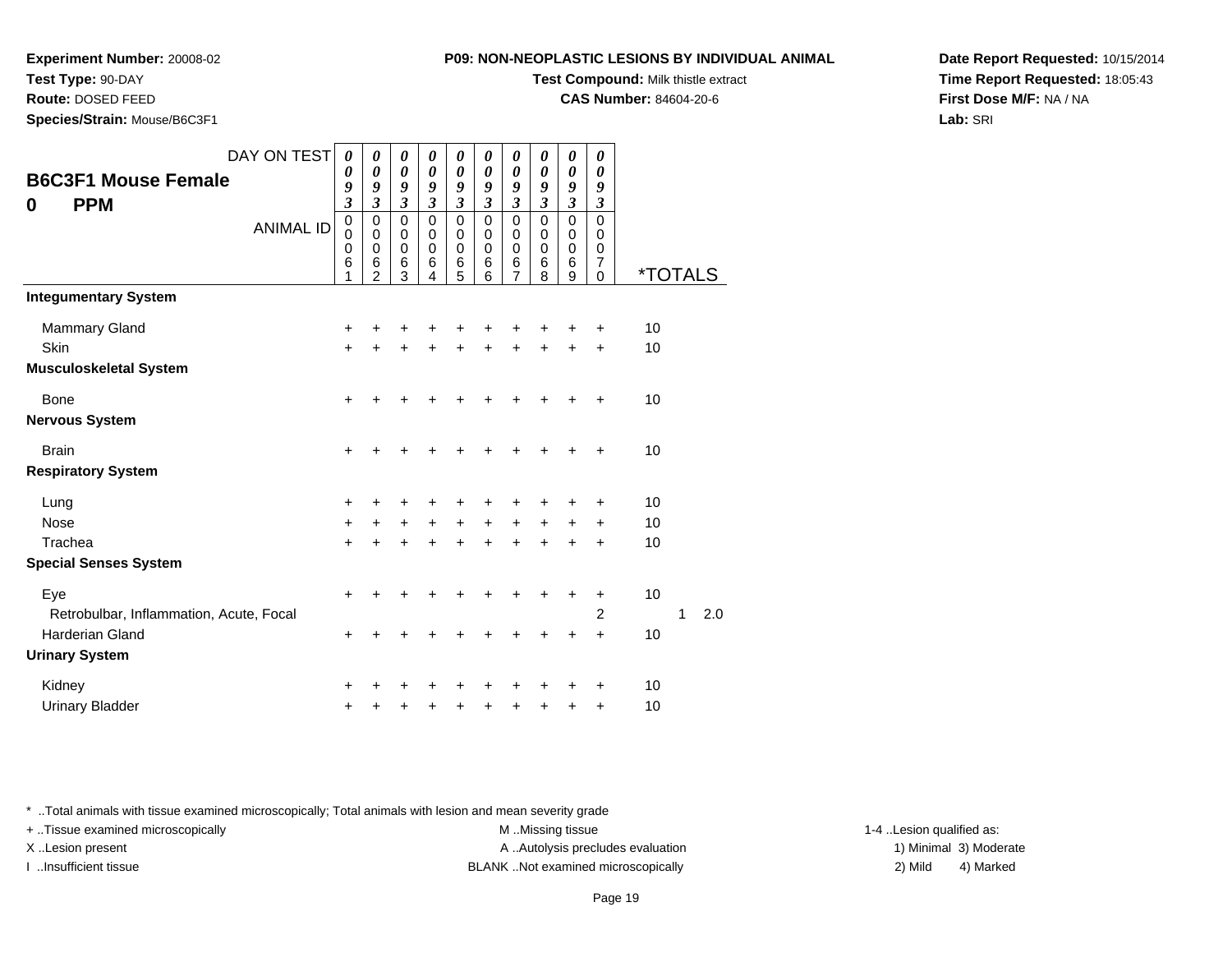#### **Test Type:** 90-DAY

**Route:** DOSED FEED

**Species/Strain:** Mouse/B6C3F1

#### **P09: NON-NEOPLASTIC LESIONS BY INDIVIDUAL ANIMAL**

**Test Compound:** Milk thistle extract

**CAS Number:** 84604-20-6

**Date Report Requested:** 10/15/2014**Time Report Requested:** 18:05:43**First Dose M/F:** NA / NA**Lab:** SRI

| <b>B6C3F1 Mouse Female</b>                                                                                        | DAY ON TEST      | 0<br>0<br>9                                                                       | $\pmb{\theta}$<br>$\pmb{\theta}$<br>9                                                          | 0<br>$\boldsymbol{\theta}$<br>9                                | 0<br>0<br>9                                                                                     | 0<br>0<br>9                                                         | 0<br>0<br>9                                                                            | 0<br>$\boldsymbol{\theta}$<br>9                                                                 | 0<br>0<br>9                                                                              | 0<br>$\boldsymbol{\theta}$<br>9                                                  | 0<br>0<br>9                                                                   |                                                   |
|-------------------------------------------------------------------------------------------------------------------|------------------|-----------------------------------------------------------------------------------|------------------------------------------------------------------------------------------------|----------------------------------------------------------------|-------------------------------------------------------------------------------------------------|---------------------------------------------------------------------|----------------------------------------------------------------------------------------|-------------------------------------------------------------------------------------------------|------------------------------------------------------------------------------------------|----------------------------------------------------------------------------------|-------------------------------------------------------------------------------|---------------------------------------------------|
| 3125<br><b>PPM</b>                                                                                                | <b>ANIMAL ID</b> | $\overline{\mathbf{3}}$<br>$\mathbf 0$<br>$\mathbf 0$<br>0<br>$\overline{7}$<br>1 | $\overline{\mathbf{3}}$<br>$\mathsf 0$<br>$\mathbf 0$<br>0<br>$\overline{7}$<br>$\overline{2}$ | $\boldsymbol{\mathfrak{z}}$<br>0<br>$\mathbf 0$<br>0<br>7<br>3 | $\boldsymbol{\mathfrak{z}}$<br>$\mathbf 0$<br>$\mathbf 0$<br>$\mathbf 0$<br>$\overline{7}$<br>4 | $\mathfrak{z}$<br>$\mathbf 0$<br>$\mathbf 0$<br>$\pmb{0}$<br>7<br>5 | $\boldsymbol{\beta}$<br>$\mathsf 0$<br>$\mathbf 0$<br>$\pmb{0}$<br>$\overline{7}$<br>6 | $\mathfrak{z}$<br>$\mathbf 0$<br>$\mathbf 0$<br>$\mathbf 0$<br>$\overline{7}$<br>$\overline{7}$ | $\boldsymbol{\beta}$<br>$\mathbf 0$<br>$\mathbf 0$<br>$\mathbf 0$<br>$\overline{7}$<br>8 | $\mathfrak{z}$<br>$\mathbf 0$<br>$\mathbf 0$<br>$\pmb{0}$<br>$\overline{7}$<br>9 | $\mathfrak{z}$<br>$\mathbf 0$<br>$\mathbf 0$<br>$\pmb{0}$<br>8<br>$\mathbf 0$ | <i><b>*TOTALS</b></i>                             |
| <b>Alimentary System</b>                                                                                          |                  |                                                                                   |                                                                                                |                                                                |                                                                                                 |                                                                     |                                                                                        |                                                                                                 |                                                                                          |                                                                                  |                                                                               |                                                   |
| Liver<br>Inflammation, Chronic, Focal<br>Pancreas<br>Cyst<br>Stomach, Forestomach<br><b>Cardiovascular System</b> |                  | $\ddot{}$<br>$\mathbf{1}$<br>$\ddot{}$                                            | $\ddot{}$<br>$\mathbf{1}$<br>$\ddot{}$                                                         | +<br>$\mathbf{1}$<br>+<br>$\overline{2}$<br>$\ddot{}$          | +<br>$\mathbf{1}$<br>+                                                                          | $\mathbf{1}$                                                        | +<br>$\mathbf{1}$                                                                      | +<br>$\mathbf{1}$<br>+                                                                          | +<br>$\mathbf{1}$<br>+                                                                   | $\ddot{}$<br>$\mathbf{1}$<br>+                                                   | $\ddot{}$<br>$\mathbf{1}$<br>$+$                                              | 10<br>10<br>1.0<br>1<br>$\mathbf{1}$<br>2.0<br>10 |
| <b>NONE</b><br><b>Endocrine System</b>                                                                            |                  |                                                                                   |                                                                                                |                                                                |                                                                                                 |                                                                     |                                                                                        |                                                                                                 |                                                                                          |                                                                                  |                                                                               |                                                   |
| <b>Adrenal Cortex</b><br><b>General Body System</b>                                                               |                  |                                                                                   |                                                                                                |                                                                |                                                                                                 |                                                                     |                                                                                        |                                                                                                 |                                                                                          |                                                                                  | $\ddot{}$                                                                     | $\mathbf{1}$                                      |
| <b>NONE</b><br><b>Genital System</b>                                                                              |                  |                                                                                   |                                                                                                |                                                                |                                                                                                 |                                                                     |                                                                                        |                                                                                                 |                                                                                          |                                                                                  |                                                                               |                                                   |
| <b>NONE</b><br><b>Hematopoietic System</b>                                                                        |                  |                                                                                   |                                                                                                |                                                                |                                                                                                 |                                                                     |                                                                                        |                                                                                                 |                                                                                          |                                                                                  |                                                                               |                                                   |
| <b>NONE</b><br><b>Integumentary System</b>                                                                        |                  |                                                                                   |                                                                                                |                                                                |                                                                                                 |                                                                     |                                                                                        |                                                                                                 |                                                                                          |                                                                                  |                                                                               |                                                   |
| <b>NONE</b>                                                                                                       |                  |                                                                                   |                                                                                                |                                                                |                                                                                                 |                                                                     |                                                                                        |                                                                                                 |                                                                                          |                                                                                  |                                                                               |                                                   |

\* ..Total animals with tissue examined microscopically; Total animals with lesion and mean severity grade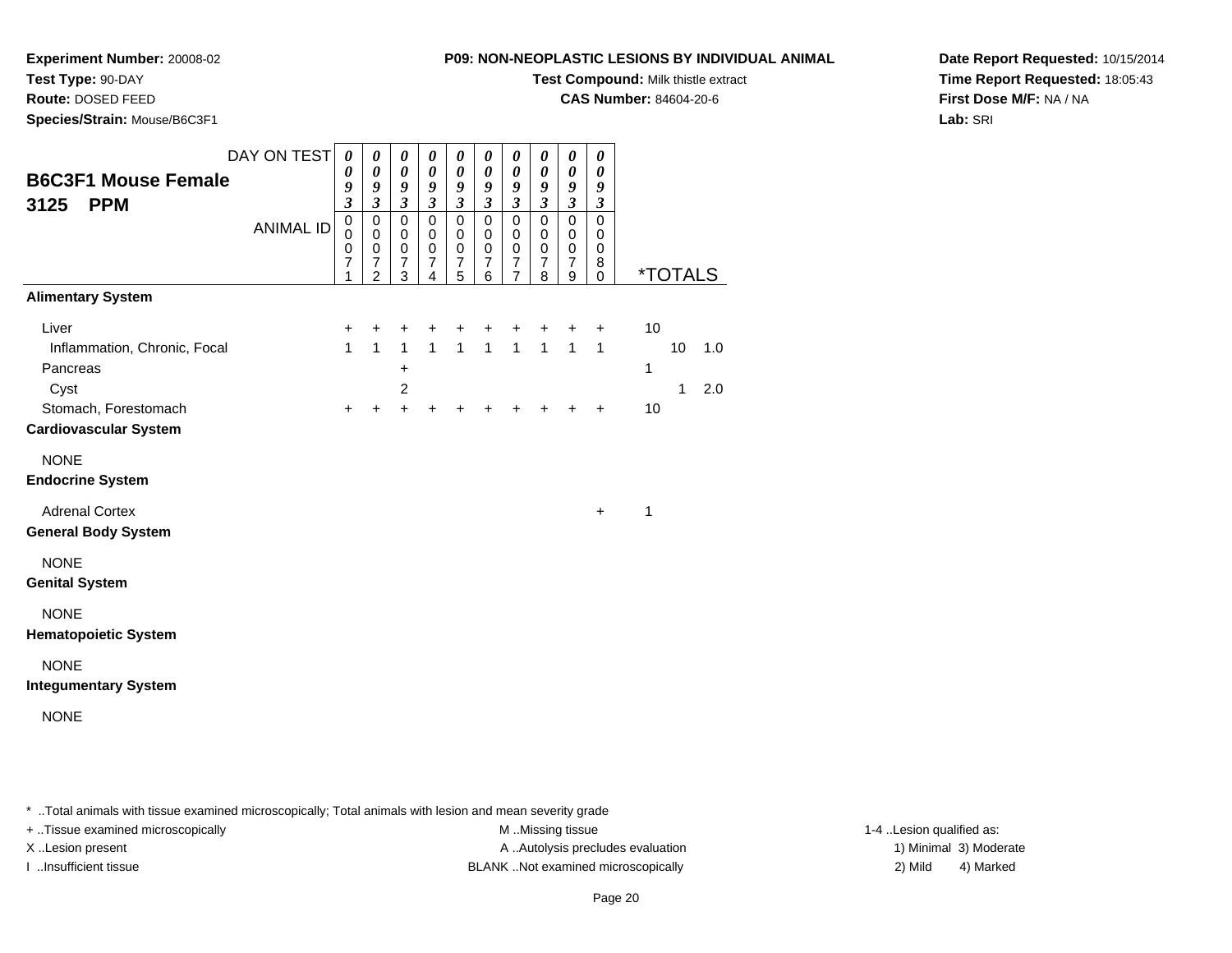# **Test Type:** 90-DAY

**Route:** DOSED FEED

**Species/Strain:** Mouse/B6C3F1

#### **P09: NON-NEOPLASTIC LESIONS BY INDIVIDUAL ANIMAL**

**Test Compound:** Milk thistle extract

**CAS Number:** 84604-20-6

**Date Report Requested:** 10/15/2014**Time Report Requested:** 18:05:43**First Dose M/F:** NA / NA**Lab:** SRI

| DAY ON TEST                | 0                     | $\boldsymbol{\theta}$ | $\boldsymbol{\theta}$ | U | U | U | $\boldsymbol{\theta}$ |   |   |   |              |
|----------------------------|-----------------------|-----------------------|-----------------------|---|---|---|-----------------------|---|---|---|--------------|
| <b>B6C3F1 Mouse Female</b> | $\boldsymbol{\theta}$ | U                     | 0                     |   | 0 |   | 0                     |   |   |   |              |
|                            | o                     | U                     | 9                     | u | ч | а | Q                     | o | O | o |              |
| <b>PPM</b><br>3125         | J                     |                       |                       |   |   |   |                       |   |   |   |              |
| ANIMAL ID                  | 0                     | 0                     | 0                     | O | O | O | 0                     | U | O |   |              |
|                            | U                     | 0                     | 0                     | 0 | 0 | 0 | 0                     | 0 | 0 |   |              |
|                            | 0                     | 0                     | 0                     | 0 | 0 |   | 0                     |   | 0 |   |              |
|                            |                       |                       |                       |   |   |   |                       |   |   | 8 |              |
|                            |                       |                       | っ                     | 4 | 5 | 6 |                       | я | g |   | OTAL S<br>∗т |
|                            |                       |                       |                       |   |   |   |                       |   |   |   |              |

### **Musculoskeletal System**

NONE

**Nervous System**

NONE

**Respiratory System**

NONE

**Special Senses System**

NONE

**Urinary System**

NONE

\* ..Total animals with tissue examined microscopically; Total animals with lesion and mean severity grade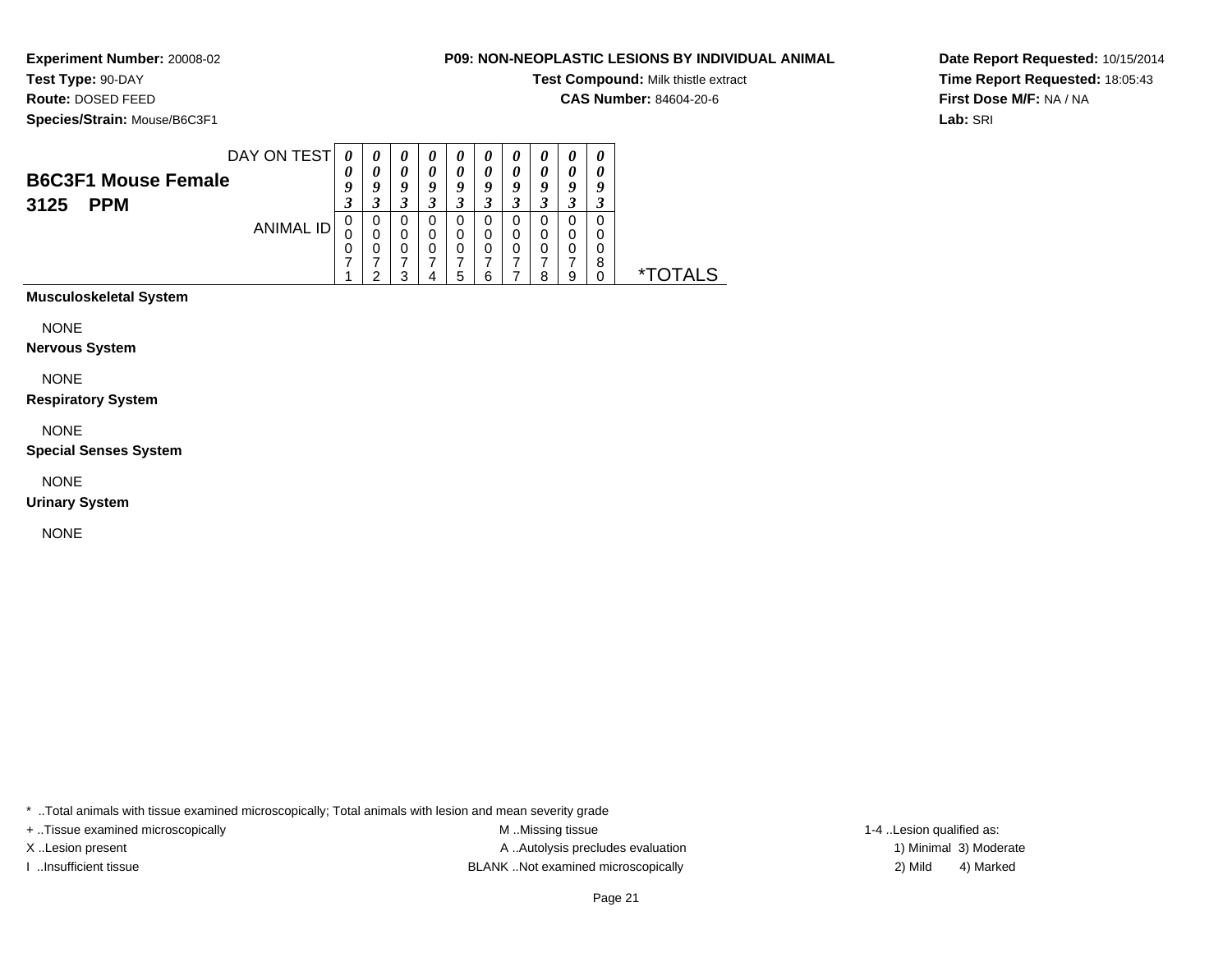# **Test Type:** 90-DAY

**Route:** DOSED FEED

**Species/Strain:** Mouse/B6C3F1

#### **P09: NON-NEOPLASTIC LESIONS BY INDIVIDUAL ANIMAL**

**Test Compound:** Milk thistle extract

**CAS Number:** 84604-20-6

**Date Report Requested:** 10/15/2014**Time Report Requested:** 18:05:43**First Dose M/F:** NA / NA**Lab:** SRI

| <b>B6C3F1 Mouse Female</b><br>6250<br><b>PPM</b>                                              | DAY ON TEST      | 0<br>0<br>9<br>$\overline{3}$             | 0<br>$\boldsymbol{\theta}$<br>9<br>$\overline{\mathbf{3}}$          | $\boldsymbol{\theta}$<br>$\pmb{\theta}$<br>9<br>$\overline{\mathbf{3}}$ | 0<br>$\boldsymbol{\theta}$<br>9<br>$\mathfrak{z}$   | $\boldsymbol{\theta}$<br>$\pmb{\theta}$<br>9<br>$\mathfrak{z}$ | 0<br>$\boldsymbol{\theta}$<br>9<br>$\overline{\mathbf{3}}$ | $\boldsymbol{\theta}$<br>$\boldsymbol{\theta}$<br>9<br>$\overline{\mathbf{3}}$ | 0<br>$\boldsymbol{\theta}$<br>9<br>$\overline{\mathbf{3}}$ | 0<br>$\boldsymbol{\theta}$<br>9<br>$\overline{\mathbf{3}}$ | 0<br>0<br>9<br>$\boldsymbol{\mathfrak{z}}$          |          |   |                       |
|-----------------------------------------------------------------------------------------------|------------------|-------------------------------------------|---------------------------------------------------------------------|-------------------------------------------------------------------------|-----------------------------------------------------|----------------------------------------------------------------|------------------------------------------------------------|--------------------------------------------------------------------------------|------------------------------------------------------------|------------------------------------------------------------|-----------------------------------------------------|----------|---|-----------------------|
|                                                                                               | <b>ANIMAL ID</b> | 0<br>$\mathbf 0$<br>$\mathbf 0$<br>8<br>1 | $\pmb{0}$<br>$\mathbf 0$<br>$\mathbf 0$<br>$\bf8$<br>$\overline{c}$ | $\pmb{0}$<br>$\mathbf 0$<br>$\mathbf 0$<br>8<br>3                       | $\mathsf 0$<br>$\mathbf 0$<br>$\mathbf 0$<br>8<br>4 | $\pmb{0}$<br>0<br>$\mathbf 0$<br>8<br>5                        | $\pmb{0}$<br>$\mathbf 0$<br>$\mathbf 0$<br>8<br>6          | $\pmb{0}$<br>0<br>$\pmb{0}$<br>8<br>$\overline{7}$                             | $\mathbf 0$<br>$\mathbf 0$<br>$\mathbf 0$<br>8<br>8        | $\mathbf 0$<br>0<br>$\mathbf 0$<br>8<br>9                  | $\mathbf 0$<br>0<br>$\mathbf 0$<br>9<br>$\mathbf 0$ |          |   | <i><b>*TOTALS</b></i> |
| <b>Alimentary System</b>                                                                      |                  |                                           |                                                                     |                                                                         |                                                     |                                                                |                                                            |                                                                                |                                                            |                                                            |                                                     |          |   |                       |
| Liver<br>Inflammation, Chronic, Focal<br>Stomach, Forestomach<br><b>Cardiovascular System</b> |                  | +<br>$\mathbf{1}$<br>$+$                  | $\ddot{}$<br>$\mathbf{1}$<br>$+$                                    | +<br>1<br>$\ddot{}$                                                     | +<br>$\mathbf{1}$<br>$\ddot{}$                      | $\ddot{}$<br>$\ddot{}$                                         | $\ddot{}$<br>$\mathbf{1}$<br>$+$                           | $\ddot{}$<br>$\mathbf{1}$<br>$\ddot{}$                                         | +<br>$\mathbf{1}$<br>$+$                                   | +<br>$\mathbf{1}$<br>$\ddot{}$                             | $\ddot{}$<br>$\mathbf{1}$<br>$\ddot{}$              | 10<br>10 | 9 | 1.0                   |
| <b>NONE</b><br><b>Endocrine System</b>                                                        |                  |                                           |                                                                     |                                                                         |                                                     |                                                                |                                                            |                                                                                |                                                            |                                                            |                                                     |          |   |                       |
| <b>NONE</b><br><b>General Body System</b>                                                     |                  |                                           |                                                                     |                                                                         |                                                     |                                                                |                                                            |                                                                                |                                                            |                                                            |                                                     |          |   |                       |
| <b>NONE</b><br><b>Genital System</b>                                                          |                  |                                           |                                                                     |                                                                         |                                                     |                                                                |                                                            |                                                                                |                                                            |                                                            |                                                     |          |   |                       |
| <b>NONE</b><br><b>Hematopoietic System</b>                                                    |                  |                                           |                                                                     |                                                                         |                                                     |                                                                |                                                            |                                                                                |                                                            |                                                            |                                                     |          |   |                       |
| <b>NONE</b><br><b>Integumentary System</b>                                                    |                  |                                           |                                                                     |                                                                         |                                                     |                                                                |                                                            |                                                                                |                                                            |                                                            |                                                     |          |   |                       |
| <b>NONE</b><br><b>Musculoskeletal System</b>                                                  |                  |                                           |                                                                     |                                                                         |                                                     |                                                                |                                                            |                                                                                |                                                            |                                                            |                                                     |          |   |                       |
| <b>NONE</b>                                                                                   |                  |                                           |                                                                     |                                                                         |                                                     |                                                                |                                                            |                                                                                |                                                            |                                                            |                                                     |          |   |                       |
|                                                                                               |                  |                                           |                                                                     |                                                                         |                                                     |                                                                |                                                            |                                                                                |                                                            |                                                            |                                                     |          |   |                       |

\* ..Total animals with tissue examined microscopically; Total animals with lesion and mean severity grade

+ ..Tissue examined microscopically examined microscopically examined as:  $M$  ..Missing tissue 1-4 ..Lesion qualified as:

X..Lesion present **A ..Autolysis precludes evaluation** A ..Autolysis precludes evaluation 1) Minimal 3) Moderate I ..Insufficient tissue BLANK ..Not examined microscopically 2) Mild 4) Marked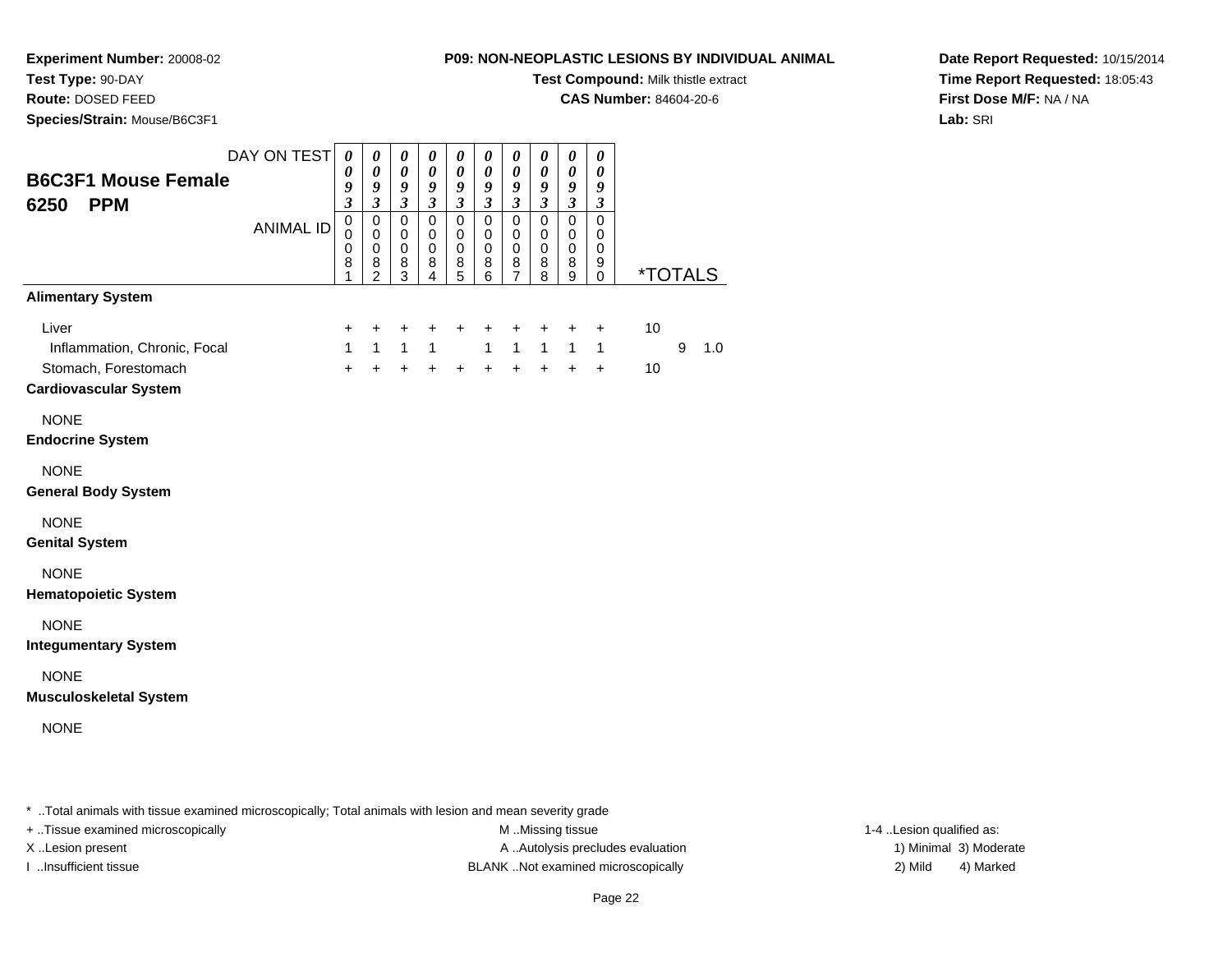# **Test Type:** 90-DAY

**Route:** DOSED FEED

**Species/Strain:** Mouse/B6C3F1

#### **P09: NON-NEOPLASTIC LESIONS BY INDIVIDUAL ANIMAL**

**Test Compound:** Milk thistle extract

**CAS Number:** 84604-20-6

**Date Report Requested:** 10/15/2014**Time Report Requested:** 18:05:44**First Dose M/F:** NA / NA**Lab:** SRI

|                            | DAY ON TEST | 0   | 0   | $\boldsymbol{\theta}$ | U | $\boldsymbol{\theta}$ | U   | U  | U   | $\boldsymbol{\theta}$ | U |  |
|----------------------------|-------------|-----|-----|-----------------------|---|-----------------------|-----|----|-----|-----------------------|---|--|
| <b>B6C3F1 Mouse Female</b> |             | 0   |     | 0                     | U | 0                     |     | 0  |     | 0                     |   |  |
|                            |             |     | u   | 9                     | ч | Y                     | ч   | ч  | u   | u                     | ч |  |
| <b>PPM</b><br>6250         |             | . . | . . | J.                    |   | J.                    | . . | J. | - 1 | 3                     | 3 |  |
|                            | ANIMAL ID   | 0   | 0   | 0                     | U | 0                     | U   | U  |     | 0                     | 0 |  |
|                            |             | 0   |     | 0                     | O | 0                     | 0   | 0  |     | 0                     | O |  |
|                            |             | O   |     | 0                     |   | 0                     | 0   | 0  |     | 0                     | 0 |  |
|                            |             | 8   | 8   | 8                     | 8 | 8                     | 8   | 8  | 8   | 8                     | 9 |  |
|                            |             |     | ◠   | っ                     |   | 5                     |     |    | 8   | 9                     |   |  |
|                            |             |     |     |                       |   |                       |     |    |     |                       |   |  |

**Nervous System**

NONE

**Respiratory System**

NONE

**Special Senses System**

NONE

**Urinary System**

NONE

\* ..Total animals with tissue examined microscopically; Total animals with lesion and mean severity grade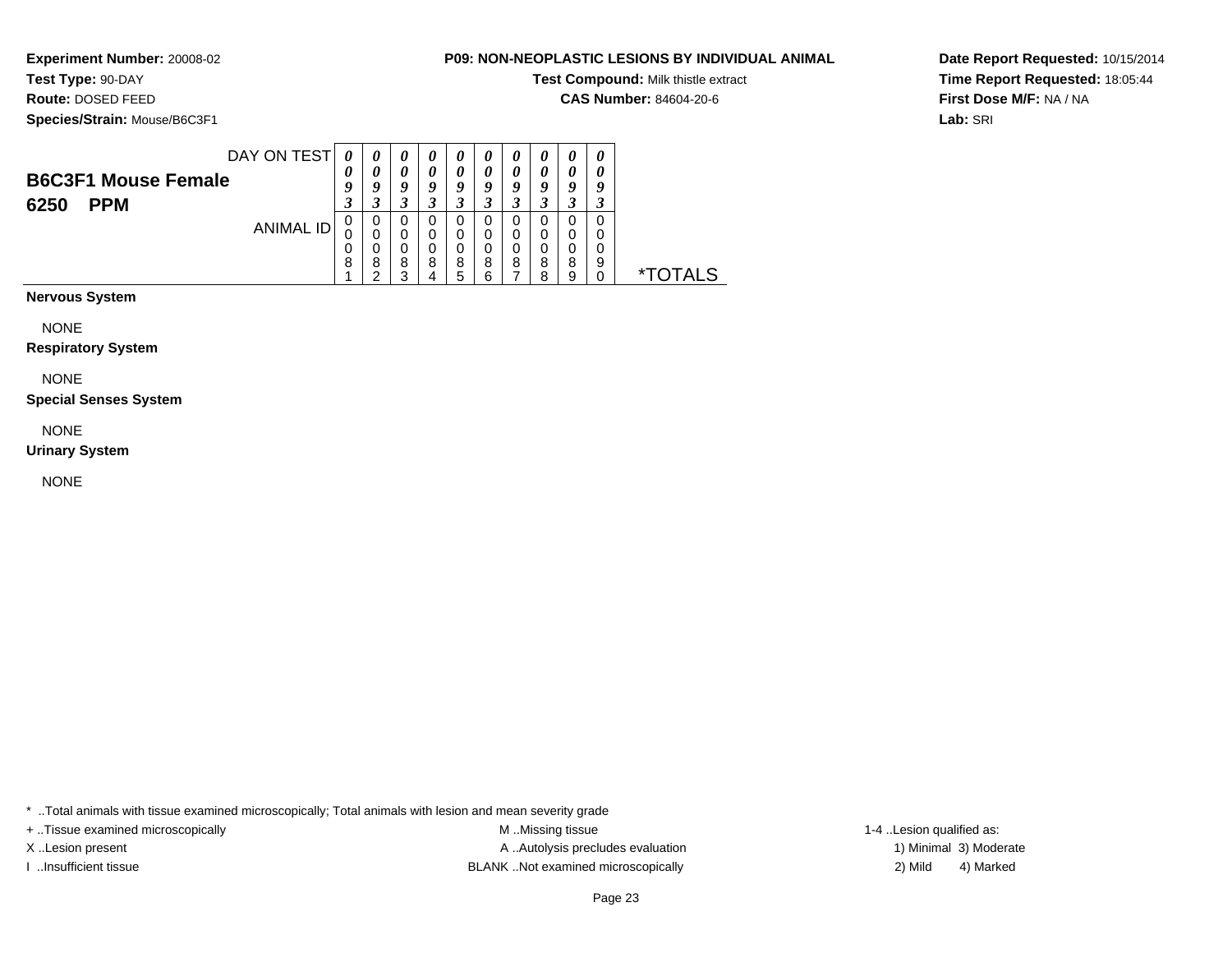### **Test Type:** 90-DAY

**Route:** DOSED FEED

**Species/Strain:** Mouse/B6C3F1

#### **P09: NON-NEOPLASTIC LESIONS BY INDIVIDUAL ANIMAL**

**Test Compound:** Milk thistle extract

**CAS Number:** 84604-20-6

**Date Report Requested:** 10/15/2014**Time Report Requested:** 18:05:44**First Dose M/F:** NA / NA**Lab:** SRI

| <b>B6C3F1 Mouse Female</b><br>12500 PPM                                                       | DAY ON TEST<br><b>ANIMAL ID</b> | 0<br>0<br>9<br>3<br>$\mathbf 0$<br>$\mathbf 0$<br>$\mathbf 0$<br>9<br>1 | 0<br>0<br>9<br>$\overline{\mathbf{3}}$<br>$\mathbf 0$<br>$\mathbf 0$<br>$\mathbf 0$<br>$\frac{9}{2}$ | 0<br>$\boldsymbol{\theta}$<br>$\boldsymbol{9}$<br>$\mathfrak{z}$<br>$\mathsf 0$<br>$\mathbf 0$<br>$\mathbf 0$<br>9<br>$\overline{3}$ | 0<br>0<br>9<br>$\mathfrak{z}$<br>$\mathbf 0$<br>$\pmb{0}$<br>$\pmb{0}$<br>$\frac{9}{4}$ | 0<br>$\boldsymbol{\theta}$<br>9<br>$\overline{\mathbf{3}}$<br>$\mathbf 0$<br>$\pmb{0}$<br>$\pmb{0}$<br>$\frac{9}{5}$ | 0<br>0<br>9<br>$\overline{\mathbf{3}}$<br>$\mathbf 0$<br>$\mathbf 0$<br>$\mathbf 0$<br>$\frac{9}{6}$ | 0<br>$\boldsymbol{\theta}$<br>9<br>$\overline{\mathbf{3}}$<br>$\pmb{0}$<br>$\mathbf 0$<br>$\pmb{0}$<br>$\frac{9}{7}$ | 0<br>$\boldsymbol{\theta}$<br>9<br>$\mathfrak{z}$<br>$\pmb{0}$<br>$\mathbf 0$<br>$\pmb{0}$<br>9<br>$\bar{8}$ | 0<br>$\boldsymbol{\theta}$<br>9<br>$\overline{\mathbf{3}}$<br>$\mathbf 0$<br>$\mathbf 0$<br>$\pmb{0}$<br>$\begin{smallmatrix} 9\\9 \end{smallmatrix}$ | 0<br>$\boldsymbol{\theta}$<br>9<br>$\overline{\mathbf{3}}$<br>$\mathbf 0$<br>$\pmb{0}$<br>$\mathbf{1}$<br>0<br>$\Omega$ | <i><b>*TOTALS</b></i> |   |     |
|-----------------------------------------------------------------------------------------------|---------------------------------|-------------------------------------------------------------------------|------------------------------------------------------------------------------------------------------|--------------------------------------------------------------------------------------------------------------------------------------|-----------------------------------------------------------------------------------------|----------------------------------------------------------------------------------------------------------------------|------------------------------------------------------------------------------------------------------|----------------------------------------------------------------------------------------------------------------------|--------------------------------------------------------------------------------------------------------------|-------------------------------------------------------------------------------------------------------------------------------------------------------|-------------------------------------------------------------------------------------------------------------------------|-----------------------|---|-----|
| <b>Alimentary System</b>                                                                      |                                 |                                                                         |                                                                                                      |                                                                                                                                      |                                                                                         |                                                                                                                      |                                                                                                      |                                                                                                                      |                                                                                                              |                                                                                                                                                       |                                                                                                                         |                       |   |     |
| Liver<br>Inflammation, Chronic, Focal<br>Stomach, Forestomach<br><b>Cardiovascular System</b> |                                 | +<br>$\mathbf{1}$<br>$+$                                                | +<br>$1 \quad$<br>$+$                                                                                | +<br>$1 \quad$<br>$+$                                                                                                                | +<br>$+$                                                                                | +<br>$1 \quad 1$<br>$+$                                                                                              | +<br>$\overline{1}$<br>$+$                                                                           | $\ddot{}$<br>1<br>$\ddot{}$                                                                                          | $\ddot{}$<br>$\mathbf{1}$<br>$\ddot{}$                                                                       | $\ddot{}$<br>$\mathbf{1}$<br>$\ddot{}$                                                                                                                | $\ddot{}$<br>$\ddot{}$                                                                                                  | 10<br>10              | 9 | 1.0 |
| <b>NONE</b><br><b>Endocrine System</b>                                                        |                                 |                                                                         |                                                                                                      |                                                                                                                                      |                                                                                         |                                                                                                                      |                                                                                                      |                                                                                                                      |                                                                                                              |                                                                                                                                                       |                                                                                                                         |                       |   |     |
| <b>NONE</b><br><b>General Body System</b>                                                     |                                 |                                                                         |                                                                                                      |                                                                                                                                      |                                                                                         |                                                                                                                      |                                                                                                      |                                                                                                                      |                                                                                                              |                                                                                                                                                       |                                                                                                                         |                       |   |     |
| <b>NONE</b><br><b>Genital System</b>                                                          |                                 |                                                                         |                                                                                                      |                                                                                                                                      |                                                                                         |                                                                                                                      |                                                                                                      |                                                                                                                      |                                                                                                              |                                                                                                                                                       |                                                                                                                         |                       |   |     |
| <b>Clitoral Gland</b><br><b>Hematopoietic System</b>                                          |                                 | +                                                                       |                                                                                                      |                                                                                                                                      |                                                                                         |                                                                                                                      |                                                                                                      |                                                                                                                      |                                                                                                              |                                                                                                                                                       |                                                                                                                         | 1                     |   |     |
| <b>NONE</b><br><b>Integumentary System</b>                                                    |                                 |                                                                         |                                                                                                      |                                                                                                                                      |                                                                                         |                                                                                                                      |                                                                                                      |                                                                                                                      |                                                                                                              |                                                                                                                                                       |                                                                                                                         |                       |   |     |
| <b>NONE</b><br><b>Musculoskeletal System</b>                                                  |                                 |                                                                         |                                                                                                      |                                                                                                                                      |                                                                                         |                                                                                                                      |                                                                                                      |                                                                                                                      |                                                                                                              |                                                                                                                                                       |                                                                                                                         |                       |   |     |
| <b>NONE</b>                                                                                   |                                 |                                                                         |                                                                                                      |                                                                                                                                      |                                                                                         |                                                                                                                      |                                                                                                      |                                                                                                                      |                                                                                                              |                                                                                                                                                       |                                                                                                                         |                       |   |     |

\* ..Total animals with tissue examined microscopically; Total animals with lesion and mean severity grade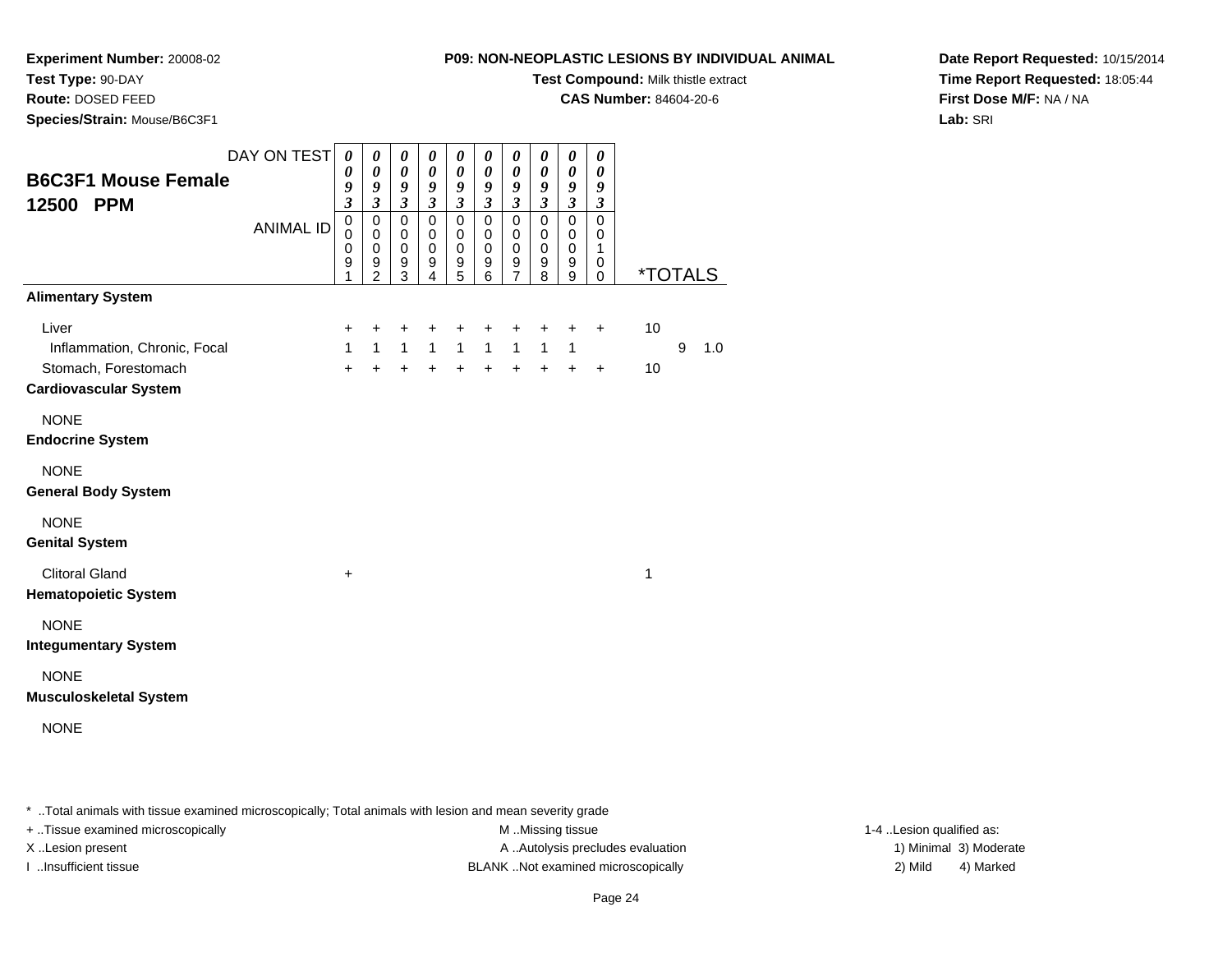## **Test Type:** 90-DAY

**Route:** DOSED FEED

**Species/Strain:** Mouse/B6C3F1

#### **P09: NON-NEOPLASTIC LESIONS BY INDIVIDUAL ANIMAL**

**Test Compound:** Milk thistle extract

**CAS Number:** 84604-20-6

**Date Report Requested:** 10/15/2014**Time Report Requested:** 18:05:44**First Dose M/F:** NA / NA**Lab:** SRI

| DAY ON TEST                | 0 | $\boldsymbol{\theta}$ | U | U | $\boldsymbol{\theta}$ |   |   |   | $\boldsymbol{\theta}$ | 0 |       |
|----------------------------|---|-----------------------|---|---|-----------------------|---|---|---|-----------------------|---|-------|
| <b>B6C3F1 Mouse Female</b> | U |                       | 0 |   |                       |   |   |   |                       |   |       |
|                            | у | u                     | ч | o | Q                     | o | Q |   | Q                     |   |       |
| <b>PPM</b><br>12500        | 3 |                       | 3 |   |                       |   |   |   | ◠<br>.1               |   |       |
| ANIMAL ID                  | 0 | O                     | 0 | O | 0                     |   | O |   | υ                     |   |       |
|                            | U | 0                     | 0 | 0 | 0                     | 0 | 0 |   | Ω                     |   |       |
|                            | 0 |                       | 0 | 0 | 0                     |   | 0 |   | 0                     |   |       |
|                            | 9 | 9                     | 9 | 9 | 9                     | 9 | 9 | 9 | 9                     |   |       |
|                            |   | ີ                     | っ | 4 | 5                     | հ |   | o | g                     |   | TAI S |
|                            |   |                       |   |   |                       |   |   |   |                       |   |       |

**Nervous System**

NONE

**Respiratory System**

NONE

**Special Senses System**

NONE

**Urinary System**

NONE

\* ..Total animals with tissue examined microscopically; Total animals with lesion and mean severity grade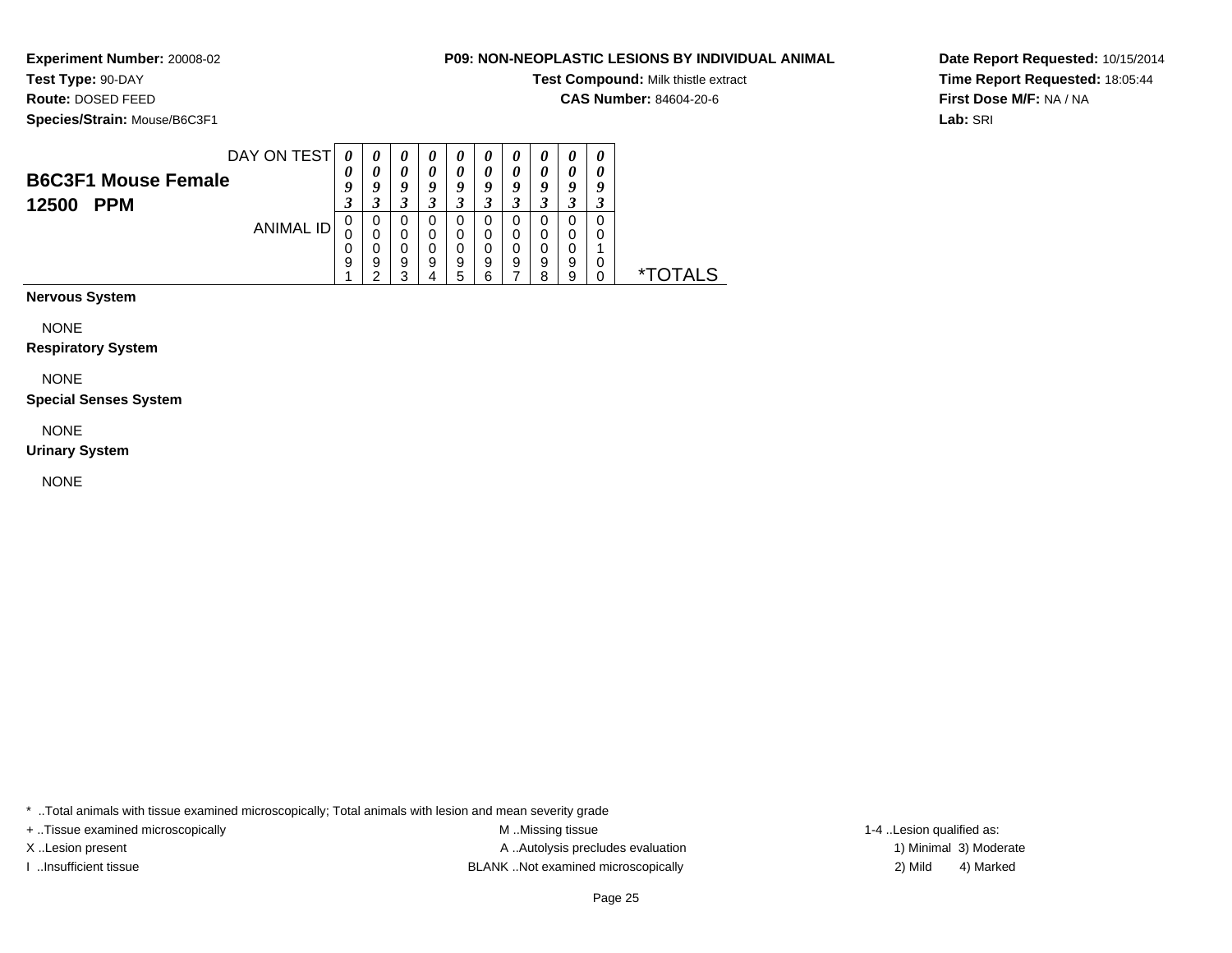### **Test Type:** 90-DAY

**Route:** DOSED FEED

**Species/Strain:** Mouse/B6C3F1

#### **P09: NON-NEOPLASTIC LESIONS BY INDIVIDUAL ANIMAL**

**Test Compound:** Milk thistle extract

**CAS Number:** 84604-20-6

**Date Report Requested:** 10/15/2014**Time Report Requested:** 18:05:44**First Dose M/F:** NA / NA**Lab:** SRI

| <b>B6C3F1 Mouse Female</b><br>25000 PPM                                                                 | DAY ON TEST      | $\boldsymbol{\theta}$<br>0<br>9<br>$\mathfrak{z}$ | 0<br>0<br>9<br>$\mathfrak{z}$                | 0<br>$\boldsymbol{\theta}$<br>9<br>$\mathfrak{z}$ | $\boldsymbol{\theta}$<br>0<br>9<br>$\mathfrak{z}$ | $\pmb{\theta}$<br>0<br>9<br>$\mathfrak{z}$ | 0<br>0<br>9<br>$\mathfrak{z}$   | $\boldsymbol{\theta}$<br>0<br>9<br>$\mathfrak{z}$ | 0<br>0<br>9<br>$\mathfrak{z}$   | 0<br>0<br>9<br>$\mathfrak{z}$   | 0<br>0<br>9<br>$\mathfrak{z}$          |          |                     |                       |
|---------------------------------------------------------------------------------------------------------|------------------|---------------------------------------------------|----------------------------------------------|---------------------------------------------------|---------------------------------------------------|--------------------------------------------|---------------------------------|---------------------------------------------------|---------------------------------|---------------------------------|----------------------------------------|----------|---------------------|-----------------------|
|                                                                                                         | <b>ANIMAL ID</b> | $\mathbf 0$<br>0<br>1<br>0<br>1                   | $\mathbf 0$<br>0<br>1<br>0<br>$\mathfrak{p}$ | $\mathbf 0$<br>0<br>1<br>0<br>3                   | $\mathbf 0$<br>0<br>1<br>0<br>4                   | $\mathbf 0$<br>0<br>1<br>0<br>5            | $\mathbf 0$<br>0<br>1<br>0<br>6 | $\mathbf 0$<br>0<br>1<br>0<br>$\overline{7}$      | $\mathbf 0$<br>0<br>1<br>0<br>8 | $\mathbf 0$<br>0<br>1<br>0<br>9 | $\mathbf 0$<br>0<br>1<br>1<br>$\Omega$ |          |                     | <i><b>*TOTALS</b></i> |
| <b>Alimentary System</b>                                                                                |                  |                                                   |                                              |                                                   |                                                   |                                            |                                 |                                                   |                                 |                                 |                                        |          |                     |                       |
| Liver<br>Inflammation, Chronic, Focal<br>Stomach, Forestomach<br>Hyperplasia, Squamous, Focal           |                  | +<br>1<br>$\ddot{}$<br>1                          | +<br>$\mathbf{1}$<br>$+$                     | +<br>$\mathbf{1}$<br>$+$                          | +<br>$\mathbf{1}$<br>$+$                          | +<br>$\mathbf{1}$<br>$+$                   | +<br>$\mathbf{1}$<br>$+$        | +<br>$\mathbf{1}$<br>$+$                          | +<br>$\mathbf{1}$<br>$+$<br>1   | +<br>$\ddot{}$                  | $\ddot{}$<br>$\ddot{}$                 | 10<br>10 | 8<br>$\overline{2}$ | 1.0<br>1.0            |
| Stomach, Glandular<br><b>Cardiovascular System</b>                                                      |                  | $\ddot{}$                                         |                                              | +                                                 | $\ddot{}$                                         | $\ddot{}$                                  |                                 | +                                                 |                                 | $\ddot{}$                       | $\ddot{}$                              | 10       |                     |                       |
| <b>NONE</b><br><b>Endocrine System</b>                                                                  |                  |                                                   |                                              |                                                   |                                                   |                                            |                                 |                                                   |                                 |                                 |                                        |          |                     |                       |
| <b>NONE</b><br><b>General Body System</b>                                                               |                  |                                                   |                                              |                                                   |                                                   |                                            |                                 |                                                   |                                 |                                 |                                        |          |                     |                       |
| <b>NONE</b><br><b>Genital System</b>                                                                    |                  |                                                   |                                              |                                                   |                                                   |                                            |                                 |                                                   |                                 |                                 |                                        |          |                     |                       |
| <b>NONE</b><br><b>Hematopoietic System</b>                                                              |                  |                                                   |                                              |                                                   |                                                   |                                            |                                 |                                                   |                                 |                                 |                                        |          |                     |                       |
| <b>NONE</b><br><b>Integumentary System</b>                                                              |                  |                                                   |                                              |                                                   |                                                   |                                            |                                 |                                                   |                                 |                                 |                                        |          |                     |                       |
| <b>NONE</b>                                                                                             |                  |                                                   |                                              |                                                   |                                                   |                                            |                                 |                                                   |                                 |                                 |                                        |          |                     |                       |
| * Total animals with tissue examined microscopically: Total animals with lesion and mean severity grade |                  |                                                   |                                              |                                                   |                                                   |                                            |                                 |                                                   |                                 |                                 |                                        |          |                     |                       |

ean severity grad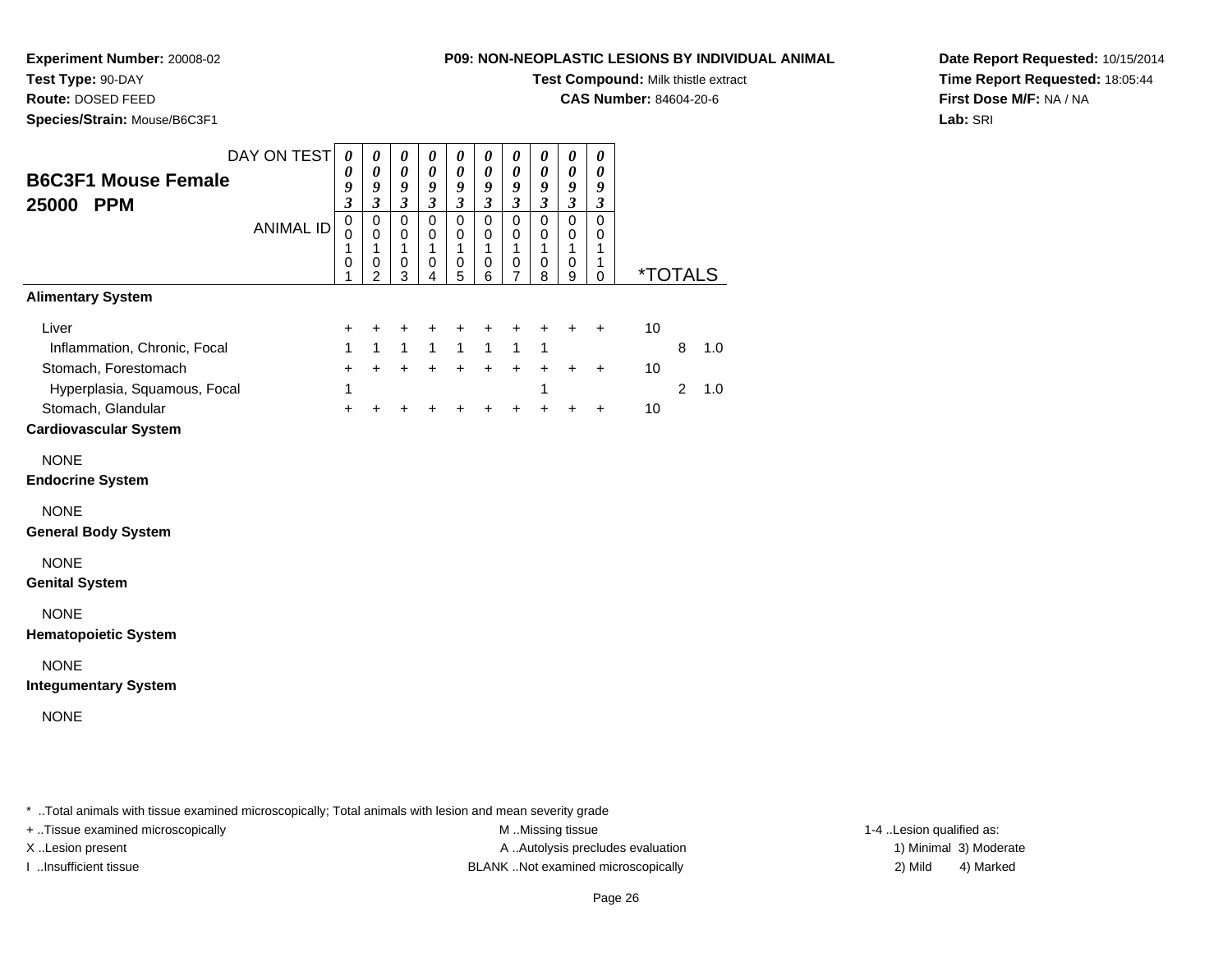# **Test Type:** 90-DAY

**Route:** DOSED FEED

**Species/Strain:** Mouse/B6C3F1

#### **P09: NON-NEOPLASTIC LESIONS BY INDIVIDUAL ANIMAL**

**Test Compound:** Milk thistle extract

**CAS Number:** 84604-20-6

**Date Report Requested:** 10/15/2014**Time Report Requested:** 18:05:44**First Dose M/F:** NA / NA**Lab:** SRI

| <b>B6C3F1 Mouse Female</b> | DAY ON TEST | 0<br>U      | $\boldsymbol{\theta}$<br>U<br>U | $\boldsymbol{\theta}$<br>0<br>9 | U<br>U<br>ч | $\boldsymbol{\theta}$<br>0<br>у | U<br>U<br>o | $\boldsymbol{\theta}$<br>0<br>q |   | $\boldsymbol{\theta}$<br>a | O |              |
|----------------------------|-------------|-------------|---------------------------------|---------------------------------|-------------|---------------------------------|-------------|---------------------------------|---|----------------------------|---|--------------|
| 25000<br><b>PPM</b>        | ANIMAL ID   | J<br>0<br>0 | 0<br>0<br>0<br>◠                | 3<br>0<br>0<br>0                | O<br>O      | 3<br>U<br>0<br>O                | U<br>0<br>O | 3<br>0<br>0<br>0                | 0 | O<br>0                     |   | ∗т           |
|                            |             |             |                                 | ົ                               |             | 5                               | 6           |                                 | я | 9                          |   | <b>DTALS</b> |

**Musculoskeletal System**

NONE

**Nervous System**

NONE

**Respiratory System**

NONE

**Special Senses System**

NONE

**Urinary System**

NONE

\* ..Total animals with tissue examined microscopically; Total animals with lesion and mean severity grade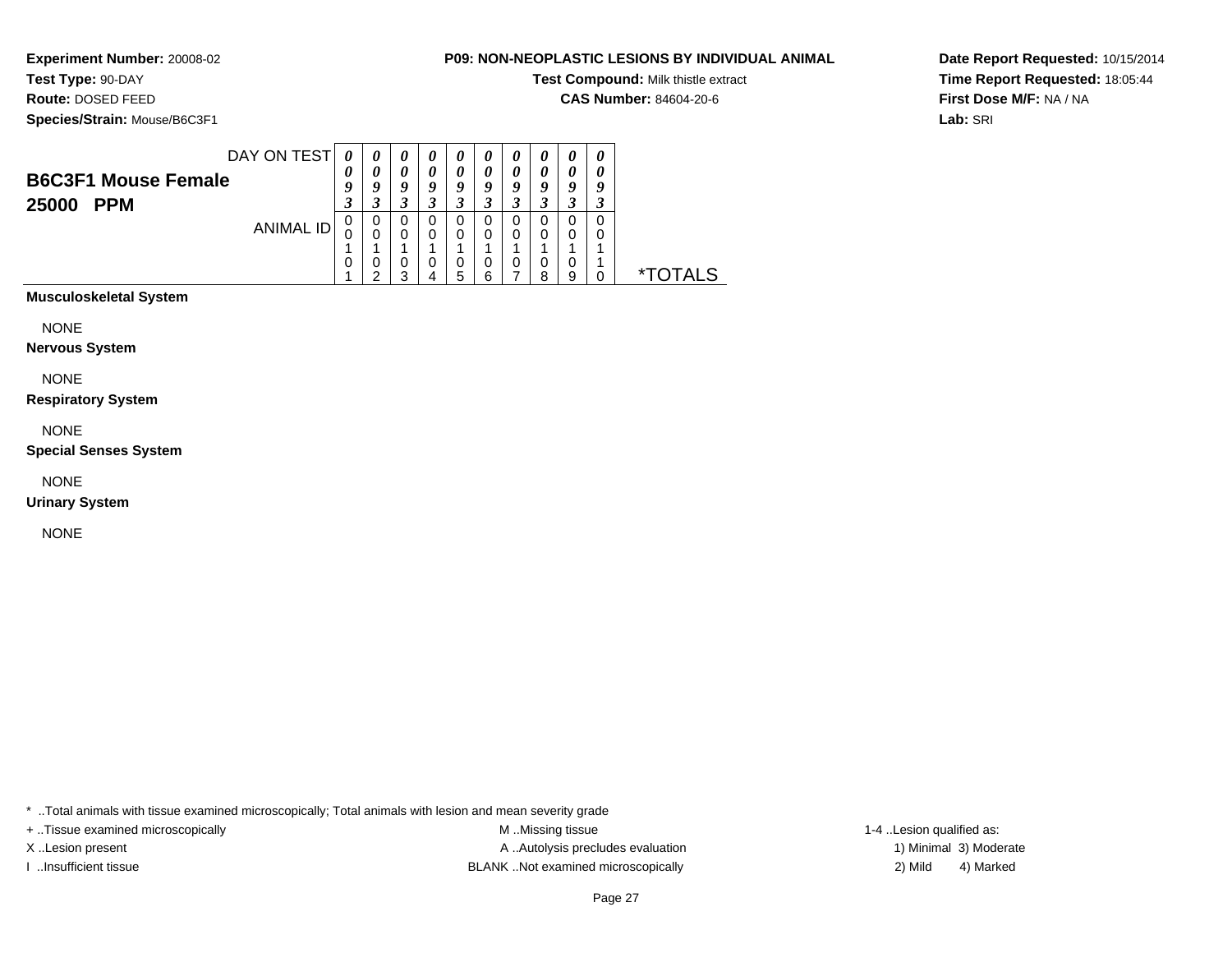**P09: NON-NEOPLASTIC LESIONS BY INDIVIDUAL ANIMAL**

**Test Compound:** Milk thistle extract

**CAS Number:** 84604-20-6

**Date Report Requested:** 10/15/2014**Time Report Requested:** 18:05:44**First Dose M/F:** NA / NA**Lab:** SRI

\* ..Total animals with tissue examined microscopically; Total animals with lesion and mean severity grade

+ ..Tissue examined microscopically examined microscopically examined as:  $M$  ..Missing tissue 1-4 ..Lesion qualified as: X..Lesion present **A ..Autolysis precludes evaluation** A ..Autolysis precludes evaluation 1) Minimal 3) Moderate I ..Insufficient tissue BLANK ..Not examined microscopically 2) Mild 4) Marked

| ROUte: DOSED FEED<br>Species/Strain: Mouse/B6C3F1                                                                                                                                                   |                  |                                                                   |                                                           |                                                                   |                                                                           |                                                           |                                                                                           |                                                           |                                                                           |                                                           |                                                                                           | <b>CAS Number:</b> 84604-20-6                      |                       |            |
|-----------------------------------------------------------------------------------------------------------------------------------------------------------------------------------------------------|------------------|-------------------------------------------------------------------|-----------------------------------------------------------|-------------------------------------------------------------------|---------------------------------------------------------------------------|-----------------------------------------------------------|-------------------------------------------------------------------------------------------|-----------------------------------------------------------|---------------------------------------------------------------------------|-----------------------------------------------------------|-------------------------------------------------------------------------------------------|----------------------------------------------------|-----------------------|------------|
| <b>B6C3F1 Mouse Female</b><br><b>PPM</b><br>50000                                                                                                                                                   | DAY ON TEST      | 0<br>$\theta$<br>9<br>$\mathfrak{z}$                              | 0<br>0<br>9<br>$\overline{\mathbf{3}}$                    | 0<br>$\theta$<br>9<br>$\mathfrak{z}$                              | 0<br>$\boldsymbol{\theta}$<br>9<br>$\mathfrak{z}$                         | 0<br>0<br>9<br>$\boldsymbol{\mathfrak{z}}$                | 0<br>$\boldsymbol{\theta}$<br>9<br>$\mathfrak{z}$                                         | 0<br>0<br>9<br>$\overline{\mathbf{3}}$                    | 0<br>0<br>9<br>$\mathfrak{z}$                                             | 0<br>0<br>9<br>$\overline{\mathbf{3}}$                    | 0<br>0<br>9<br>$\boldsymbol{\beta}$                                                       |                                                    |                       |            |
|                                                                                                                                                                                                     | <b>ANIMAL ID</b> | $\mathbf 0$<br>$\Omega$<br>1<br>1<br>1                            | $\mathbf 0$<br>$\Omega$<br>1<br>1<br>$\overline{2}$       | $\mathbf 0$<br>$\Omega$<br>1<br>1<br>3                            | $\mathbf 0$<br>$\Omega$<br>1<br>1<br>4                                    | $\mathbf 0$<br>$\Omega$<br>1<br>1<br>5                    | $\mathbf 0$<br>$\Omega$<br>1<br>1<br>6                                                    | 0<br>0<br>1<br>1<br>7                                     | $\Omega$<br>$\Omega$<br>1<br>1<br>8                                       | $\Omega$<br>0<br>1<br>1<br>9                              | $\Omega$<br>$\Omega$<br>1<br>$\overline{c}$<br>$\Omega$                                   |                                                    | <i><b>*TOTALS</b></i> |            |
| <b>Alimentary System</b>                                                                                                                                                                            |                  |                                                                   |                                                           |                                                                   |                                                                           |                                                           |                                                                                           |                                                           |                                                                           |                                                           |                                                                                           |                                                    |                       |            |
| Esophagus<br>Gallbladder<br>Intestine Large, Cecum<br>Intestine Large, Colon<br>Intestine Large, Rectum<br>Intestine Small, Duodenum<br>Intestine Small, Ileum<br>Intestine Small, Jejunum<br>Liver |                  | +<br>+<br>+<br>+<br>+<br>$\ddot{}$<br>+<br>$\ddot{}$<br>$\ddot{}$ | +<br>+<br>+<br>+<br>+<br>$\ddot{}$<br>+<br>+<br>$\ddot{}$ | +<br>+<br>+<br>+<br>+<br>$\ddot{}$<br>+<br>$\ddot{}$<br>$\ddot{}$ | +<br>+<br>+<br>$\ddot{}$<br>+<br>$\ddot{}$<br>+<br>$\ddot{}$<br>$\ddot{}$ | +<br>+<br>+<br>+<br>+<br>$\ddot{}$<br>+<br>+<br>$\ddot{}$ | +<br>+<br>+<br>$\ddot{}$<br>$\ddot{}$<br>$\ddot{}$<br>$\ddot{}$<br>$\ddot{}$<br>$\ddot{}$ | +<br>+<br>+<br>+<br>+<br>$\ddot{}$<br>+<br>$\ddot{}$<br>+ | +<br>+<br>+<br>+<br>+<br>$\ddot{}$<br>$\ddot{}$<br>$\ddot{}$<br>$\ddot{}$ | +<br>+<br>+<br>+<br>+<br>$\ddot{}$<br>+<br>+<br>$\ddot{}$ | +<br>$\ddot{}$<br>$\ddot{}$<br>$\ddot{}$<br>+<br>$\ddot{}$<br>+<br>$\ddot{}$<br>$\ddot{}$ | 10<br>10<br>10<br>10<br>10<br>10<br>10<br>10<br>10 |                       |            |
| Inflammation, Chronic, Focal<br>Pancreas<br>Salivary Glands<br>Stomach, Forestomach                                                                                                                 |                  | 1<br>$\ddot{}$<br>$\ddot{}$<br>$\ddot{}$                          | 1<br>$\pm$<br>$\ddot{}$<br>$\ddot{}$                      | 1<br>+<br>$\ddot{}$<br>$\ddot{}$                                  | 1<br>$\ddot{}$<br>$\ddot{}$<br>$+$                                        | 1<br>$\ddot{}$<br>+<br>$\ddot{}$                          | 1<br>+<br>$\ddot{}$<br>$\ddot{}$                                                          | $\mathbf{1}$<br>$\ddot{}$<br>+<br>$\ddot{}$               | 1<br>+<br>$\ddot{}$<br>$\ddot{}$                                          | 1<br>+<br>+<br>$\ddot{}$                                  | 1<br>+<br>$\ddot{}$<br>$\ddot{}$                                                          | 10<br>10<br>10                                     | 10                    | 1.0        |
| Hyperplasia, Squamous, Focal<br>Ulcer, Focal<br>Stomach, Glandular<br><b>Cardiovascular System</b>                                                                                                  |                  | $\overline{2}$<br>+                                               |                                                           |                                                                   |                                                                           | $\overline{2}$<br>1<br>+                                  |                                                                                           |                                                           |                                                                           |                                                           |                                                                                           | 10                                                 | $\overline{c}$<br>1   | 2.0<br>1.0 |
| Heart<br><b>Endocrine System</b>                                                                                                                                                                    |                  | +                                                                 |                                                           |                                                                   |                                                                           |                                                           |                                                                                           |                                                           |                                                                           |                                                           |                                                                                           | 10                                                 |                       |            |
| <b>Adrenal Cortex</b>                                                                                                                                                                               |                  |                                                                   |                                                           |                                                                   |                                                                           |                                                           |                                                                                           |                                                           |                                                                           |                                                           |                                                                                           | 10                                                 |                       |            |

### **Experiment Number:** 20008-02

**Test Type:** 90-DAY**Route:** DOSED FEED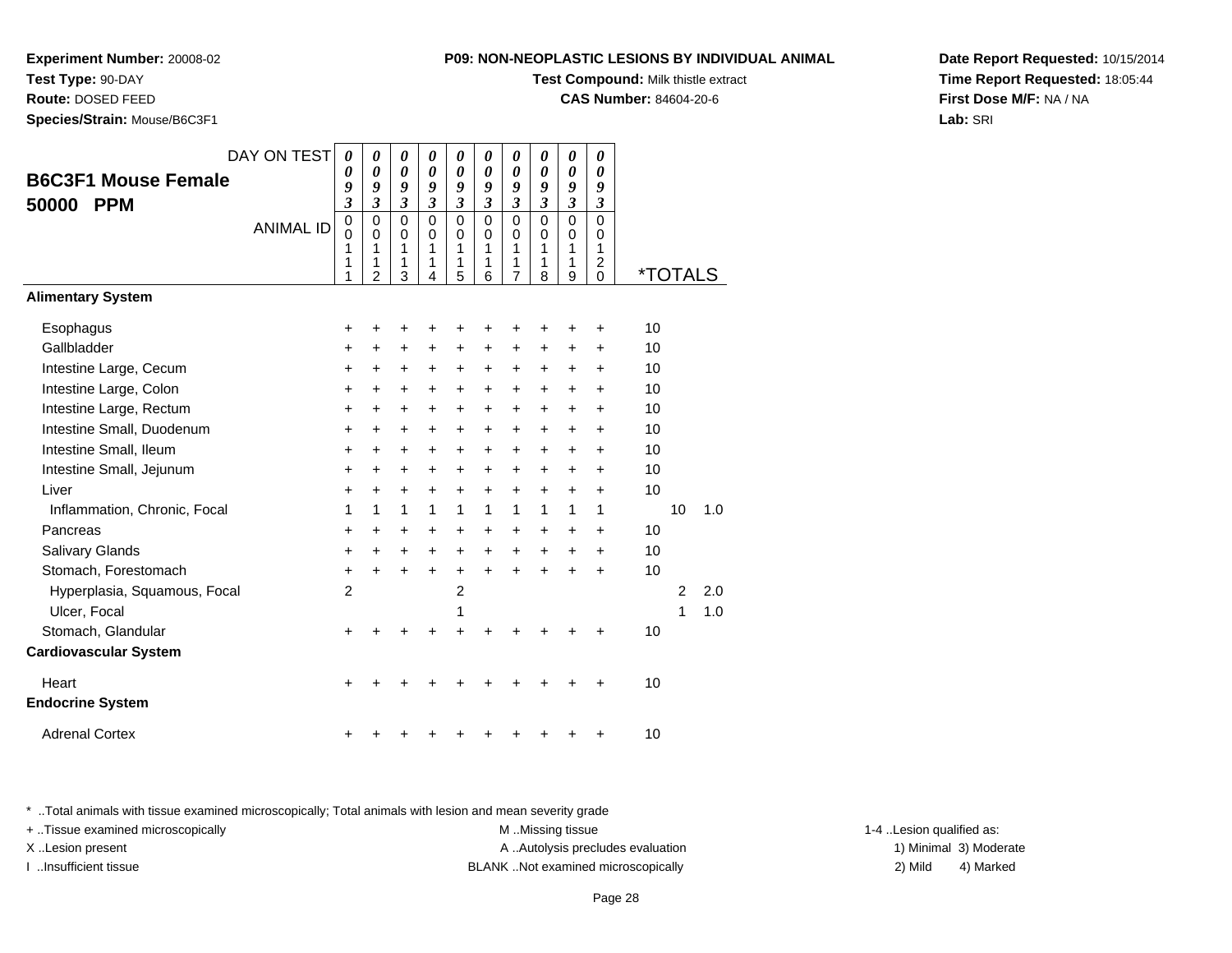**Test Type:** 90-DAY

**Route:** DOSED FEED

**Species/Strain:** Mouse/B6C3F1

#### **P09: NON-NEOPLASTIC LESIONS BY INDIVIDUAL ANIMAL**

**Test Compound:** Milk thistle extract

**CAS Number:** 84604-20-6

**Date Report Requested:** 10/15/2014**Time Report Requested:** 18:05:44**First Dose M/F:** NA / NA**Lab:** SRI

| DAY ON TEST<br><b>B6C3F1 Mouse Female</b><br><b>PPM</b><br>50000<br><b>ANIMAL ID</b> | $\boldsymbol{\theta}$<br>$\boldsymbol{\theta}$<br>9<br>$\mathfrak{z}$<br>$\mathbf 0$<br>$\mathbf 0$<br>1<br>1<br>1 | 0<br>$\boldsymbol{\theta}$<br>9<br>$\mathfrak{z}$<br>$\pmb{0}$<br>$\Omega$<br>1<br>1<br>$\overline{2}$ | 0<br>$\boldsymbol{\theta}$<br>9<br>$\boldsymbol{\beta}$<br>$\mathbf 0$<br>$\mathbf 0$<br>1<br>1<br>3 | 0<br>$\pmb{\theta}$<br>9<br>$\boldsymbol{\mathfrak{z}}$<br>$\mathbf 0$<br>$\mathbf 0$<br>1<br>1<br>4 | 0<br>$\boldsymbol{\theta}$<br>9<br>$\mathfrak{z}$<br>$\mathbf 0$<br>$\mathbf 0$<br>1<br>1<br>5 | 0<br>$\pmb{\theta}$<br>9<br>$\overline{\mathbf{3}}$<br>$\mathbf 0$<br>$\mathbf 0$<br>1<br>1<br>6 | 0<br>$\pmb{\theta}$<br>9<br>$\overline{\mathbf{3}}$<br>0<br>$\mathbf 0$<br>1<br>1<br>$\overline{7}$ | 0<br>$\boldsymbol{\theta}$<br>9<br>$\mathfrak{z}$<br>$\mathbf 0$<br>$\Omega$<br>1<br>1<br>8 | 0<br>$\boldsymbol{\theta}$<br>9<br>$\mathfrak{z}$<br>$\mathsf 0$<br>$\mathbf 0$<br>1<br>1<br>9 | 0<br>$\boldsymbol{\theta}$<br>9<br>$\boldsymbol{\beta}$<br>$\mathbf 0$<br>0<br>1<br>$\overline{c}$<br>$\mathbf 0$ | <i><b>*TOTALS</b></i> |   |     |
|--------------------------------------------------------------------------------------|--------------------------------------------------------------------------------------------------------------------|--------------------------------------------------------------------------------------------------------|------------------------------------------------------------------------------------------------------|------------------------------------------------------------------------------------------------------|------------------------------------------------------------------------------------------------|--------------------------------------------------------------------------------------------------|-----------------------------------------------------------------------------------------------------|---------------------------------------------------------------------------------------------|------------------------------------------------------------------------------------------------|-------------------------------------------------------------------------------------------------------------------|-----------------------|---|-----|
| <b>Accessory Adrenal Cortical Nodule</b>                                             |                                                                                                                    |                                                                                                        |                                                                                                      | X                                                                                                    |                                                                                                |                                                                                                  |                                                                                                     |                                                                                             |                                                                                                |                                                                                                                   |                       |   |     |
| Adrenal Medulla                                                                      | +                                                                                                                  | +                                                                                                      | +                                                                                                    | +                                                                                                    | $\ddot{}$                                                                                      | +                                                                                                | +                                                                                                   | +                                                                                           | +                                                                                              | +                                                                                                                 | 10                    |   |     |
| Parathyroid Gland                                                                    | $\ddot{}$                                                                                                          | +                                                                                                      | $\ddot{}$                                                                                            | +                                                                                                    | $\ddot{}$                                                                                      | +                                                                                                | $\ddot{}$                                                                                           | $\ddot{}$                                                                                   | +                                                                                              | $\ddot{}$                                                                                                         | 10                    |   |     |
| <b>Pituitary Gland</b>                                                               | +                                                                                                                  | $\ddot{}$                                                                                              | $\ddot{}$                                                                                            | M                                                                                                    | $+$                                                                                            | $\ddot{}$                                                                                        | $\ddot{}$                                                                                           | $\ddot{}$                                                                                   | $\ddot{}$                                                                                      | $\ddot{}$                                                                                                         | 9                     |   |     |
| <b>Thyroid Gland</b>                                                                 | $\ddot{}$                                                                                                          | ÷                                                                                                      | $\ddot{}$                                                                                            | $\ddot{}$                                                                                            | ÷                                                                                              | $\ddot{}$                                                                                        | $\ddot{}$                                                                                           | $\ddot{}$                                                                                   | $\ddot{}$                                                                                      | $\ddot{}$                                                                                                         | 10                    |   |     |
| <b>General Body System</b>                                                           |                                                                                                                    |                                                                                                        |                                                                                                      |                                                                                                      |                                                                                                |                                                                                                  |                                                                                                     |                                                                                             |                                                                                                |                                                                                                                   |                       |   |     |
| <b>NONE</b>                                                                          |                                                                                                                    |                                                                                                        |                                                                                                      |                                                                                                      |                                                                                                |                                                                                                  |                                                                                                     |                                                                                             |                                                                                                |                                                                                                                   |                       |   |     |
| <b>Genital System</b>                                                                |                                                                                                                    |                                                                                                        |                                                                                                      |                                                                                                      |                                                                                                |                                                                                                  |                                                                                                     |                                                                                             |                                                                                                |                                                                                                                   |                       |   |     |
| <b>Clitoral Gland</b>                                                                | +                                                                                                                  | +                                                                                                      | +                                                                                                    | +                                                                                                    | +                                                                                              | +                                                                                                | +                                                                                                   | +                                                                                           |                                                                                                | ÷                                                                                                                 | 10                    |   |     |
| Ovary                                                                                | +                                                                                                                  | +                                                                                                      | $\ddot{}$                                                                                            | +                                                                                                    | $\ddot{}$                                                                                      | $\ddot{}$                                                                                        | $\ddot{}$                                                                                           | $\ddot{}$                                                                                   | +                                                                                              | $\ddot{}$                                                                                                         | 10                    |   |     |
| <b>Uterus</b>                                                                        | $\ddot{}$                                                                                                          | $\ddot{}$                                                                                              | $\ddot{}$                                                                                            | $\ddot{}$                                                                                            | $\ddot{}$                                                                                      | $\ddot{}$                                                                                        | $\ddot{}$                                                                                           | $\ddot{}$                                                                                   | $\ddot{}$                                                                                      | $\ddot{}$                                                                                                         | 10                    |   |     |
| <b>Hematopoietic System</b>                                                          |                                                                                                                    |                                                                                                        |                                                                                                      |                                                                                                      |                                                                                                |                                                                                                  |                                                                                                     |                                                                                             |                                                                                                |                                                                                                                   |                       |   |     |
| <b>Bone Marrow</b>                                                                   | +                                                                                                                  | +                                                                                                      | +                                                                                                    |                                                                                                      | +                                                                                              |                                                                                                  | +                                                                                                   | +                                                                                           | +                                                                                              | +                                                                                                                 | 10                    |   |     |
| Lymph Node, Mandibular                                                               | $\ddot{}$                                                                                                          | $\ddot{}$                                                                                              | +                                                                                                    | $\ddot{}$                                                                                            | $\ddot{}$                                                                                      | $\ddot{}$                                                                                        | $\ddot{}$                                                                                           | $\ddot{}$                                                                                   | $\ddot{}$                                                                                      | $\ddot{}$                                                                                                         | 10                    |   |     |
| Lymph Node, Mesenteric                                                               | $\ddot{}$                                                                                                          | $\ddot{}$                                                                                              | $\ddot{}$                                                                                            | $\ddot{}$                                                                                            | $\ddot{}$                                                                                      | $\ddot{}$                                                                                        | +                                                                                                   | +                                                                                           | $\ddot{}$                                                                                      | $\ddot{}$                                                                                                         | 10                    |   |     |
| Degeneration, Lymphoid, Diffuse                                                      |                                                                                                                    |                                                                                                        |                                                                                                      |                                                                                                      |                                                                                                |                                                                                                  | 1                                                                                                   | 1                                                                                           | $\overline{c}$                                                                                 |                                                                                                                   |                       | 3 | 1.3 |
| Spleen                                                                               | +                                                                                                                  | +                                                                                                      | +                                                                                                    | +                                                                                                    | +                                                                                              | +                                                                                                | +                                                                                                   | $\ddot{}$                                                                                   | +                                                                                              | $\ddot{}$                                                                                                         | 10                    |   |     |
| Thymus                                                                               | $\ddot{}$                                                                                                          | $\ddot{}$                                                                                              | $\ddot{}$                                                                                            | $\ddot{}$                                                                                            | $\ddot{}$                                                                                      | ÷                                                                                                | $\ddot{}$                                                                                           | ÷                                                                                           | $\ddot{}$                                                                                      | $+$                                                                                                               | 10                    |   |     |
| <b>Integumentary System</b>                                                          |                                                                                                                    |                                                                                                        |                                                                                                      |                                                                                                      |                                                                                                |                                                                                                  |                                                                                                     |                                                                                             |                                                                                                |                                                                                                                   |                       |   |     |
| <b>Mammary Gland</b>                                                                 | +                                                                                                                  |                                                                                                        |                                                                                                      |                                                                                                      |                                                                                                |                                                                                                  |                                                                                                     |                                                                                             |                                                                                                | +                                                                                                                 | 10                    |   |     |
| Skin                                                                                 | +                                                                                                                  | +                                                                                                      | +                                                                                                    | +                                                                                                    | +                                                                                              | +                                                                                                | +                                                                                                   | +                                                                                           | +                                                                                              | $\ddot{}$                                                                                                         | 10                    |   |     |

\* ..Total animals with tissue examined microscopically; Total animals with lesion and mean severity grade